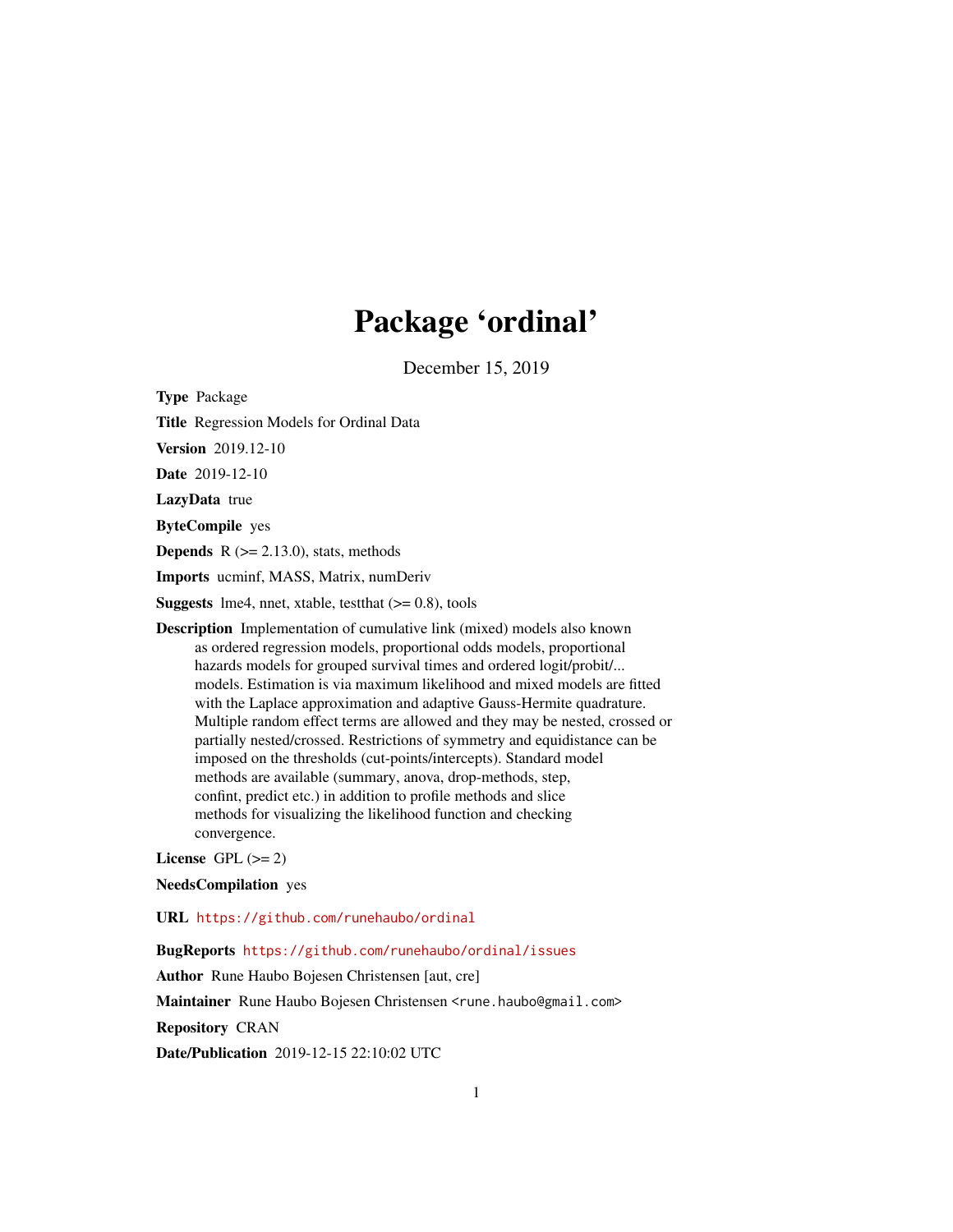## <span id="page-1-0"></span>R topics documented:

|       |             | $\overline{2}$ |
|-------|-------------|----------------|
|       |             | $\overline{4}$ |
|       | clm         | 5              |
|       |             | 10             |
|       |             | 11             |
|       |             | 13             |
|       |             | 18             |
|       | clmm        | 19             |
|       |             | 22             |
|       |             | 23             |
|       |             | 27             |
|       |             | 28             |
|       |             | 31             |
|       |             | 32             |
|       |             | 33             |
|       |             | 34             |
|       |             | 36             |
|       |             | 38             |
|       |             | 39             |
|       | predict.clm | 41             |
|       |             | 43             |
|       |             | 45             |
|       | slice       | 47             |
|       |             | 48             |
|       |             | 49             |
|       |             | 50             |
|       |             |                |
| Index |             | 53             |

ordinal-package *Regression Models for Ordinal Data via Cumulative Link (Mixed) Models*

#### Description

This package facilitates analysis of ordinal (ordered categorical data) via cumulative link models (CLMs) and cumulative link mixed models (CLMMs). Robust and efficient computational methods gives speedy and accurate estimation. A wide range of methods for model fits aids the data analysis.

#### Details

| Package:  | ordinal    |
|-----------|------------|
| Type:     | Package    |
| License:  | $GPL (=2)$ |
| LazyLoad: | yes        |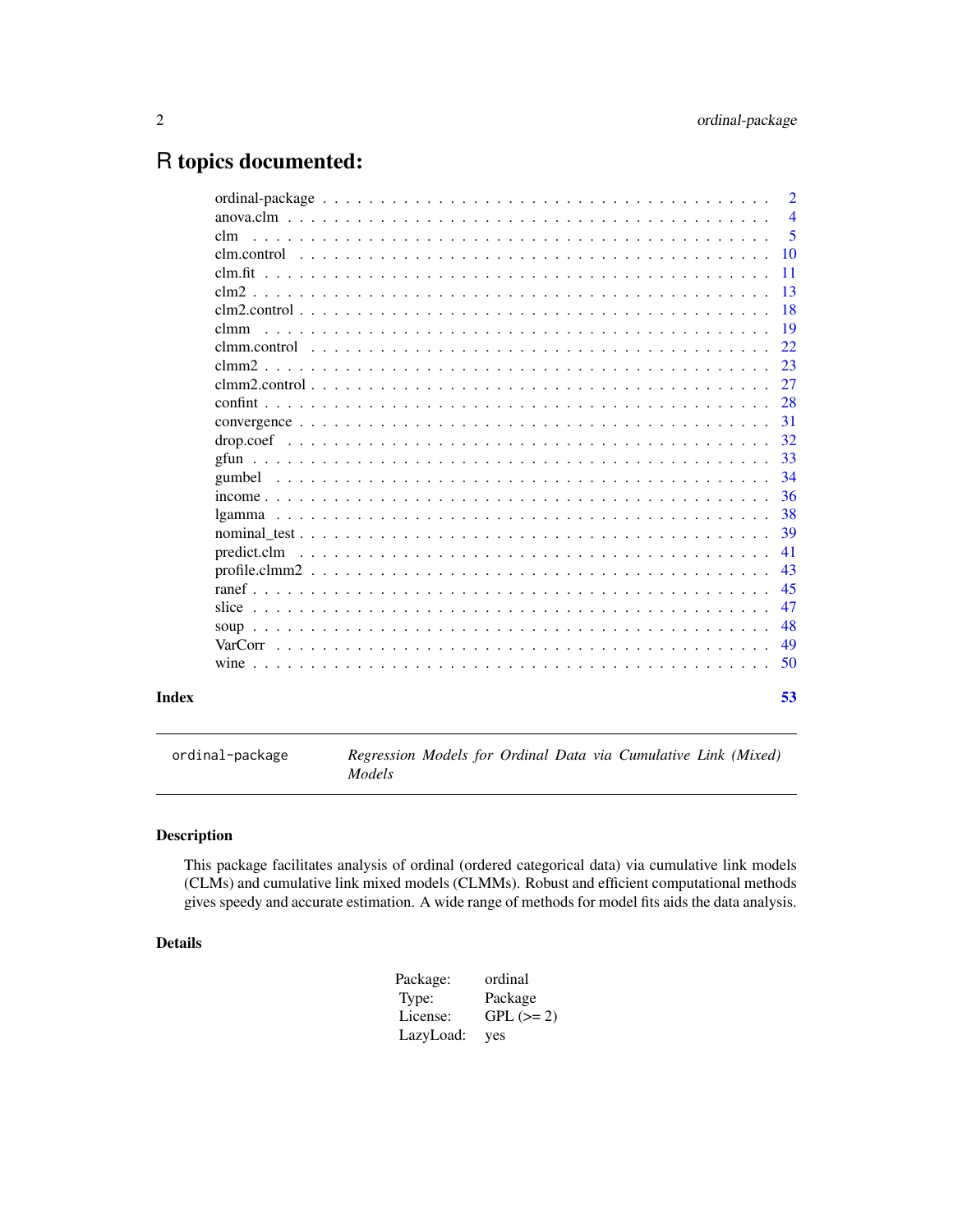<span id="page-2-0"></span>This package implements cumualtive link models and cumulative link models with normally distributed random effects, denoted cumulative link mixed (effects) models. Cumulative link models are also known as ordered regression models, proportional odds models, proportional hazards models for grouped survival times and ordered logit/probit/... models.

Cumulative link models are fitted with  $clm$  and the main features are:

- A range of standard link functions are available.
- In addition to the standard location (additive) effects, scale (multiplicative) effects are also allowed.
- nominal effects are allowed for any subset of the predictors these effects are also known as partial proportional odds effects when using the logit link.
- Restrictions can be imposed on the thresholds/cut-points, e.g., symmetry or equidistance.
- A (modified) Newton-Raphson algorithm provides the maximum likelihood estimates of the parameters. The estimation scheme is robust, fast and accurate.
- Rank-deficient designs are identified and unidentified coefficients exposed in print and summary methods as with [glm](#page-0-0).
- A suite of standard methods are available including anova, add/drop-methods, step, profile, confint.
- A slice method facilitates illustration of the likelihood function and a convergence method summarizes the accuracy of the model estimation.
- The predict method can predict probabilities, response class-predictions and cumulative probabilities, and it provides standard errors and confidence intervals for the predictions.

Cumulative link mixed models are fitted with [clmm](#page-18-1) and the main features are:

- Any number of random effect terms can be included.
- The syntax for the model formula resembles that of [lmer](#page-0-0) from the lme4 package.
- Nested random effects, crossed random effects and partially nested/crossed random effects are allowed.
- Estimation is via maximum likelihood using the Laplace approximation or adaptive Gauss-Hermite quadrature (one random effect).
- Vector-valued and correlated random effects such as random slopes (random coefficient models) are fitted with the Laplace approximation.
- Estimation employs sparse matrix methods from the [Matrix](#page-0-0) package.
- During model fitting a Newton-Raphson algorithm updates the conditional modes of the random effects a large number of times. The likelihood function is optimized with a general purpose optimizer.

A major update of the package in August 2011 introduced new and improved implementations of [clm](#page-4-1) and [clmm](#page-18-1). The old implementations are available with  $\text{clm2}$  $\text{clm2}$  $\text{clm2}$  and  $\text{clmm2}$  $\text{clmm2}$  $\text{clmm2}$ . At the time of writing there is functionality in clm2 and clmm2 not yet available in clm and clmm. This includes flexible link functions (log-gamma and Aranda-Ordaz links) and a profile method for random effect variance parameters in CLMMs. The new implementations are expected to take over the old implementations at some point, hence the latter will eventually be [deprecated](#page-0-0) and [defunct](#page-0-0).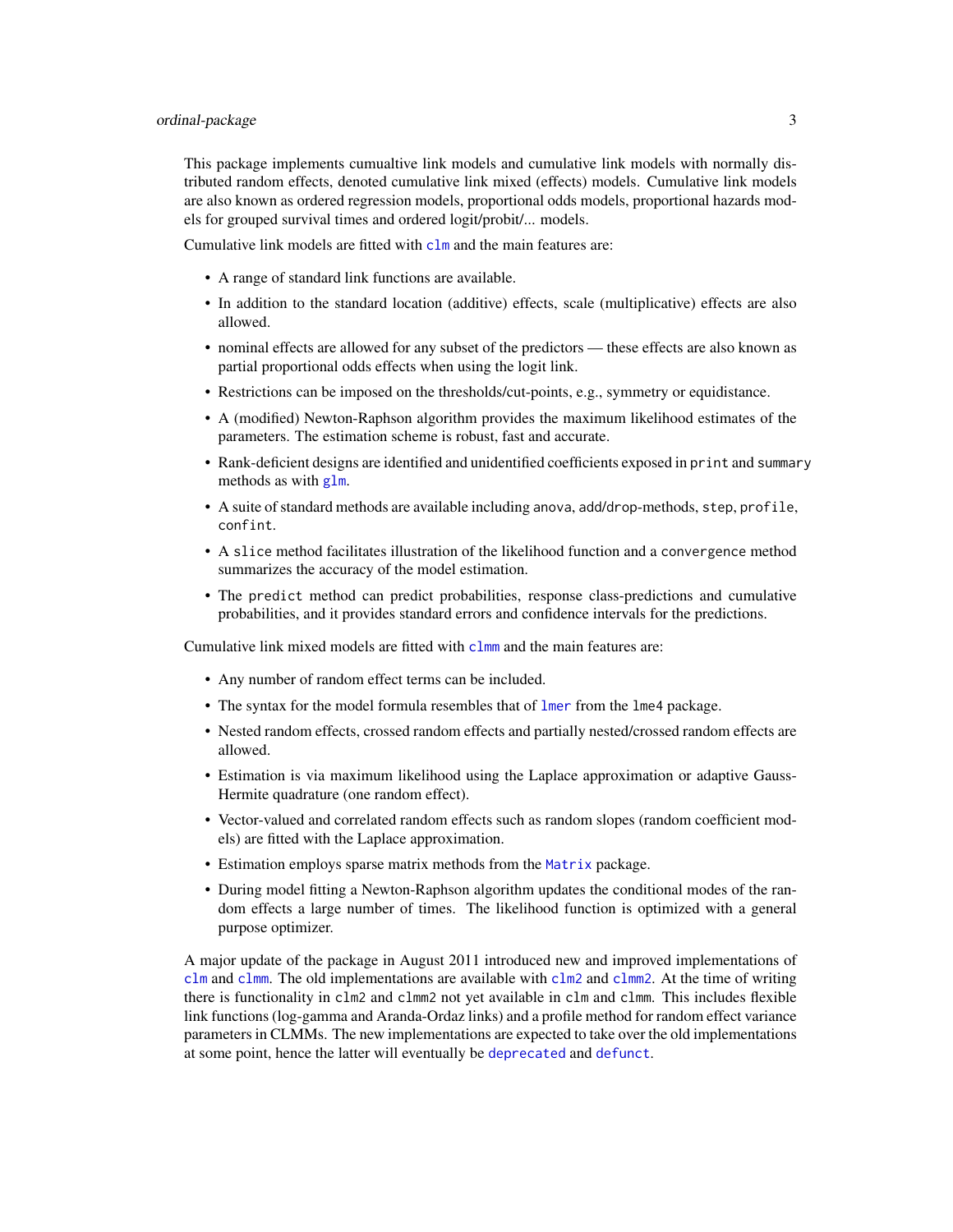#### <span id="page-3-0"></span>Author(s)

Rune Haubo B Christensen

Maintainer: Rune Haubo B Christensen <rune.haubo@gmail.com>

#### Examples

```
## A simple cumulative link model:
fm1 \leftarrow \text{clm}(\text{rating} \sim \text{contact} + \text{temp}, \text{ data} = \text{wire})summary(fm1)
## A simple cumulative link mixed model:
fmm1 <- clmm(rating ~ contact + temp + (1|judge), data=wine)
summary(fmm1)
```
anova.clm *ANODE Tables and Likelihood ratio test of cumulative link models*

#### Description

Type I, II, and III analysis of deviance (ANODE) tables for cumulative link models and comparison of cumulative link models with likelihood ratio tests. Models may differ by terms in location, scale and nominal formulae, in link, threshold function.

#### Usage

```
## S3 method for class 'clm'
anova(object, ..., type = c("I", "II", "III", "1", "2", "3")))
```
#### Arguments

| object   | a clm object.                                                                                                                  |
|----------|--------------------------------------------------------------------------------------------------------------------------------|
| $\cdots$ | optionally one or more additional clm objects.                                                                                 |
| type     | the type of hypothesis test if anova is called with a single model; ignored if<br>more than one model is passed to the method. |

#### Details

The ANODE table returned when anova is called with a single model apply only to terms in formula, that is, terms in nominal and scale are ignored.

#### Value

An analysis of deviance table based on Wald chi-square test if called with a single model and a comparison of models with likelihood ratio tests if called with more than one model.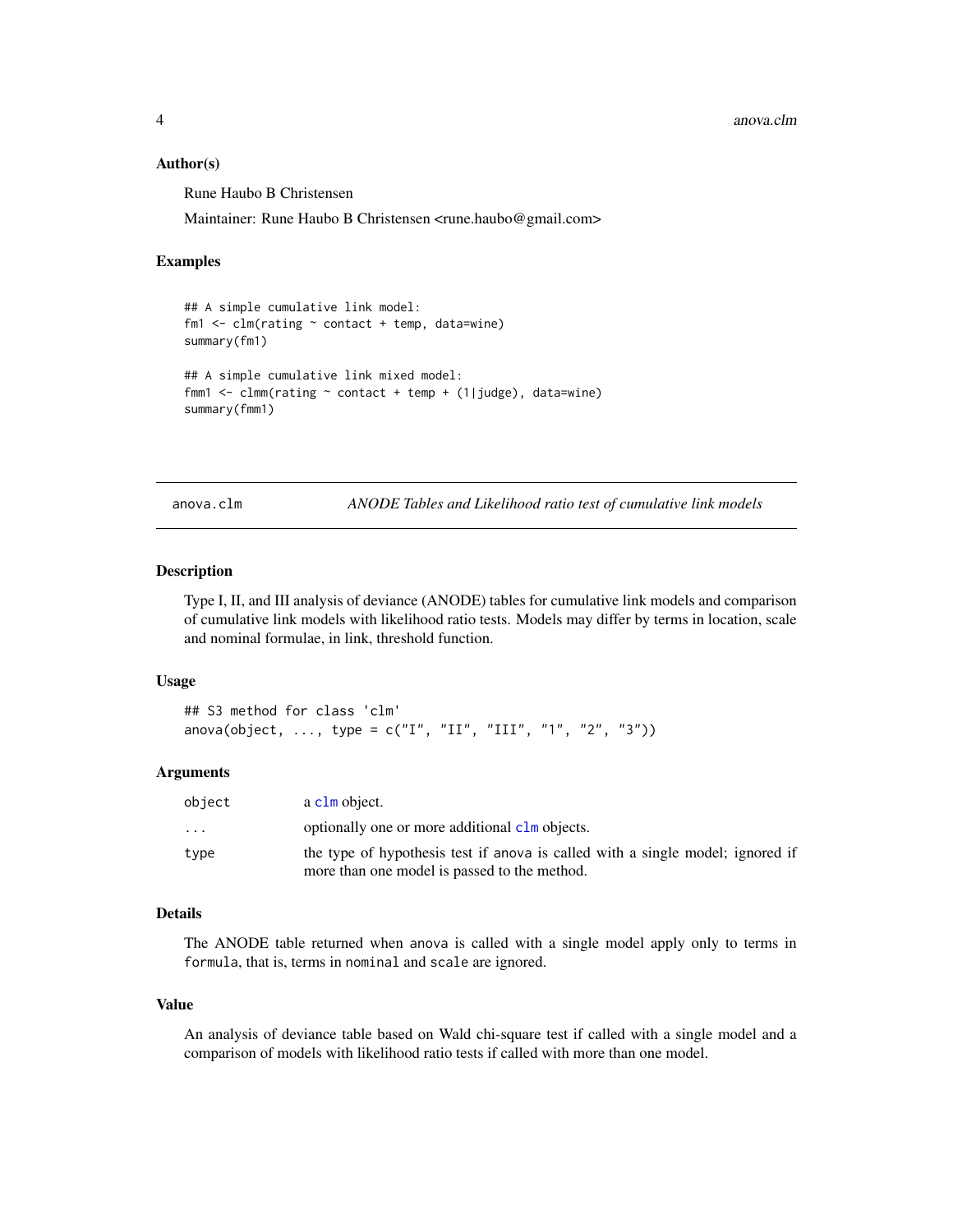<span id="page-4-0"></span> $clm$  5

#### Author(s)

Rune Haubo B Christensen

#### See Also

[clm](#page-4-1)

#### Examples

```
## Analysis of deviance tables with Wald chi-square tests:
fm \leq clm(rating \sim temp \times contact, scale=\text{contact}, data=\text{wire})anova(fm, type="I")
anova(fm, type="II")
anova(fm, type="III")
options(contrasts = c("contr.treatment", "contr.poly"))
m1 \le -\text{clm2(SURENESS \sim PROD, scale = \sim PROD, data = soup,}link = "logistic")
## anova
anova(m1, update(m1, scale = ~.-PROD))mN1 <- clm2(SURENESS \sim 1, nominal = \sim PROD, data = soup,link = "logistic")
anova(m1, mN1)
anova(m1, update(m1, scale = ~. -PROD), mN1)## Fit model from polr example:
if(require(MASS)) {
    fm1 <- clm2(Sat \sim Infl + Type + Cont, weights = Freq, data = housing)anova(fm1, update(fm1, scale = ~Cont))}
```
<span id="page-4-1"></span>clm *Cumulative Link Models*

#### Description

Fits cumulative link models (CLMs) such as the propotional odds model. The model allows for various link functions and structured thresholds that restricts the thresholds or cut-points to be e.g., equidistant or symmetrically arranged around the central threshold(s). Nominal effects (partial proportional odds with the logit link) are also allowed. A modified Newton algorithm is used to optimize the likelihood function.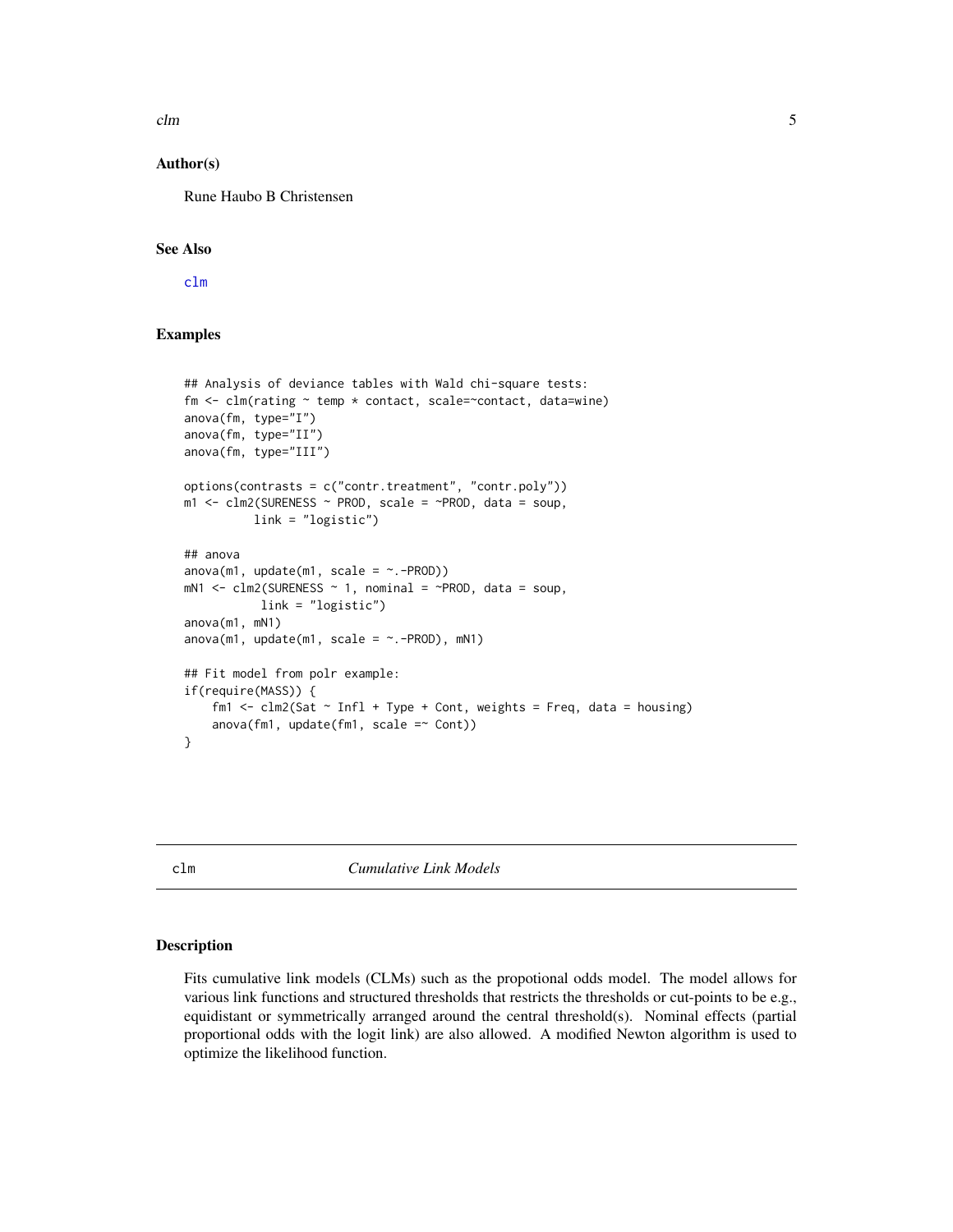#### <span id="page-5-0"></span>Usage

```
clm(formula, scale, nominal, data, weights, start, subset, doFit = TRUE,
 na.action, contrasts, model = TRUE, control=list(),
 link = c("logit", "probit", "cloglog", "loglog", "cauchit",
           "Aranda-Ordaz", "log-gamma"),
  threshold = c("flexible", "symmetric", "symmetric2", "equidistant"), ...)
```
### Arguments

| formula   | a formula expression as for regression models, of the form response ~ predictors.<br>The response should be a factor (preferably an ordered factor), which will be in-<br>terpreted as an ordinal response with levels ordered as in the factor. The model<br>must have an intercept: attempts to remove one will lead to a warning and will<br>be ignored. An offset may be used. See the documentation of formula for other<br>details. |
|-----------|-------------------------------------------------------------------------------------------------------------------------------------------------------------------------------------------------------------------------------------------------------------------------------------------------------------------------------------------------------------------------------------------------------------------------------------------|
| scale     | an optional formula expression, of the form $\sim$ predictors, i.e. with an empty<br>left hand side. An offset may be used. Variables included here will have multi-<br>plicative effects and can be interpreted as effects on the scale (or dispersion) of<br>a latent distribution.                                                                                                                                                     |
| nominal   | an optional formula of the form $\sim$ predictors, i.e. with an empty left hand<br>side. The effects of the predictors in this formula are assumed to be nominal<br>rather than ordinal - this corresponds to the so-called partial proportional odds<br>(with the logit link).                                                                                                                                                           |
| data      | an optional data frame in which to interpret the variables occurring in the for-<br>mulas.                                                                                                                                                                                                                                                                                                                                                |
| weights   | optional case weights in fitting. Defaults to 1. Negative weights are not allowed.                                                                                                                                                                                                                                                                                                                                                        |
| start     | initial values for the parameters in the format c(alpha, beta, zeta), where<br>alpha are the threshold parameters (adjusted for potential nominal effects),<br>beta are the regression parameters and zeta are the scale parameters.                                                                                                                                                                                                      |
| subset    | expression saying which subset of the rows of the data should be used in the fit.<br>All observations are included by default.                                                                                                                                                                                                                                                                                                            |
| doFit     | logical for whether the model should be fitted or the model environment should<br>be returned.                                                                                                                                                                                                                                                                                                                                            |
| na.action | a function to filter missing data. Applies to terms in all three formulae.                                                                                                                                                                                                                                                                                                                                                                |
| contrasts | a list of contrasts to be used for some or all of the factors appearing as variables<br>in the model formula.                                                                                                                                                                                                                                                                                                                             |
| model     | logical for whether the model frame should be part of the returned object.                                                                                                                                                                                                                                                                                                                                                                |
| control   | a list of control parameters passed on to clm. control.                                                                                                                                                                                                                                                                                                                                                                                   |
| link      | link function, i.e., the type of location-scale distribution assumed for the latent<br>distribution. The default "logit" link gives the proportional odds model.                                                                                                                                                                                                                                                                          |
| threshold | specifies a potential structure for the thresholds (cut-points). "flexible" pro-<br>vides the standard unstructured thresholds, "symmetric" restricts the distance<br>between the thresholds to be symmetric around the central one or two thresholds<br>for odd or equal numbers or thresholds respectively, "symmetric2" restricts the                                                                                                  |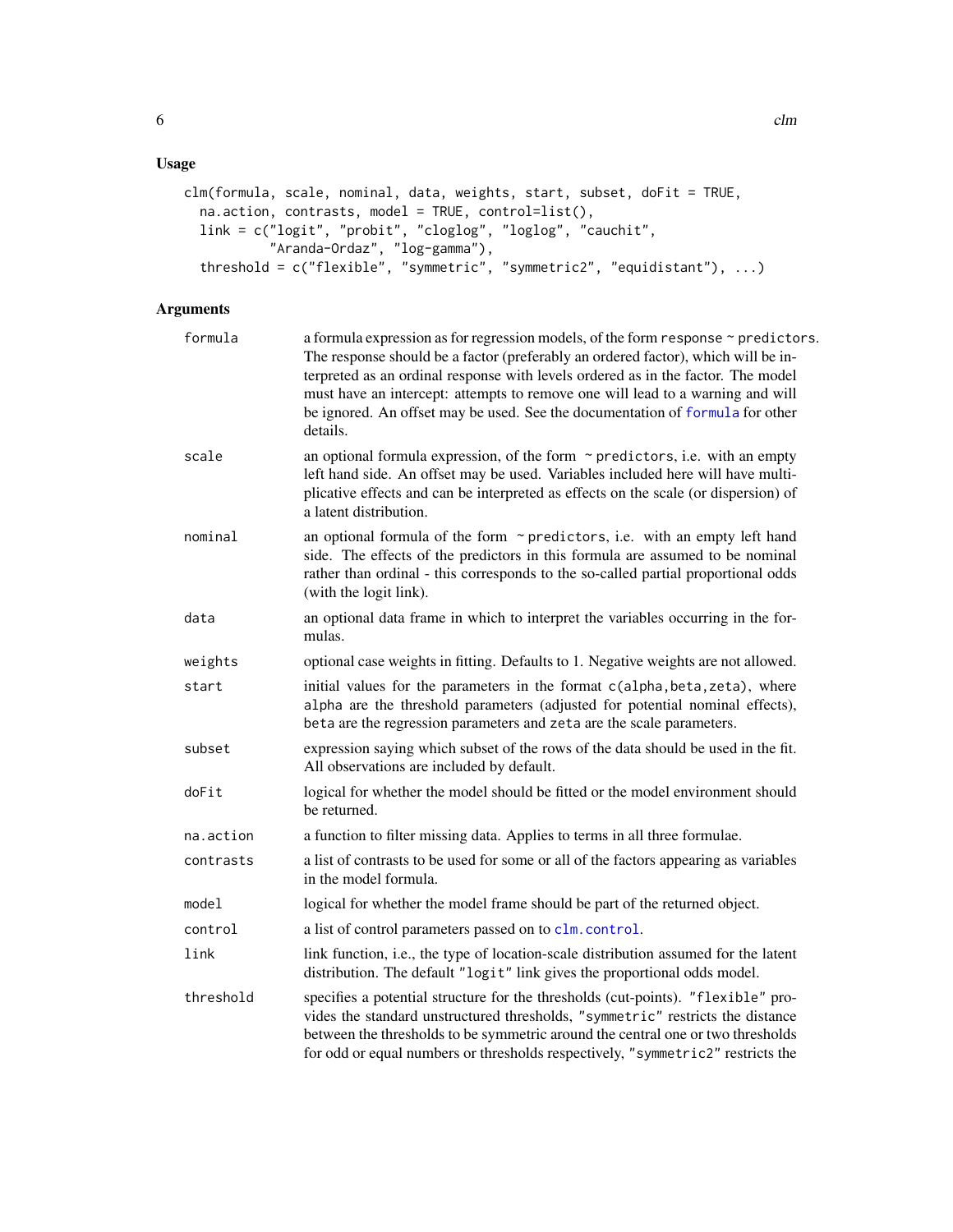#### <span id="page-6-0"></span>Details

This is a new (as of August 2011) improved implementation of CLMs. The old implementation is available in [clm2](#page-12-1), but will probably be removed at some point.

There are methods for the standard model-fitting functions, including [summary](#page-0-0), [anova](#page-0-0), model. frame, [model.matrix](#page-0-0), [drop1](#page-0-0), [dropterm](#page-0-0), [step](#page-0-0), [stepAIC](#page-0-0), [extractAIC](#page-0-0), [AIC](#page-0-0), [coef](#page-0-0), [nobs](#page-0-0), [profile](#page-0-0), [confint](#page-27-1), [vcov](#page-0-0) and [slice](#page-46-1).

#### Value

If doFit = FALSE the result is an environment representing the model ready to be optimized. If doFit = TRUE the result is an object of class "clm" with the components listed below.

Note that some components are only present if scale and nominal are used.

| aliased       | list of length 3 or less with components alpha, beta and zeta each being logical<br>vectors containing alias information for the parameters of the same names.                |
|---------------|-------------------------------------------------------------------------------------------------------------------------------------------------------------------------------|
| alpha         | a vector of threshold parameters.                                                                                                                                             |
| alpha.mat     | (where relevant) a table (data. frame) of threshold parameters where each row<br>corresponds to an effect in the nominal formula.                                             |
| beta          | (where relevant) a vector of regression parameters.                                                                                                                           |
| call          | the mathed call.                                                                                                                                                              |
| coefficients  | a vector of coefficients of the form c(alpha, beta, zeta)                                                                                                                     |
| cond.H        | condition number of the Hessian matrix at the optimum (i.e. the ratio of the<br>largest to the smallest eigenvalue).                                                          |
| contrasts     | (where relevant) the contrasts used for the formula part of the model.                                                                                                        |
| control       | list of control parameters as generated by clm. control.                                                                                                                      |
| convergence   | convergence code where 0 indicates successful convergence and negative values<br>indicate convergence failure; 1 indicates successful convergence to a non-unique<br>optimum. |
| edf           | the estimated degrees of freedom, i.e., the number of parameters in the model<br>fit.                                                                                         |
| fitted.values | the fitted probabilities.                                                                                                                                                     |
| gradient      | a vector of gradients for the coefficients at the estimated optimum.                                                                                                          |
| Hessian       | the Hessian matrix for the parameters at the estimated optimum.                                                                                                               |
| info          | a table of basic model information for printing.                                                                                                                              |
| link          | character, the link function used.                                                                                                                                            |
| logLik        | the value of the log-likelihood at the estimated optimum.                                                                                                                     |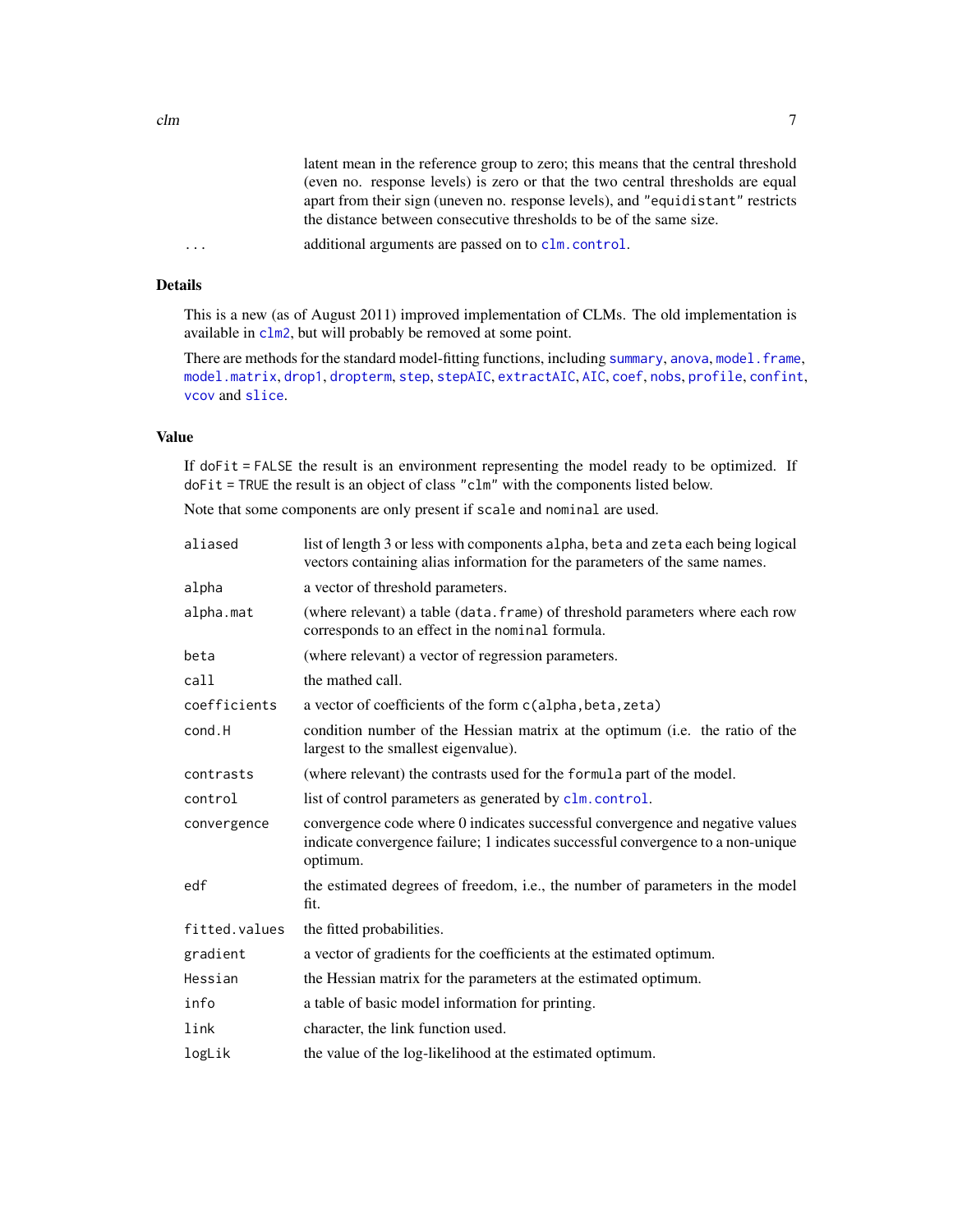<span id="page-7-0"></span>

| maxGradient   | the maximum absolute gradient, i.e., max (abs (gradient)).                                                                                                                                                                  |
|---------------|-----------------------------------------------------------------------------------------------------------------------------------------------------------------------------------------------------------------------------|
| model         | if requested (the default), the model. frame containing variables from formula,<br>scale and nominal parts.                                                                                                                 |
| n             | the number of observations counted as $nrow(X)$ , where X is the design matrix.                                                                                                                                             |
| na.action     | (where relevant) information returned by model. frame on the special handling<br>of NAs.                                                                                                                                    |
| nobs          | the number of observations counted as sum (weights).                                                                                                                                                                        |
| nom.contrasts | (where relevant) the contrasts used for the nominal part of the model.                                                                                                                                                      |
| nom.terms     | (where relevant) the terms object for the nominal part.                                                                                                                                                                     |
| nom.xlevels   | (where relevant) a record of the levels of the factors used in fitting for the<br>nominal part.                                                                                                                             |
| start         | the parameter values at which the optimization has started. An attribute start.iter<br>gives the number of iterations to obtain starting values for models where scale<br>is specified or where the cauchit link is chosen. |
| S.contrasts   | (where relevant) the contrasts used for the scale part of the model.                                                                                                                                                        |
| S.terms       | (where relevant) the terms object for the scale part.                                                                                                                                                                       |
| S.xlevels     | (where relevant) a record of the levels of the factors used in fitting for the scale<br>part.                                                                                                                               |
| terms         | the terms object for the formula part.                                                                                                                                                                                      |
| Theta         | (where relevant) a table (data. frame) of thresholds for all combinations of lev-<br>els of factors in the nominal formula.                                                                                                 |
| threshold     | character, the threshold structure used.                                                                                                                                                                                    |
| tJac          | the transpose of the Jacobian for the threshold structure.                                                                                                                                                                  |
| xlevels       | (where relevant) a record of the levels of the factors used in fitting for the<br>formula part.                                                                                                                             |
| y.levels      | the levels of the response variable after removing levels for which all weights<br>are zero.                                                                                                                                |
| zeta          | (where relevant) a vector of scale regression parameters.                                                                                                                                                                   |

#### Author(s)

Rune Haubo B Christensen

#### Examples

```
fm1 \leftarrow clm(rating \sim temp * contact, data = wine)
fm1 ## print method
summary(fm1)
fm2 <- update(fm1, ~.-temp:contact)
anova(fm1, fm2)
drop1(fm1, test = "Chi")add1(fm1, \sim +judge, test = "Chi")
```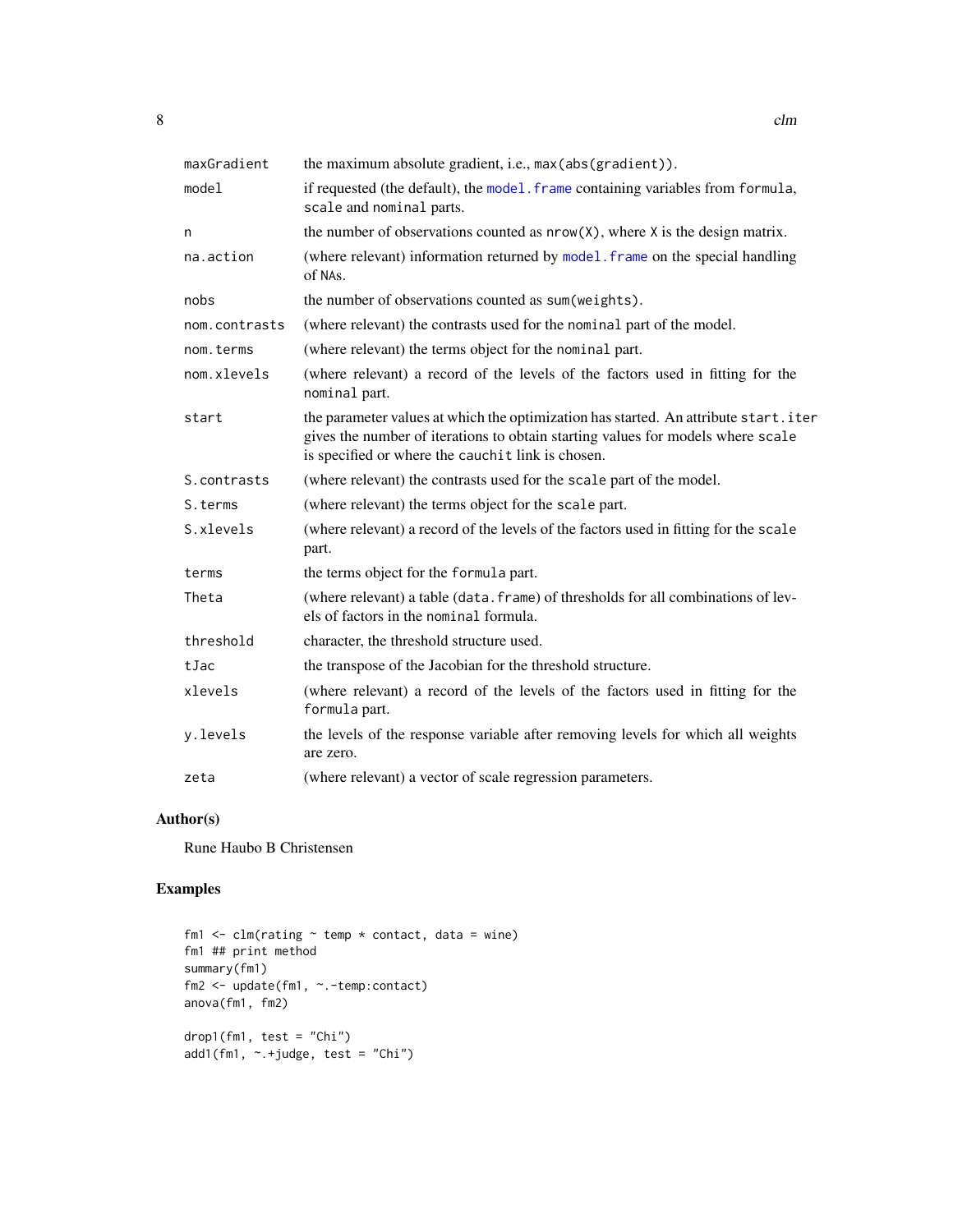```
fm2 \leq step(fm1)summary(fm2)
coef(fm1)
vcov(fm1)
AIC(fm1)
extractAIC(fm1)
logLik(fm1)
fitted(fm1)
confint(fm1) ## type = "profile"
confint(fm1, type = "Wald")
pr1 <- profile(fm1)
confint(pr1)
## plotting the profiles:
par(mfrow = c(2, 2))plot(pr1, root = TRUE) ## check for linearity
par(mfrow = c(2, 2))plot(pr1)
par(mfrow = c(2, 2))plot(pr1, approx = TRUE)
par(mfrow = c(2, 2))plot(pr1, Log = TRUE)
par(mfrow = c(2, 2))plot(pr1, Log = TRUE, relative = FALSE)
## other link functions:
fm4.lgt <- update(fm1, link = "logit") ## default
fm4.prt <- update(fm1, link = "probit")
fm4.ll <- update(fm1, link = "loglog")
fm4.cll <- update(fm1, link = "cloglog")
fm4.cct <- update(fm1, link = "cauchit")
anova(fm4.lgt, fm4.prt, fm4.ll, fm4.cll, fm4.cct)
## structured thresholds:
fm5 <- update(fm1, threshold = "symmetric")
fm6 <- update(fm1, threshold = "equidistant")
anova(fm1, fm5, fm6)
## the slice methods:
slice.fm1 <- slice(fm1)
par(mfrow = c(3, 3))plot(slice.fm1)
## see more at '?slice.clm'
## Another example:
fm.soup <- clm(SURENESS ~ PRODID, data = soup)
summary(fm.soup)
if(require(MASS)) { ## dropterm, addterm, stepAIC, housing
    fm1 \le - clm(rating \sim temp \star contact, data = wine)
```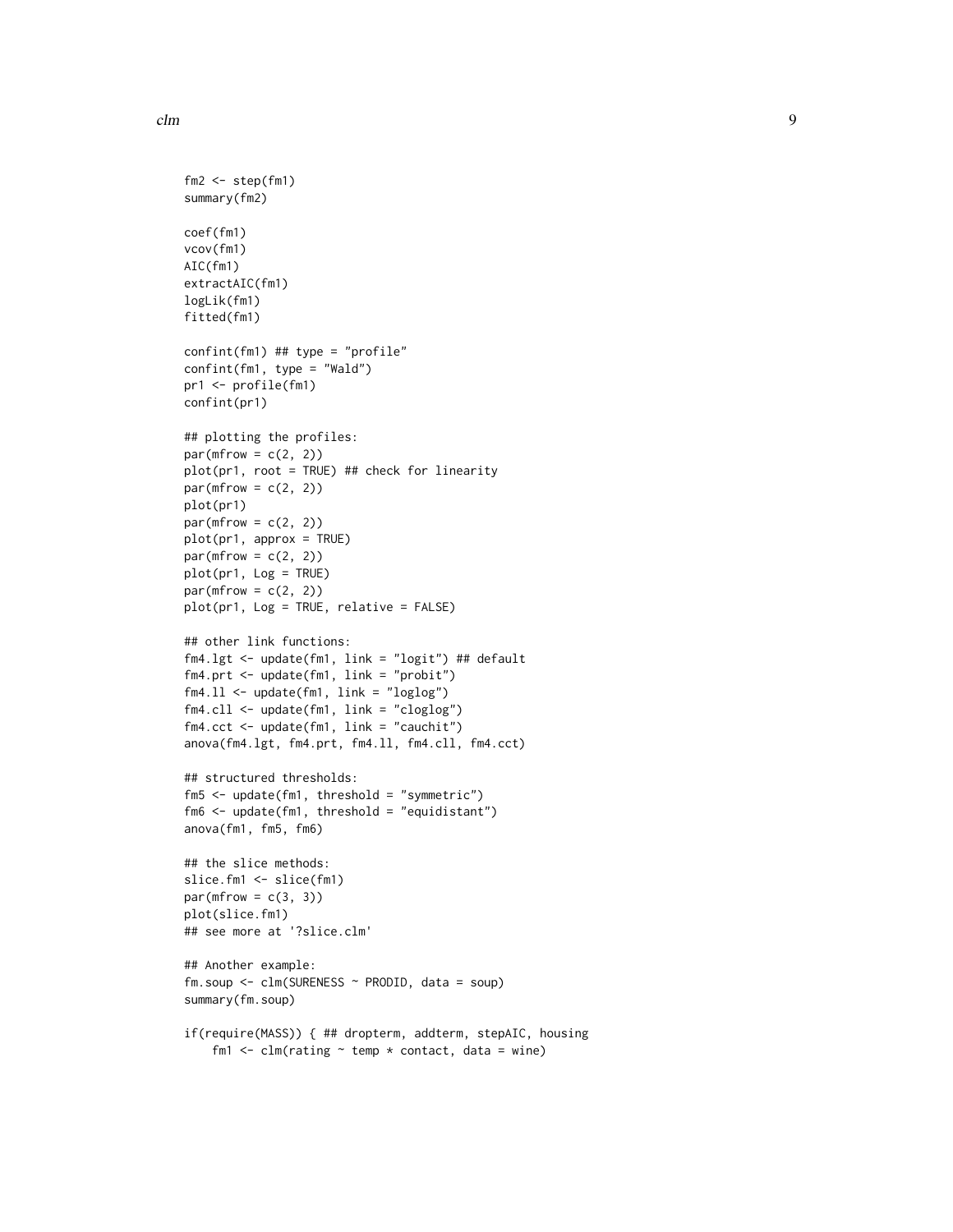```
dropterm(fm1, test = "Chi")
    addterm(fm1, ~.+judge, test = "Chi")
    fm3 <- stepAIC(fm1)
    summary(fm3)
    ## Example from MASS::polr:
    fm1 \le - clm(Sat \sim Infl + Type + Cont, weights = Freq, data = housing)
    summary(fm1)
}
```
<span id="page-9-1"></span>clm.control *Set control parameters for cumulative link models*

#### Description

Set control parameters for cumulative link models

#### Usage

```
clm.control(method = c("Newton", "model.frame", "design", "ucminf", "nlminb",
   "optim"),
   sign.location = c("negative", "positive"),
   sign.nominal = c("positive", "negative"),\ldots, trace = \emptysetL,
   maxIter = 100L, gradTol = 1e-06, maxLinear = 15L, relTol = 1e-6,
   tol = sqrt(.Machine$double.eps), maxModIter = 5L,
   convergence = c("warn", "silent", "stop", "message"))
```
#### Arguments

| method        | "Newton" fits the model by maximum likelihood and "model.frame" cause<br>clm to return the model. frame, "design" causes clm to return a list of design<br>matrices etc. that can be used with clm. fit. ucminf, nlminb and optime<br>to general purpose optimizers. |
|---------------|----------------------------------------------------------------------------------------------------------------------------------------------------------------------------------------------------------------------------------------------------------------------|
| sign.location | change sign of the location part of the model.                                                                                                                                                                                                                       |
| sign.nominal  | change sign of the nominal part of the model.                                                                                                                                                                                                                        |
| trace         | numerical, if $> 0$ information is printed about and during the optimization pro-<br>cess. Defaults to 0.                                                                                                                                                            |
| maxIter       | the maximum number of Newton-Raphson iterations. Defaults to 100.                                                                                                                                                                                                    |
| gradTol       | the maximum absolute gradient; defaults to 1e-6.                                                                                                                                                                                                                     |
| maxLineIter   | the maximum number of step halfings allowed if a Newton(-Raphson) step over<br>shoots. Defaults to 15.                                                                                                                                                               |
| relTol        | relative convergence tolerence: relative change in the parameter estimates be-<br>tween Newton iterations. Defaults to 1e-6.                                                                                                                                         |

<span id="page-9-0"></span>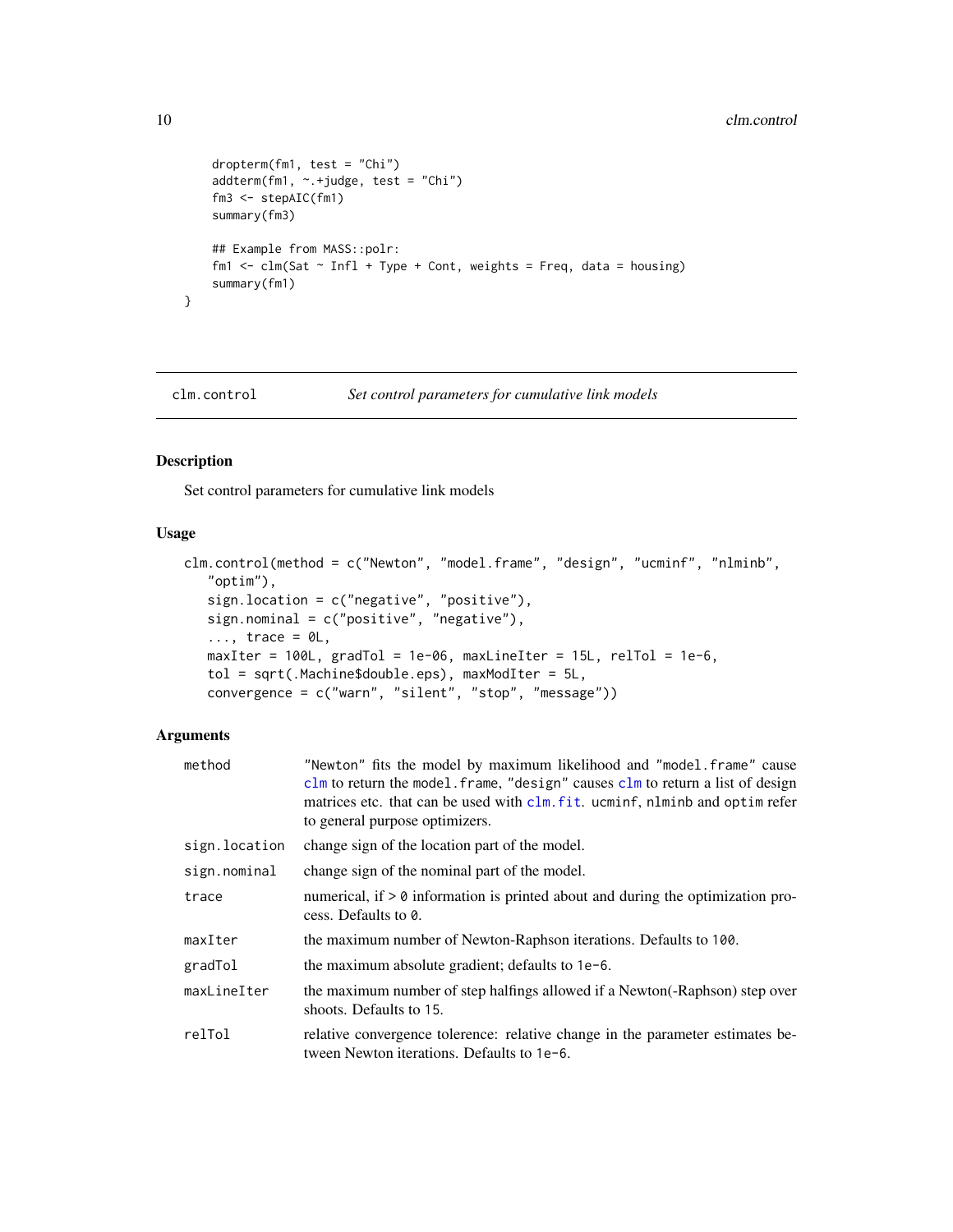#### <span id="page-10-0"></span> $clm.fit$  11

| tol         | numerical tolerence on eigenvalues to determine negative-definiteness of Hes-<br>sian. If the Hessian of a model fit is negative definite, the fitting algorithm did<br>not converge. If the Hessian is singular, the fitting algorithm did converge albeit<br>not to a <i>unique</i> optimum, so one or more parameters are not uniquely determined<br>even though the log-likelihood value is. |
|-------------|--------------------------------------------------------------------------------------------------------------------------------------------------------------------------------------------------------------------------------------------------------------------------------------------------------------------------------------------------------------------------------------------------|
| maxModIter  | the maximum allowable number of consecutive iterations where the Newton step<br>needs to be modified to be a decent direction. Defaults to 5.                                                                                                                                                                                                                                                    |
| convergence | action to take if the fitting algorithm did not converge.                                                                                                                                                                                                                                                                                                                                        |
| $\ddots$    | control arguments parsed on to ucminf, nlminb or optim.                                                                                                                                                                                                                                                                                                                                          |

#### Value

a list of control parameters.

#### Author(s)

Rune Haubo B Christensen

#### See Also

[clm](#page-4-1)

#### <span id="page-10-1"></span>clm.fit *Fit Cumulative Link Models*

#### Description

A direct fitter of cumulative link models.

#### Usage

```
clm.fit(y, ...)
## Default S3 method:
clm.fit(y, \ldots)## S3 method for class 'factor'
clm.fit(y, X, S, N, weights = rep(1, nrow(X)),offset = rep(0, nrow(X)), S.offset = rep(0, nrow(X)),control = list(), start, doFit=TRUE,
     link = c("logit", "probit", "cloglog", "loglog", "cauchit",
              "Aranda-Ordaz", "log-gamma"),
     threshold = c("flexible", "symmetric", "symmetric2", "equidistant"),
     ...)
```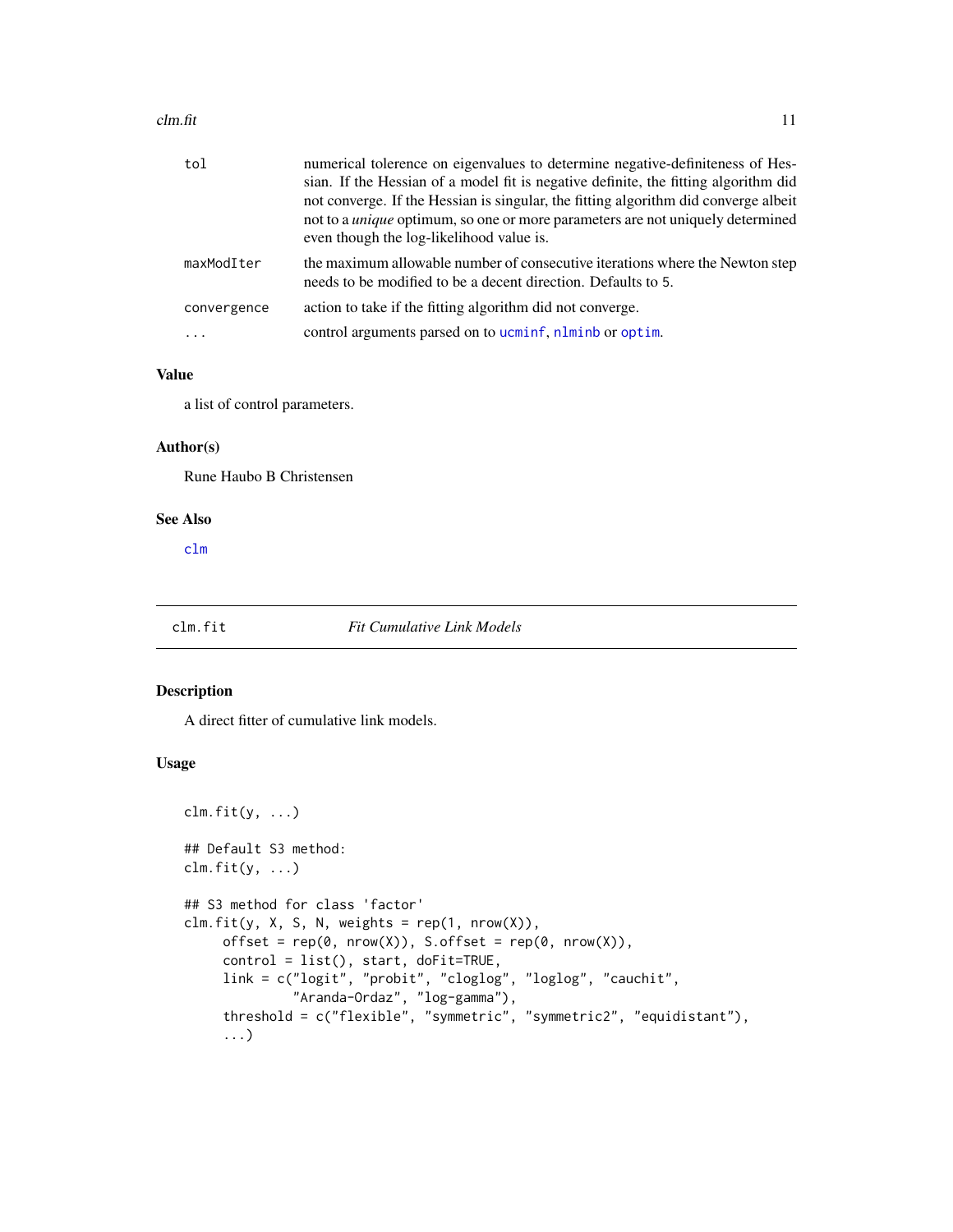#### <span id="page-11-0"></span>Arguments

| y         | for the default method a list of model components. For the factor method the<br>response variable; a factor, preferably and ordered factor.                                          |
|-----------|--------------------------------------------------------------------------------------------------------------------------------------------------------------------------------------|
| X, S, N   | optional design matrices for the regression parameters, scale parameters and<br>nominal parameters respectively.                                                                     |
| weights   | optional case weights.                                                                                                                                                               |
| offset    | an optional offset.                                                                                                                                                                  |
| S.offset  | an optional offset for the scale part of the model.                                                                                                                                  |
| control   | a list of control parameters, optionally a call to clm. control.                                                                                                                     |
| start     | an optional list of starting values of the form c(alpha, beta, zeta) for the<br>thresholds and nominal effects (alpha), regression parameters (beta) and scale<br>parameters (zeta). |
| doFit     | logical for whether the model should be fit or the model environment should be<br>returned.                                                                                          |
| link      | the link function.                                                                                                                                                                   |
| threshold | the threshold structure, see further at clm.                                                                                                                                         |
| $\cdots$  | currently not used.                                                                                                                                                                  |

#### Details

This function does almost the same thing that [clm](#page-4-1) does: it fits a cumulative link model. The main differences are that clm.fit does not setup design matrices from formulae and only does minimal post processing after parameter estimation.

Compared to [clm](#page-4-1), clm.fit does little to warn the user of any problems with data or model. However, clm.fit will attempt to identify column rank defecient designs. Any unidentified parameters are indicated in the aliased component of the fit.

clm.fit.factor is not able to check if all thresholds are increasing when nominal effects are specified since it needs access to the terms object for the nominal model. If the terms object for the nominal model (nom.terms) is included in y, the default method is able to chech if all thresholds are increasing.

#### Value

A list with the following components: aliased,alpha,coefficients,cond.H,convergence,df.residual,edf,fitted. and optionally beta, zeta These components are documented in [clm](#page-4-1).

#### Author(s)

Rune Haubo B Christensen

#### See Also

[clm](#page-4-1)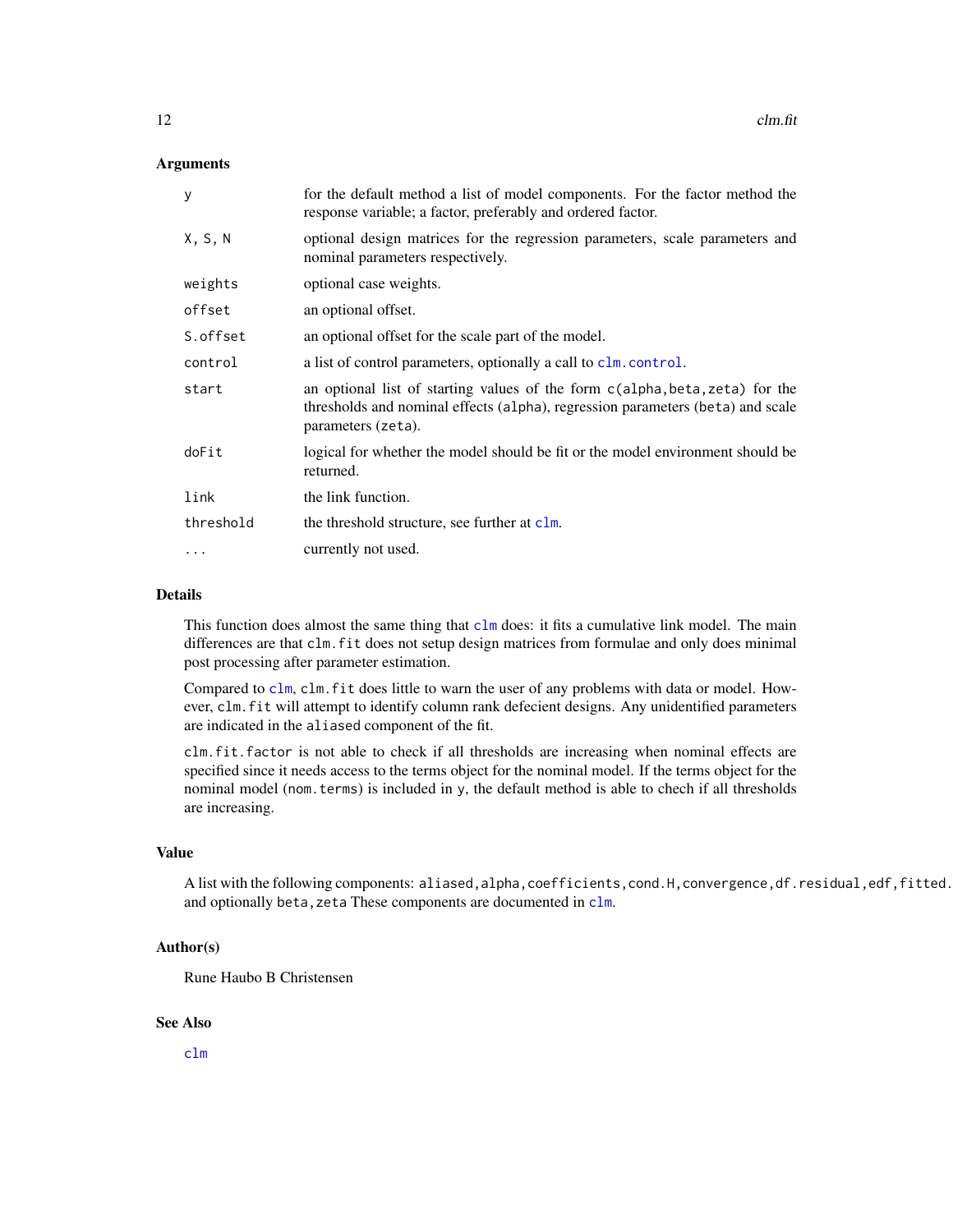#### <span id="page-12-0"></span> $clm2$  13

#### Examples

```
## A simple example:
fm1 \leq clm(rating \sim contact + temp, data=wine)
summary(fm1)
## get the model frame containing y and X:
mf1 <- update(fm1, method="design")
names(mf1)
res <- clm.fit(mf1$y, mf1$X) ## invoking the factor method
stopifnot(all.equal(coef(res), coef(fm1)))
names(res)
## Fitting with the default method:
mf1$control$method <- "Newton"
res2 <- clm.fit(mf1)
stopifnot(all.equal(coef(res2), coef(fm1)))
```
<span id="page-12-1"></span>

#### clm2 *Cumulative link models*

#### Description

A new improved implementation of CLMs is available in [clm](#page-4-1).

Fits cumulative link models with an additive model for the location and a multiplicative model for the scale. The function allows for structured thresholds. A popular special case of a CLM is the proportional odds model. In addition to the standard link functions, two flexible link functions, "Arandar-Ordaz" and "log-gamma" are available, where an extra link function parameter provides additional flexibility. A subset of the predictors can be allowed to have nominal rather than ordinal effects. This has been termed "partial proportional odds" when the link is the logistic.

#### Usage

```
clm2(location, scale, nominal, data, weights, start, subset,
    na.action, contrasts, Hess = TRUE, model,
    link = c("logistic", "probit", "cloglog", "loglog",
    "cauchit", "Aranda-Ordaz", "log-gamma"), lambda,
    doFit = TRUE, control,
    threshold = c("flexible", "symmetric", "equidistant"), ...)
```
#### Arguments

```
location a formula expression as for regression models, of the form response ~ predictors.
                  The response should be a factor (preferably an ordered factor), which will be in-
                  terpreted as an ordinal response with levels ordered as in the factor. The model
                  must have an intercept: attempts to remove one will lead to a warning and will
                  be ignored. An offset may be used. See the documentation of formula for other
                  details.
```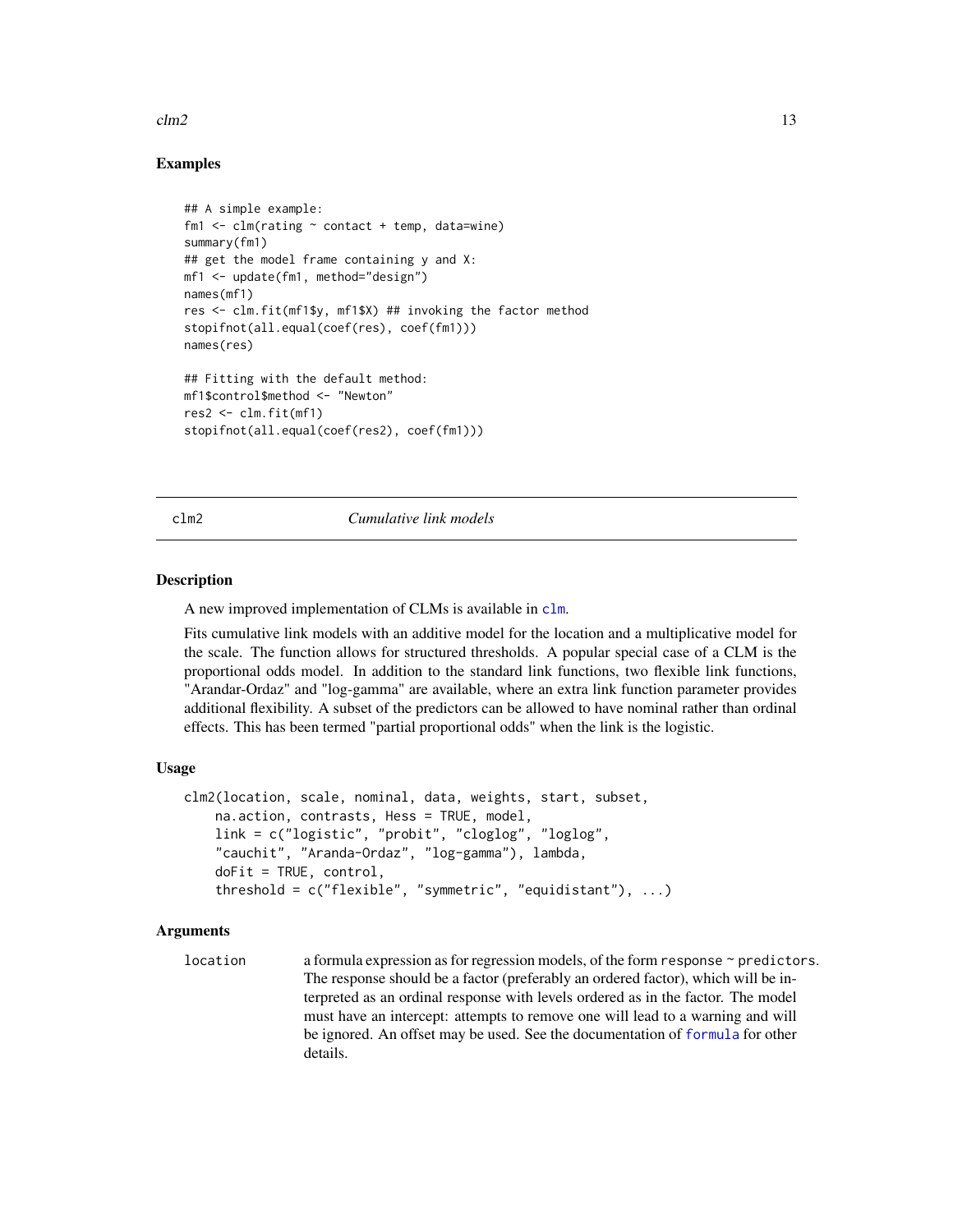<span id="page-13-0"></span>

| scale     | a optional formula expression as for the location part, of the form $\sim$ predictors,<br>i.e. with an empty left hand side. An offset may be used. See the documentation<br>of formula for other details.                                                                                                                                                                                                                                                                                                                                           |
|-----------|------------------------------------------------------------------------------------------------------------------------------------------------------------------------------------------------------------------------------------------------------------------------------------------------------------------------------------------------------------------------------------------------------------------------------------------------------------------------------------------------------------------------------------------------------|
| nominal   | an optional formula of the form $\sim$ predictors, i.e. with an empty left hand<br>side. The effects of the predictors in this formula are assumed to nominal.                                                                                                                                                                                                                                                                                                                                                                                       |
| data      | an optional data frame in which to interpret the variables occurring in the for-<br>mulas.                                                                                                                                                                                                                                                                                                                                                                                                                                                           |
| weights   | optional case weights in fitting. Defaults to 1.                                                                                                                                                                                                                                                                                                                                                                                                                                                                                                     |
| start     | initial values for the parameters in the format c(alpha, beta, log(zeta), lambda).                                                                                                                                                                                                                                                                                                                                                                                                                                                                   |
| subset    | expression saying which subset of the rows of the data should be used in the fit.<br>All observations are included by default.                                                                                                                                                                                                                                                                                                                                                                                                                       |
| na.action | a function to filter missing data. Applies to terms in all three formulae.                                                                                                                                                                                                                                                                                                                                                                                                                                                                           |
| contrasts | a list of contrasts to be used for some or all of the factors appearing as variables<br>in the model formula.                                                                                                                                                                                                                                                                                                                                                                                                                                        |
| Hess      | logical for whether the Hessian (the inverse of the observed information matrix)<br>should be computed. Use Hess = TRUE if you intend to call summary or vcov on<br>the fit and Hess = FALSE in all other instances to save computing time. The ar-<br>gument is ignored if method = "Newton" where the Hessian is always computed<br>and returned. Defaults to TRUE.                                                                                                                                                                                |
| model     | logical for whether the model frames should be part of the returned object.                                                                                                                                                                                                                                                                                                                                                                                                                                                                          |
| link      | link function, i.e. the type of location-scale distribution assumed for the latent<br>distribution. The Aranda-Ordaz and log-gamma links add additional flexibil-<br>ity with a link function parameter, lambda. The Aranda-Ordaz link (Aranda-<br>Ordaz, 1983) equals the logistic link, when $l$ ambda = 1 and approaches the<br>loglog link when lambda approaches zero. The log-gamma link (Genter and<br>Farewell, 1985) equals the loglog link when lambda = 1, the probit link when<br>$lambda = 0$ and the cloglog link when $lambda = -1$ . |
| lambda    | numerical scalar: the link function parameter. Used in combination with link<br>Aranda-Ordaz or log-gamma and otherwise ignored. If lambda is specified,<br>the model is estimated with lambda fixed at this value and otherwise lambda<br>is estimated by ML. For Aranda-Ordaz lambda has to be positive; $> 1e-5$ for<br>numerical reasons.                                                                                                                                                                                                        |
| doFit     | logical for whether the model should be fit or the model environment should be<br>returned.                                                                                                                                                                                                                                                                                                                                                                                                                                                          |
| control   | a call to clm2. control.                                                                                                                                                                                                                                                                                                                                                                                                                                                                                                                             |
| threshold | specifies a potential structure for the thresholds (cut-points). "flexible" pro-<br>vides the standard unstructured thresholds, "symmetric" restricts the distance<br>between the thresholds to be symmetric around the central one or two thresh-<br>olds for odd or equal numbers or thresholds respectively, and "equidistant"<br>restricts the distance between consecutive thresholds to the same value.                                                                                                                                        |
| .         | additional arguments are passed on to clm2. control and possibly further on<br>to the optimizer, which can lead to surprising error or warning messages when<br>mistyping arguments etc.                                                                                                                                                                                                                                                                                                                                                             |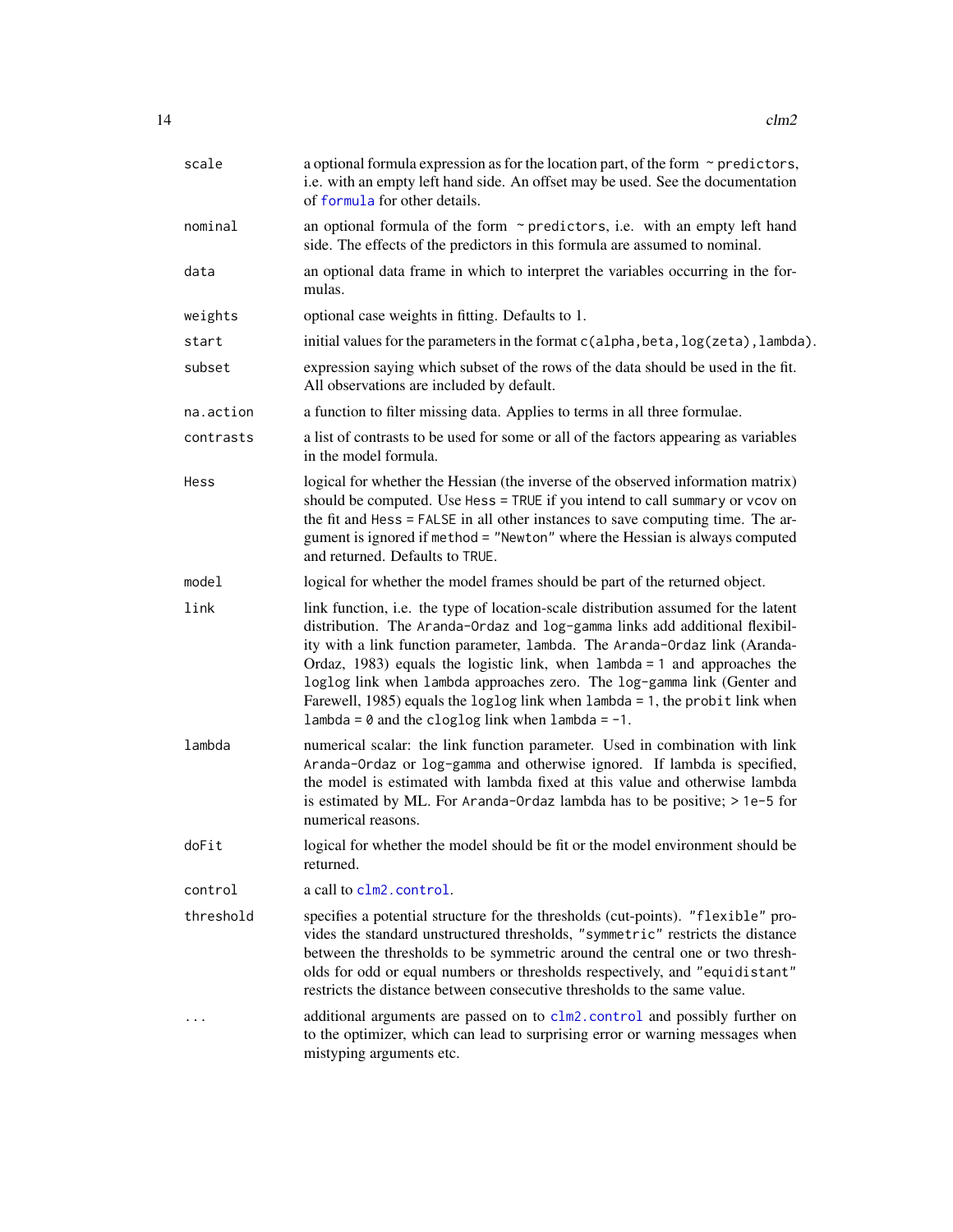#### <span id="page-14-0"></span> $clm2$  15

#### Details

There are methods for the standard model-fitting functions, including [summary](#page-0-0), [vcov](#page-0-0), [predict](#page-0-0), [anova](#page-0-0), [logLik](#page-0-0), [profile](#page-0-0), [plot.profile](#page-0-0), [confint](#page-0-0), [update](#page-0-0), [dropterm](#page-0-0), [addterm](#page-0-0), and an extractAIC method.

The design of the implementation is inspired by an idea proposed by Douglas Bates in the talk "Exploiting sparsity in model matrices" presented at the DSC conference in Copenhagen, July 14 2009. Basically an environment is set up with all the information needed to optimize the likelihood function. Extractor functions are then used to get the value of likelihood at current or given parameter values and to extract current values of the parameters. All computations are performed inside the environment and relevant variables are updated during the fitting process. After optimizer termination relevant variables are extracted from the environment and the remaining are discarded.

Some aspects of clm2, for instance, how starting values are obtained, and of the associated methods are inspired by [polr](#page-0-0) from package MASS.

#### Value

If doFit = FALSE the result is an environment representing the model ready to be optimized. If doFit = TRUE the result is an object of class "clm2" with the following components:

| beta          | the parameter estimates of the location part.                                                                                                               |
|---------------|-------------------------------------------------------------------------------------------------------------------------------------------------------------|
| zeta          | the parameter estimates of the scale part on the log scale; the scale parameter<br>estimates on the original scale are given by exp(zeta).                  |
| Alpha         | vector or matrix of the threshold parameters.                                                                                                               |
| Theta         | vector or matrix of the thresholds.                                                                                                                         |
| хi            | vector of threshold parameters, which, given a threshold function (e.g. "equidistant"),<br>and possible nominal effects define the class boundaries, Theta. |
| lambda        | the value of lambda if lambda is supplied or estimated, otherwise missing.                                                                                  |
| coefficients  | the coefficients of the intercepts (theta), the location (beta), the scale (zeta),<br>and the link function parameter (lambda).                             |
| df.residual   | the number of residual degrees of freedoms, calculated using the weights.                                                                                   |
| fitted.values | vector of fitted values for each observation. An observation here is each of the<br>scalar elements of the multinomial table and not a multinomial vector.  |
| convergence   | TRUE if the gradient based convergence criterion is met and FALSE otherwise.                                                                                |
| gradient      | vector of gradients for all the parameters at termination of the optimizer.                                                                                 |
| optRes        | list with results from the optimizer. The contents of the list depends on the<br>choice of optimizer.                                                       |
| logLik        | the log likelihood of the model at optimizer termination.                                                                                                   |
| Hessian       | if the model was fitted with Hess = TRUE, this is the Hessian matrix of the pa-<br>rameters at the optimum.                                                 |
| scale         | model. frame for the scale model.                                                                                                                           |
| location      | model. frame for the location model.                                                                                                                        |
| nominal       | model. frame for the nominal model.                                                                                                                         |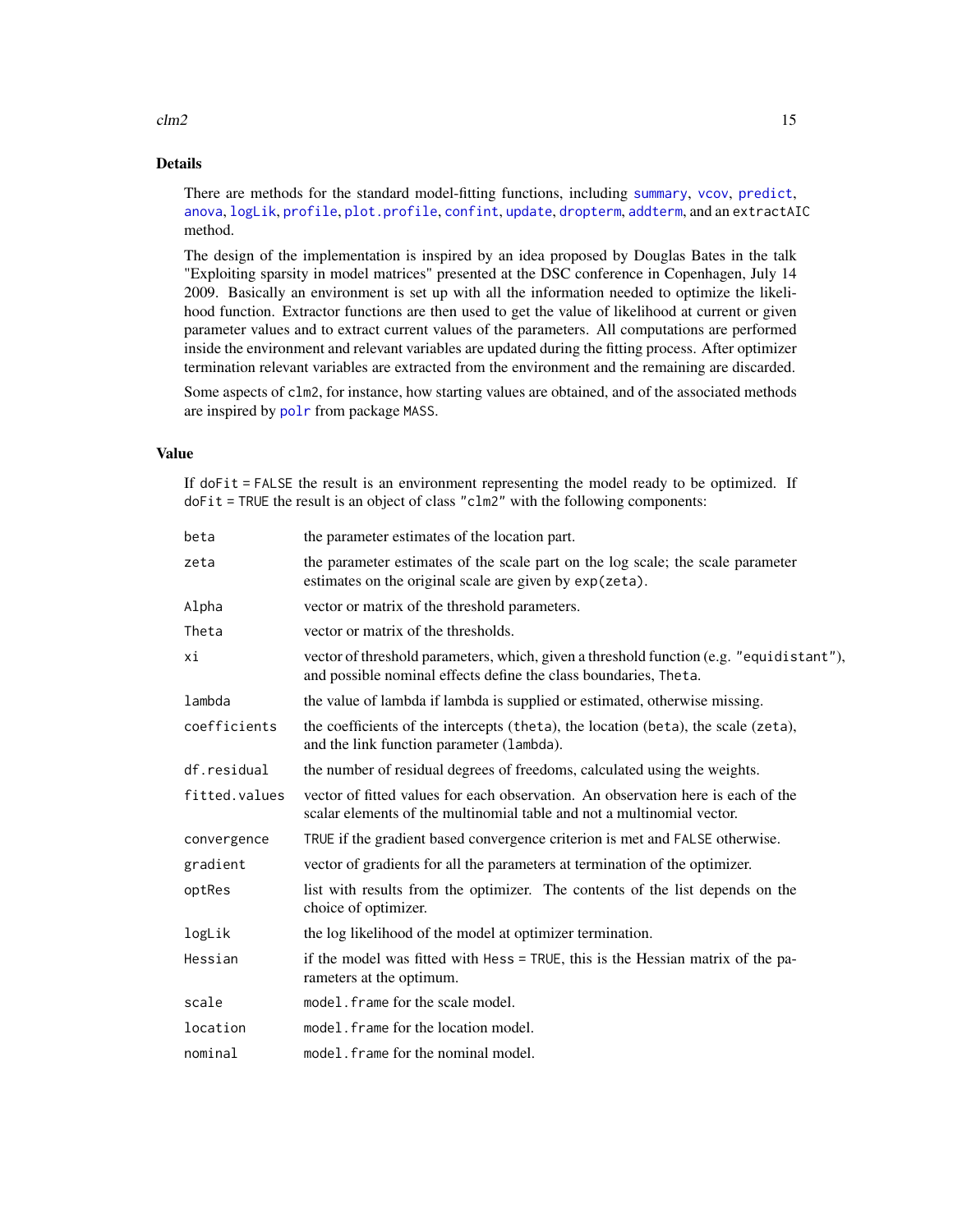$16$  clm2

| edf         | the (effective) number of degrees of freedom used by the model.                                               |
|-------------|---------------------------------------------------------------------------------------------------------------|
| start       | the starting values.                                                                                          |
| convTol     | convergence tolerance for the maximum absolute gradient of the parameters at<br>termination of the optimizer. |
| method      | character, the optimizer.                                                                                     |
| У           | the response variable.                                                                                        |
| lev         | the names of the levels of the response variable.                                                             |
| nobs        | the (effective) number of observations, calculated as the sum of the weights.                                 |
| threshold   | character, the threshold function used in the model.                                                          |
| estimLambda | 1 if lambda is estimated in one of the flexible link functions and 0 otherwise.                               |
| link        | character, the link function used in the model.                                                               |
| call        | the matched call.                                                                                             |
| contrasts   | contrasts applied to terms in location and scale models.                                                      |
| na.action   | the function used to filter missing data.                                                                     |

#### Author(s)

Rune Haubo B Christensen

#### References

Agresti, A. (2002) *Categorical Data Analysis.* Second edition. Wiley.

Aranda-Ordaz, F. J. (1983) An Extension of the Proportional-Hazards Model for Grouped Data. *Biometrics*, 39, 109-117.

Genter, F. C. and Farewell, V. T. (1985) Goodness-of-link testing in ordinal regression models. *The Canadian Journal of Statistics*, 13(1), 37-44.

Christensen, R. H. B., Cleaver, G. and Brockhoff, P. B. (2011) Statistical and Thurstonian models for the A-not A protocol with and without sureness. *Food Quality and Preference, 22*, pp. 542-549.

#### Examples

```
options(contrasts = c("contr.treatment", "contr.poly"))
## A tabular data set:
(tab26 <- with(soup, table("Product" = PROD, "Response" = SURENESS)))
dimnames(tab26)[[2]] <- c("Sure", "Not Sure", "Guess", "Guess", "Not Sure", "Sure")
dat26 <- expand.grid(sureness = as.factor(1:6), prod = c("Ref", "Test"))
dat26$wghts <- c(t(tab26))
m1 \le - clm2(sureness \sim prod, scale = \simprod, data = dat26,
          weights = wghts, link = "logistic")
## print, summary, vcov, logLik, AIC:
m1
summary(m1)
vcov(m1)
```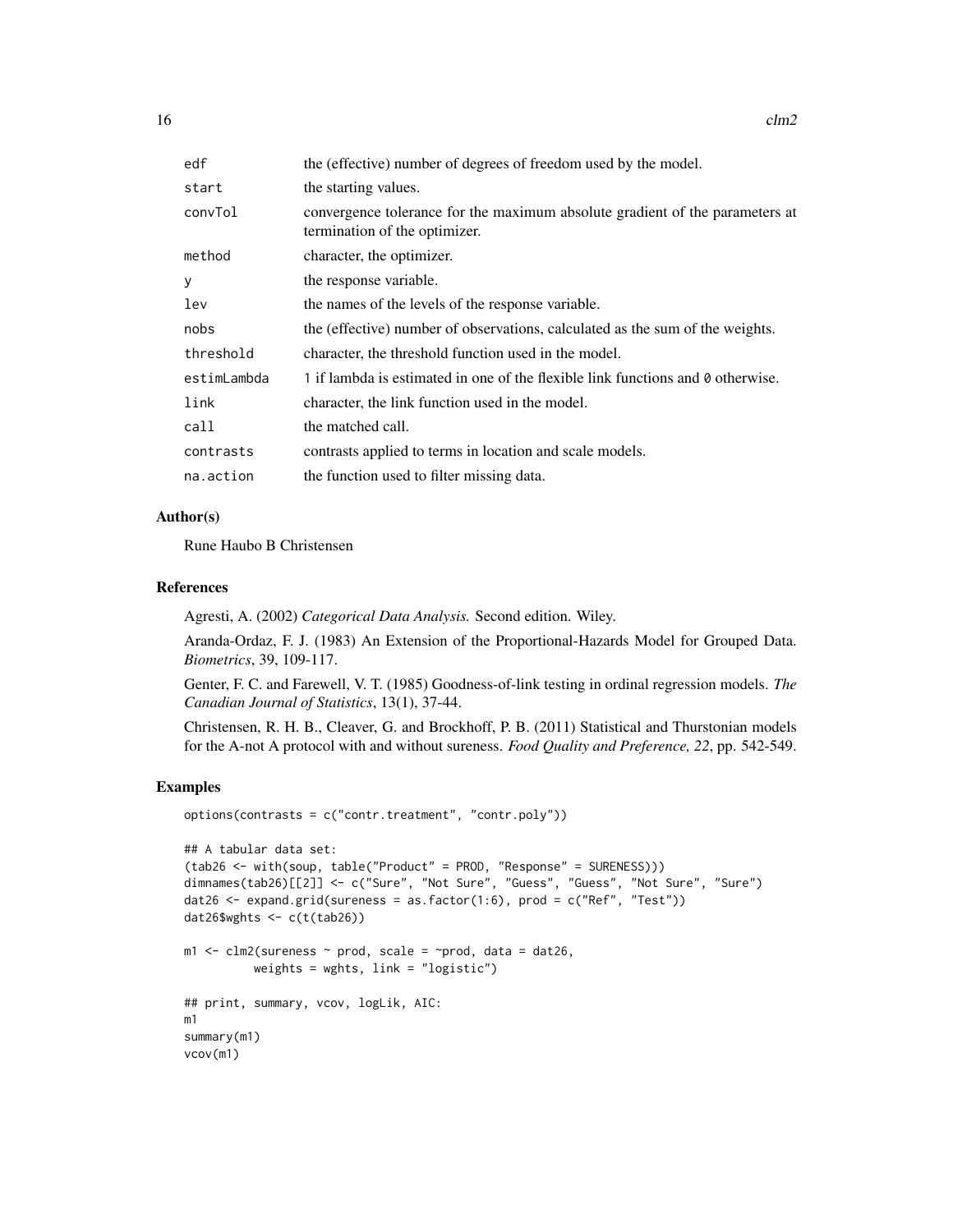$\text{clm2}$  and  $\text{clm2}$  17

```
logLik(m1)
AIC(m1)
coef(m1)
coef(summary(m1))
## link functions:
m2 \leq update(m1, link = "probit")
m3 <- update(m1, link = "cloglog")
m4 \leq update(m1, link = "loglog")
m5 < - update(m1, link = "cauchit", start = coef(m1))
m6 <- update(m1, link = "Aranda-Ordaz", lambda = 1)
m7 <- update(m1, link = "Aranda-Ordaz")
m8 <- update(m1, link = "log-gamma", lambda = 1)
m9 <- update(m1, link = "log-gamma")
## nominal effects:
mN1 <- clm2(sureness \sim 1, nominal = \sim prod, data = dat26,
            weights = wghts, link = "logistic")
anova(m1, mN1)
## optimizer / method:
update(m1, scale = \sim 1, method = "Newton")
update(m1, scale = \sim 1, method = "nlminb")
update(m1, scale = \sim 1, method = "optim")
## threshold functions
mT1 <- update(m1, threshold = "symmetric")
mT2 <- update(m1, threshold = "equidistant")
anova(m1, mT1, mT2)
## Extend example from polr in package MASS:
## Fit model from polr example:
if(require(MASS)) {
    fm1 <- clm2(Sat \sim Infl + Type + Cont, weights = Freq, data = housing)fm1
    summary(fm1)
    ## With probit link:
    summary(update(fm1, link = "probit"))
    ## Allow scale to depend on Cont-variable
    summary(fm2 <- update(fm1, scale =~ Cont))
    anova(fm1, fm2)
    ## which seems to improve the fit
}
#################################
## It is possible to fit multinomial models (i.e. with nominal
## effects) as the following example shows:
if(require(nnet)) {
    (hous1.mu \leq multinom(Sat \sim 1, weights = Freq, data = housing))
```
 $(hous1.clm < -clm2(Sat - 1, weights = Freq, data = housing))$ 

## It is the same likelihood: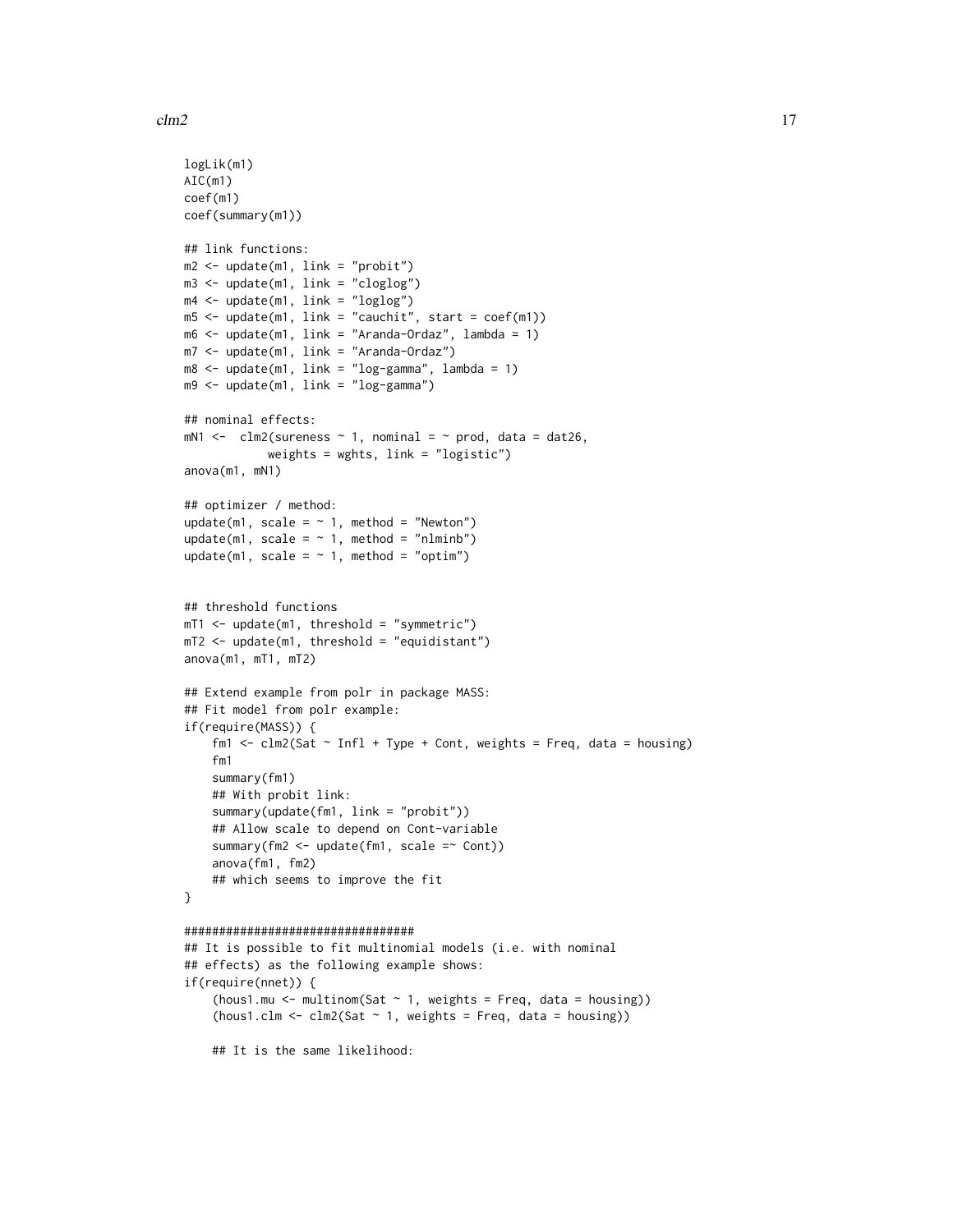```
all.equal(logLik(hous1.mu), logLik(hous1.clm))
## and the same fitted values:
fitHous.mu <-
    t(fitted(hous1.mu))[t(col(fitted(hous1.mu)) == unclass(housing$Sat))]
all.equal(fitted(hous1.clm), fitHous.mu)
## The coefficients of multinom can be retrieved from the clm2-object
## by:
Pi <- diff(c(0, plogis(hous1.clm$xi), 1))
log(Pi[2:3]/Pi[1])
## A larger model with explanatory variables:
(hous.mu \le multinom(Sat \sim Infl + Type + Cont, weights = Freq, data = housing))
(hous.clm <- clm2(Sat \sim 1, nominal = \sim Infl + Type + Cont, weights = Freq,
                  data = housing))
## Almost the same likelihood:
all.equal(logLik(hous.mu), logLik(hous.clm))
## And almost the same fitted values:
fitHous.mu <-
    t(fitted(hous.mu))[t(col(fitted(hous.mu)) == unclass(housing$Sat))]
all.equal(fitted(hous.clm), fitHous.mu)
all.equal(round(fitted(hous.clm), 5), round(fitHous.mu), 5)
```
<span id="page-17-1"></span>

#### Description

}

Set control parameters for cumulative link models

#### Usage

```
clm2.control(method = c("ucminf", "Newton", "nlminb", "optim",
            "model.frame"), \ldots, convTol = 1e-4,
            trace = 0, maxIter = 100, gradTol = 1e-5,
            maxLineIter = 10)
```
#### Arguments

method the optimizer used to maximize the likelihood function. "Newton" only works for models without scale, structured thresholds and flexible link functions, but is considerably faster than the other optimizers when applicable. model. frame simply returns a list of model frames with the location, scale and nominal model frames. "optim" uses the "BFGS" method.

<span id="page-17-0"></span>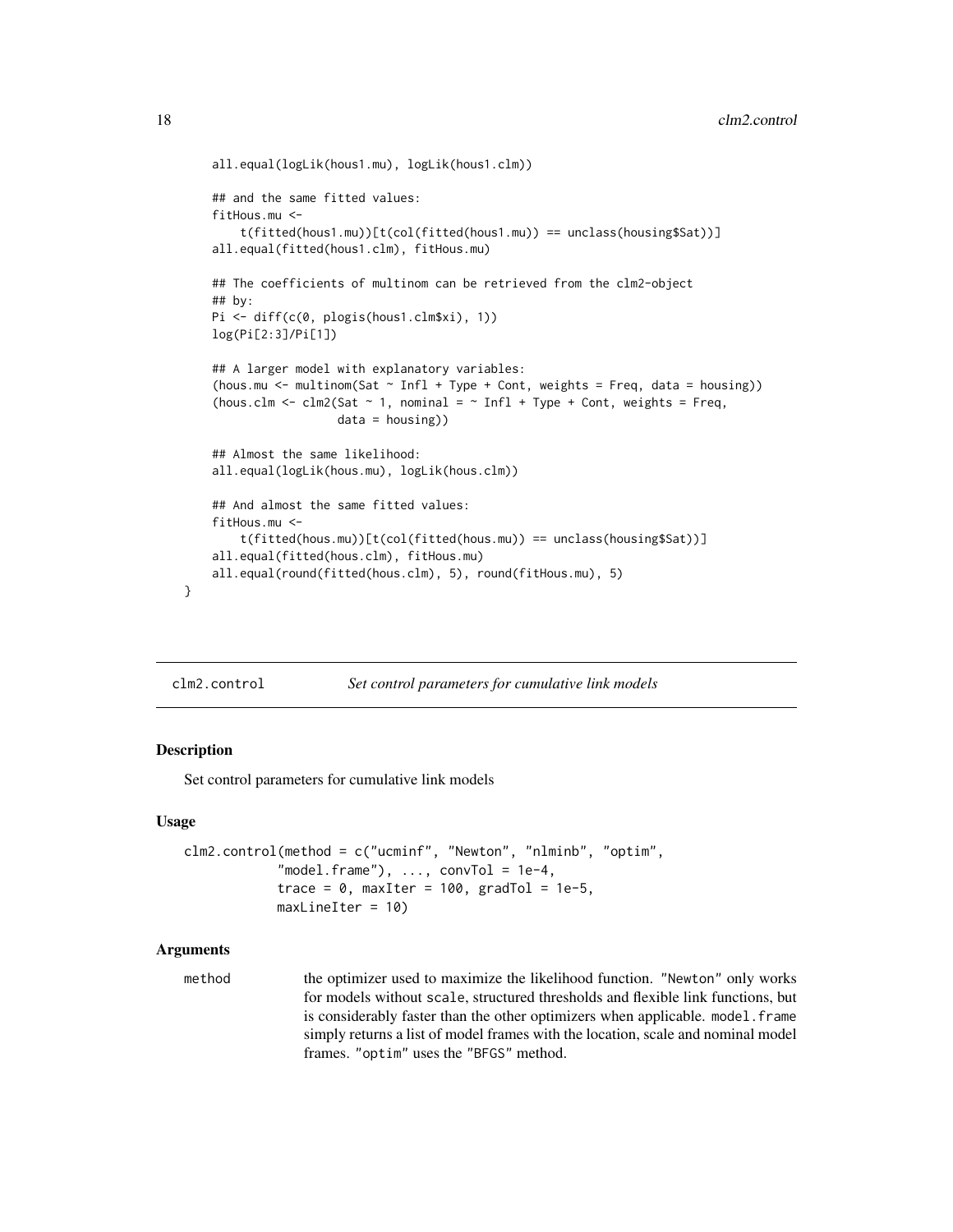#### <span id="page-18-0"></span>clmm and the contract of the contract of the contract of the contract of the contract of the contract of the contract of the contract of the contract of the contract of the contract of the contract of the contract of the c

| $\ddots$    | control arguments passed on to the chosen optimizer; see ucminf, optim, and<br>nlminb for details.        |
|-------------|-----------------------------------------------------------------------------------------------------------|
| convTol     | convergence criterion on the size of the maximum absolute gradient.                                       |
| trace       | numerical, if $> 0$ information is printed about and during the optimization pro-<br>cess. Defaults to 0. |
| maxIter     | the maximum number of Newton-Raphson iterations. Defaults to 100.                                         |
| gradTol     | the maximum absolute gradient. This is the termination criterion and defaults to<br>$1e-5.$               |
| maxLineIter | the maximum number of step halfings allowed if a Newton(-Raphson) step over<br>shoots. Defaults to 10.    |

#### Value

a list of control parameters.

#### Author(s)

Rune Haubo B Christensen

#### See Also

[clm2](#page-12-1)

<span id="page-18-1"></span>clmm *Cumulative Link Mixed Models*

#### Description

Fits Cumulative Link Mixed Models with one or more random effects via the Laplace approximation or quadrature methods

#### Usage

```
clmm(formula, data, weights, start, subset, na.action, contrasts, Hess =
TRUE, model = TRUE, link = c("logit", "probit", "cloglog", "loglog",
"cauchit"), doFit = TRUE, control = list(), nAGQ = 1L,
threshold = c("flexible", "symmetric", "symmetric2", "equidistant"), ...)
```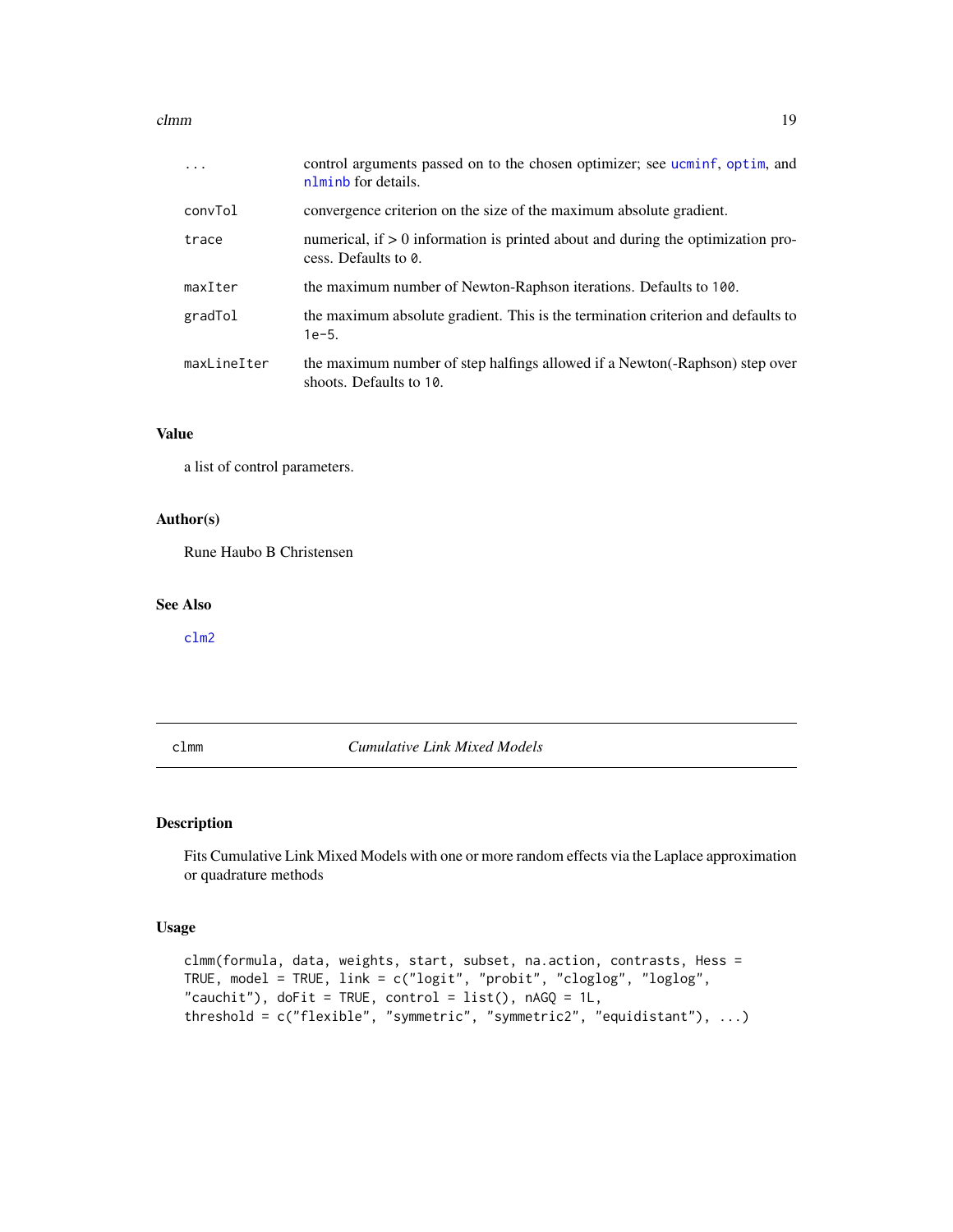### <span id="page-19-0"></span>Arguments

| formula   | a two-sided linear formula object describing the fixed-effects part of the model,<br>with the response on the left of $a \sim$ operator and the terms, separated by + op-<br>erators, on the right. The vertical bar character "I" separates an expression for a<br>model matrix and a grouping factor.                                                                                                                                                                                                                                                                                                                                                                                                             |  |
|-----------|---------------------------------------------------------------------------------------------------------------------------------------------------------------------------------------------------------------------------------------------------------------------------------------------------------------------------------------------------------------------------------------------------------------------------------------------------------------------------------------------------------------------------------------------------------------------------------------------------------------------------------------------------------------------------------------------------------------------|--|
| data      | an optional data frame in which to interpret the variables occurring in the for-<br>mula.                                                                                                                                                                                                                                                                                                                                                                                                                                                                                                                                                                                                                           |  |
| weights   | optional case weights in fitting. Defaults to 1.                                                                                                                                                                                                                                                                                                                                                                                                                                                                                                                                                                                                                                                                    |  |
| start     | optional initial values for the parameters in the format c(alpha, beta, tau),<br>where alpha are the threshold parameters, beta are the fixed regression param-<br>eters and tau are variance parameters for the random effects on the log scale.                                                                                                                                                                                                                                                                                                                                                                                                                                                                   |  |
| subset    | expression saying which subset of the rows of the data should be used in the fit.<br>All observations are included by default.                                                                                                                                                                                                                                                                                                                                                                                                                                                                                                                                                                                      |  |
| na.action | a function to filter missing data.                                                                                                                                                                                                                                                                                                                                                                                                                                                                                                                                                                                                                                                                                  |  |
| contrasts | a list of contrasts to be used for some or all of the factors appearing as variables<br>in the model formula.                                                                                                                                                                                                                                                                                                                                                                                                                                                                                                                                                                                                       |  |
| Hess      | logical for whether the Hessian (the inverse of the observed information matrix)<br>should be computed. Use Hess = TRUE if you intend to call summary or vcov on<br>the fit and Hess = FALSE in all other instances to save computing time.                                                                                                                                                                                                                                                                                                                                                                                                                                                                         |  |
| model     | logical for whether the model frames should be part of the returned object.                                                                                                                                                                                                                                                                                                                                                                                                                                                                                                                                                                                                                                         |  |
| link      | link function, i.e. the type of location-scale distribution assumed for the latent<br>distribution. The default "logit" link gives the proportional odds mixed model.                                                                                                                                                                                                                                                                                                                                                                                                                                                                                                                                               |  |
| doFit     | logical for whether the model should be fit or the model environment should be<br>returned.                                                                                                                                                                                                                                                                                                                                                                                                                                                                                                                                                                                                                         |  |
| control   | a call to clmm. control                                                                                                                                                                                                                                                                                                                                                                                                                                                                                                                                                                                                                                                                                             |  |
| nAGQ      | integer; the number of quadrature points to use in the adaptive Gauss-Hermite<br>quadrature approximation to the likelihood function. The default (1) gives the<br>Laplace approximation. Higher values generally provide higher precision at the<br>expense of longer computation times, and values between 5 and 10 generally<br>provide accurate maximum likelihood estimates. Negative values give the non-<br>adaptive Gauss-Hermite quadrature approximation, which is generally faster but<br>less accurate than the adaptive version. See the references for further details.<br>Quadrature methods are only available with a single random effects term; the<br>Laplace approximation is always available. |  |
| threshold | specifies a potential structure for the thresholds (cut-points). "flexible" pro-<br>vides the standard unstructured thresholds, "symmetric" restricts the distance<br>between the thresholds to be symmetric around the central one or two thresholds<br>for odd or equal numbers or thresholds respectively, "symmetric2" restricts the<br>latent mean in the reference group to zero; this means that the central threshold<br>(even no. response levels) is zero or that the two central thresholds are equal<br>apart from their sign (uneven no. response levels), and "equidistant" restricts<br>the distance between consecutive thresholds to be of the same size.                                          |  |
|           | additional arguments are passed on to clm.control.                                                                                                                                                                                                                                                                                                                                                                                                                                                                                                                                                                                                                                                                  |  |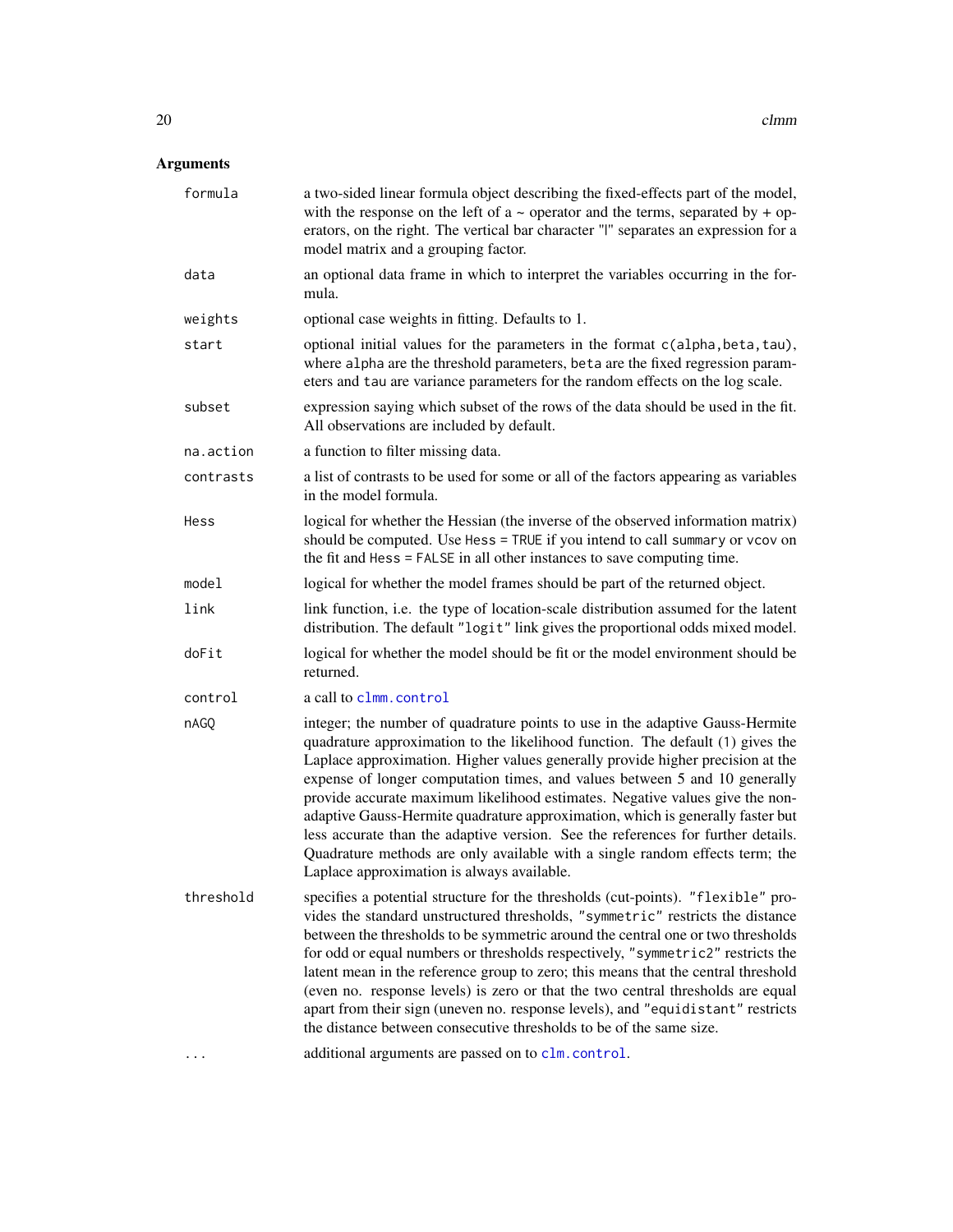#### <span id="page-20-0"></span> $clmm$  21

#### Details

This is a new (as of August 2011) improved implementation of CLMMs. The old implementation is available in [clmm2](#page-22-1). Some features are not yet available in clmm; for instance scale effects, nominal effects and flexible link functions are currently only available in clmm2. clmm is expected to take over clmm2 at some point.

There are standard print, summary and anova methods implemented for "clmm" objects.

#### Value

a list containing

| alpha         | threshold parameters.                                                                                                            |  |
|---------------|----------------------------------------------------------------------------------------------------------------------------------|--|
| beta          | fixed effect regression parameters.                                                                                              |  |
| stDev         | standard deviation of the random effect terms.                                                                                   |  |
| tau           | log(stDev) - the scale at which the log-likelihood function is optimized.                                                        |  |
| coefficients  | the estimated model parameters = $c$ (alpha, beta, tau).                                                                         |  |
| control       | List of control parameters as generated by clm. control.                                                                         |  |
| Hessian       | Hessian of the model coefficients.                                                                                               |  |
| edf           | the estimated degrees of freedom used by the model = length(coefficients).                                                       |  |
| nobs          | sum(weights).                                                                                                                    |  |
| n             | $length(y)$ .                                                                                                                    |  |
| fitted.values | fitted values evaluated with the random effects at their conditional modes.                                                      |  |
| df.residual   | residual degrees of freedom; length(y) -sum(weights)                                                                             |  |
| tJac          | Jacobian of the threshold function corresponding to the mapping from standard<br>flexible thresholds to those used in the model. |  |
| terms         | the terms object for the fixed effects.                                                                                          |  |
| contrasts     | contrasts applied to the fixed model terms.                                                                                      |  |
| na.action     | the function used to filter missing data.                                                                                        |  |
| call          | the matched call.                                                                                                                |  |
| logLik        | value of the log-likelihood function for the model at the optimum.                                                               |  |
| Niter         | number of Newton iterations in the inner loop update of the conditional modes<br>of the random effects.                          |  |
| optRes        | list of results from the optimizer.                                                                                              |  |
| ranef         | list of the conditional modes of the random effects.                                                                             |  |
| condVar       | list of the conditional variance of the random effects at their conditional modes.                                               |  |

#### Author(s)

Rune Haubo B Christensen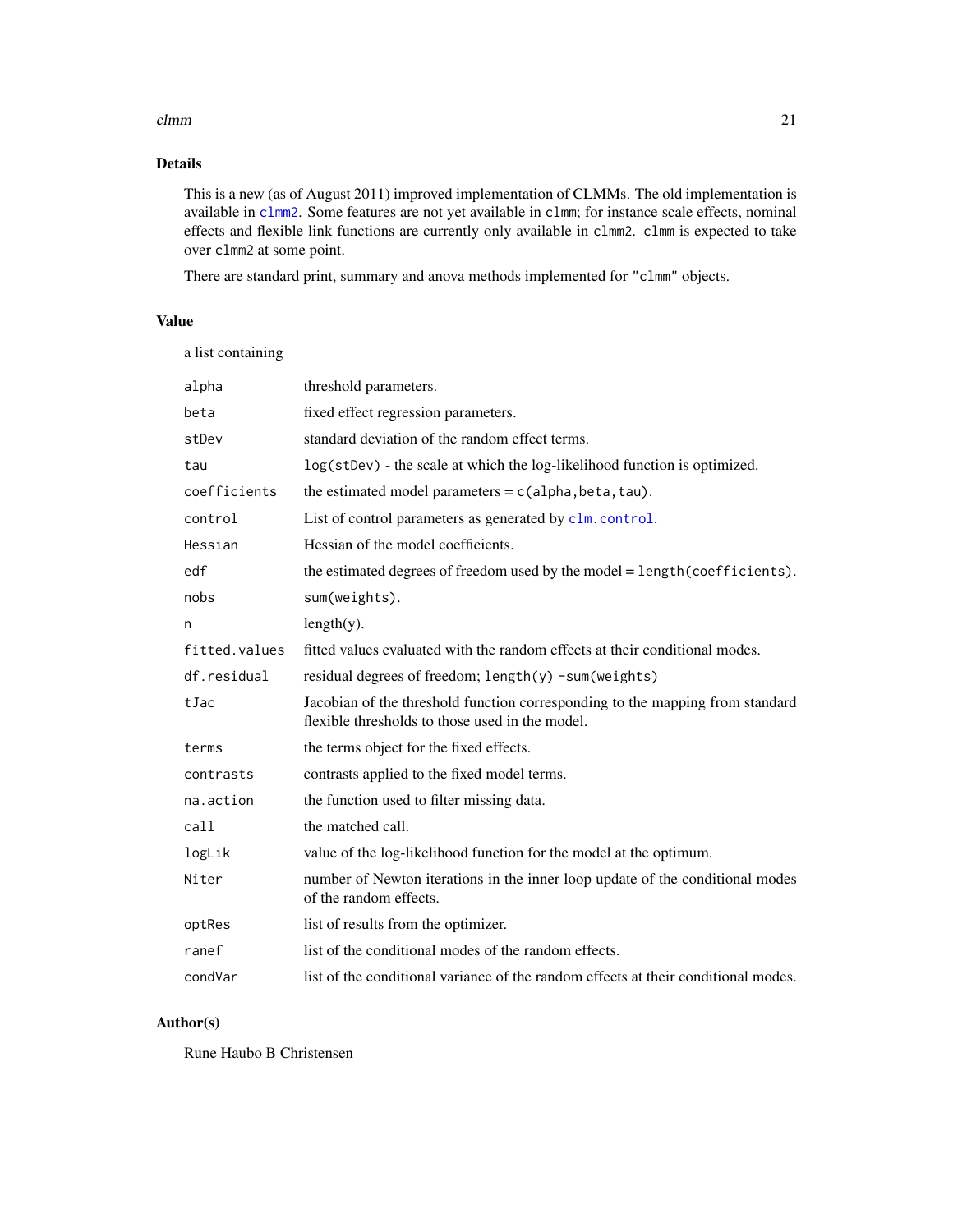#### Examples

```
## Cumulative link model with one random term:
fmm1 \leq clmm(rating \sim temp + contact + (1|judge), data = wine)
summary(fmm1)
## Not run:
## May take a couple of seconds to run this.
## Cumulative link mixed model with two random terms:
mm1 <- clmm(SURENESS ~ PROD + (1|RESP) + (1|RESP:PROD), data = soup,
            link = "probit", threshold = "equidistant")
mm1
summary(mm1)
## test random effect:
mm2 \le - clmm(SURENESS \sim PROD + (1|RESP), data = soup,
            link = "probit", threshold = "equidistant")
anova(mm1, mm2)
## End(Not run)
```
<span id="page-21-1"></span>clmm.control *Set control parameters for cumulative link mixed models*

#### Description

Set control parameters for cumulative link mixed models

#### Usage

```
clmm.control(method = c("nlminb", "ucminf", "model.frame"), ..., trace = 0,
maxIter = 50, gradTol = 1e-4, maxLinear = 50, useMatrix = FALSE,
innerCtrl = c("warnOnly", "noWarn", "giveError"),
checkRanef = c("warn", "error", "message"))
```
#### Arguments

| method   | the optimizer used to maximize the marginal likelihood function.                                                                                                                            |  |
|----------|---------------------------------------------------------------------------------------------------------------------------------------------------------------------------------------------|--|
| $\ddots$ | control arguments passed on to the optimizer; see ucminf for details. ucminf<br>for details.                                                                                                |  |
| trace    | numerical, if $> 0$ information is printed about and during the outer optimization<br>process, if $< 0$ information is also printed about the inner optimization process.<br>Defaults to 0. |  |
| maxIter  | the maximum number of Newton updates of the inner optimization. 50.                                                                                                                         |  |
| gradTol  | the maximum absolute gradient of the inner optimization.                                                                                                                                    |  |

<span id="page-21-0"></span>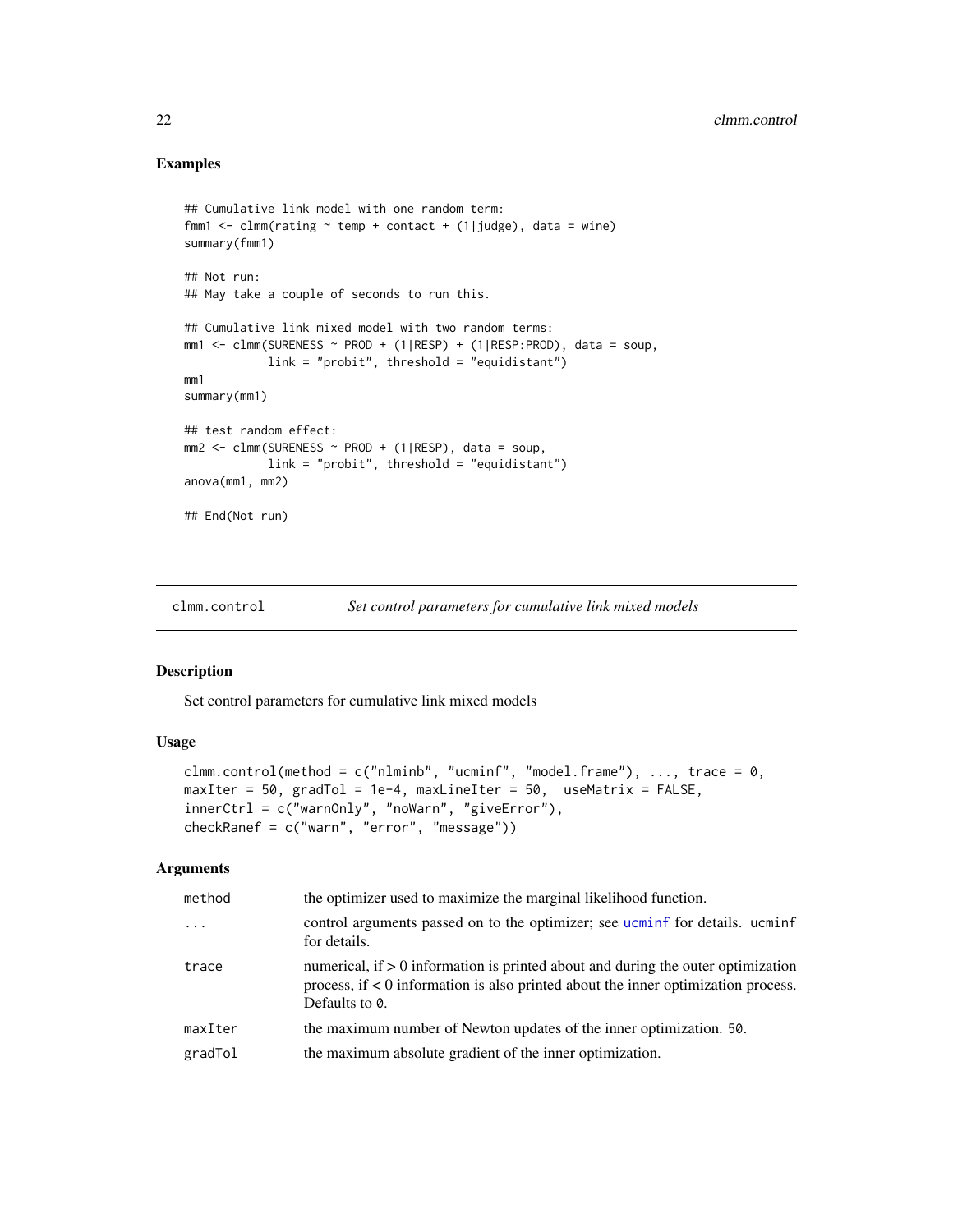#### <span id="page-22-0"></span> $clmm2$  23

| maxLineIter | the maximum number of step halfings allowed if a Newton(-Raphson) step over<br>shoots during the inner optimization.                                                                                                                                                                                                            |
|-------------|---------------------------------------------------------------------------------------------------------------------------------------------------------------------------------------------------------------------------------------------------------------------------------------------------------------------------------|
| useMatrix   | if TRUE, a general implementation of the Laplace approximation using the Matrix<br>package is used, while if FALSE (default), a C implementation of the Laplace<br>approximation valid only for models with a single random effects term is used<br>when possible. TRUE is not valid for models fitted with quadrature methods. |
| innerCtrl   | the use of warnings/errors if the inner optimization fails to converge.                                                                                                                                                                                                                                                         |
| checkRanef  | the use of message/warning/error if there are more random effects than observa-<br>tions.                                                                                                                                                                                                                                       |

#### Value

a list of control parameters

#### Author(s)

Rune Haubo B Christensen

#### See Also

[clmm](#page-18-1)

<span id="page-22-1"></span>clmm2 *Cumulative link mixed models*

#### Description

Fits cumulative link mixed models, i.e. cumulative link models with random effects via the Laplace approximation or the standard and the adaptive Gauss-Hermite quadrature approximation. The functionality in [clm2](#page-12-1) is also implemented here. Currently only a single random term is allowed in the location-part of the model.

A new implementation is available in [clmm](#page-18-1) that allows for more than one random effect.

#### Usage

```
clmm2(location, scale, nominal, random, data, weights, start, subset,
     na.action, contrasts, Hess = FALSE, model = TRUE, sdFixed,
     link = c("logistic", "probit", "cloglog", "loglog",
     "cauchit", "Aranda-Ordaz", "log-gamma"), lambda,
     dofit = TRUE, control, nAGQ = 1,threshold = c("flexible", "symmetric", "equidistant"), ...)
```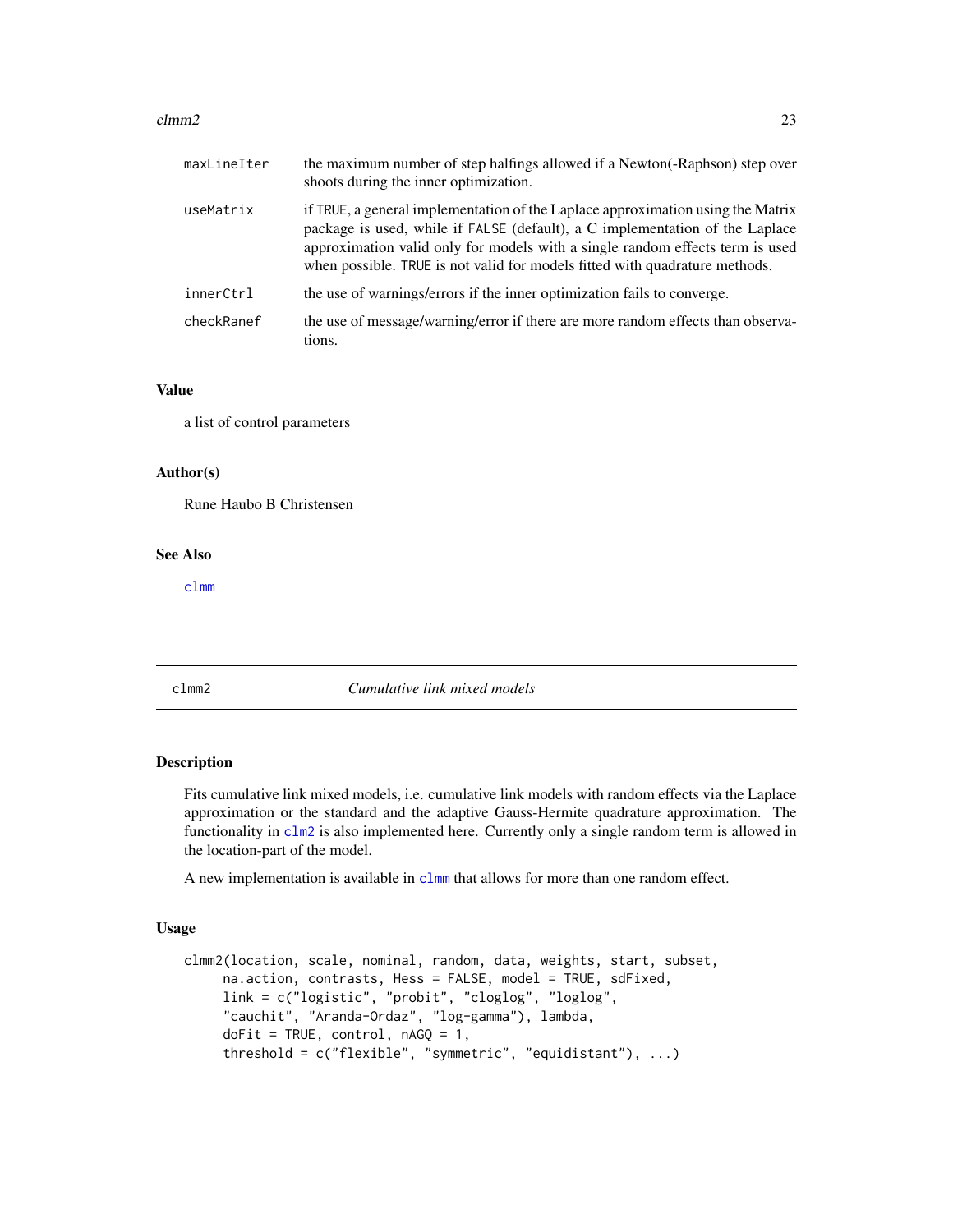24 clmm2

#### Arguments

| location  | as in clm2.                                                                                                                                                                                                                                                                                                                                                                                    |  |
|-----------|------------------------------------------------------------------------------------------------------------------------------------------------------------------------------------------------------------------------------------------------------------------------------------------------------------------------------------------------------------------------------------------------|--|
| scale     | as in clm2.                                                                                                                                                                                                                                                                                                                                                                                    |  |
| nominal   | as in $clm2$ .                                                                                                                                                                                                                                                                                                                                                                                 |  |
| random    | a factor for the random effects in the location-part of the model.                                                                                                                                                                                                                                                                                                                             |  |
| data      | as in clm2.                                                                                                                                                                                                                                                                                                                                                                                    |  |
| weights   | as in clm2.                                                                                                                                                                                                                                                                                                                                                                                    |  |
| start     | initial values for the parameters in the format c(alpha, beta, log(zeta), lambda, log(stDev))<br>where stDev is the standard deviation of the random effects.                                                                                                                                                                                                                                  |  |
| subset    | as in clm2.                                                                                                                                                                                                                                                                                                                                                                                    |  |
| na.action | as in clm2.                                                                                                                                                                                                                                                                                                                                                                                    |  |
| contrasts | as in clm2.                                                                                                                                                                                                                                                                                                                                                                                    |  |
| Hess      | logical for whether the Hessian (the inverse of the observed information matrix)<br>should be computed. Use Hess = TRUE if you intend to call summary or vcov on<br>the fit and Hess = FALSE in all other instances to save computing time.                                                                                                                                                    |  |
| model     | as in clm2.                                                                                                                                                                                                                                                                                                                                                                                    |  |
| sdFixed   | If sdFixed is specified (a positive scalar), a model is fitted where the standard<br>deviation for the random term is fixed at the value of sdFixed. If sdFixed is left<br>unspecified, the standard deviation of the random term is estimated from data.                                                                                                                                      |  |
| link      | as in clm2.                                                                                                                                                                                                                                                                                                                                                                                    |  |
| lambda    | as in clm2.                                                                                                                                                                                                                                                                                                                                                                                    |  |
| doFit     | as in $c1m2$ although it can also be one of $c("no", "R" "C")$ , where "R" use the<br>R-implementation for fitting, "C" (default) use C-implementation for fitting and<br>"no" behaves as FALSE and returns the environment.                                                                                                                                                                   |  |
| control   | a call to clmm2. control.                                                                                                                                                                                                                                                                                                                                                                      |  |
| threshold | as in $clm2$ .                                                                                                                                                                                                                                                                                                                                                                                 |  |
| nAGQ      | the number of quadrature points to be used in the adaptive Gauss-Hermite quadra-<br>ture approximation to the marginal likelihood. Defaults to 1 which leads to the<br>Laplace approximation. An odd number of quadrature points is encouraged and<br>3, 5 or 7 are usually enough to achive high precision. Negative values give the<br>standard, i.e. non-adaptive Gauss-Hermite quadrature. |  |
| $\ddotsc$ | additional arguments are passed on to clm2. control and possibly further on<br>to the optimizer, which can lead to surprising error or warning messages when<br>mistyping arguments etc.                                                                                                                                                                                                       |  |

#### Details

There are methods for the standard model-fitting functions, including [summary](#page-0-0), [vcov](#page-0-0), [profile](#page-42-1), [plot.profile](#page-42-1), [confint](#page-42-2), [anova](#page-0-0), [logLik](#page-0-0), [predict](#page-0-0) and an extractAIC method.

A Newton scheme is used to obtain the conditional modes of the random effects for Laplace and AGQ approximations, and a non-linear optimization is performed over the fixed parameter set to get the maximum likelihood estimates. The Newton scheme uses the observed Hessian rather than

<span id="page-23-0"></span>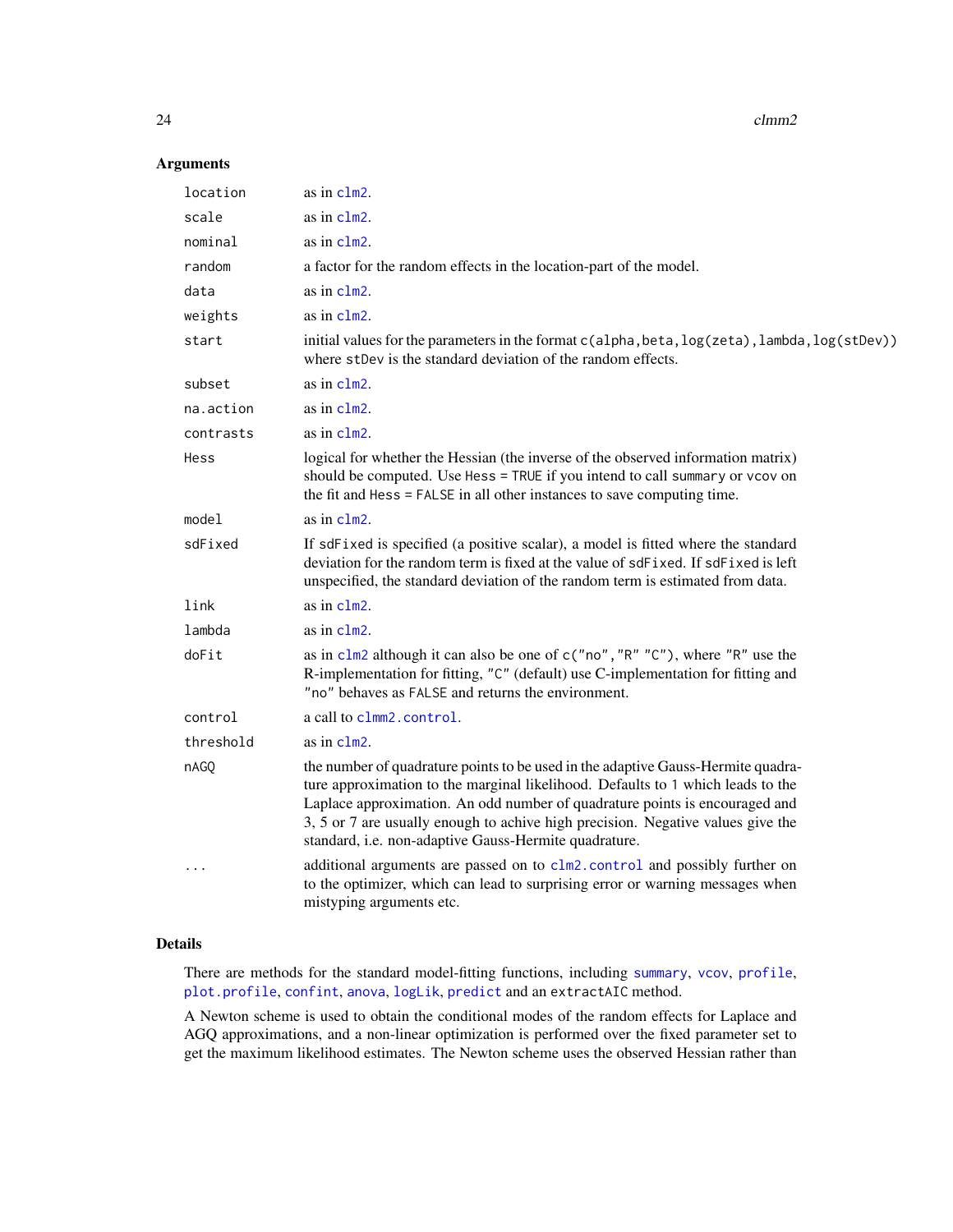#### <span id="page-24-0"></span> $clmm2$  25

the expected as is done in e.g. [glmer](#page-0-0), so results from the Laplace approximation for binomial fits should in general be more precise - particularly for other links than the "logistic".

Core parts of the function are implemented in C-code for speed.

The function calls  $c1m2$  to up an environment and to get starting values.

#### Value

If doFit = FALSE the result is an environment representing the model ready to be optimized. If doFit = TRUE the result is an object of class "clmm2" with the following components:

| stDev         | the standard deviation of the random effects.                                                                                                                                                                                                                             |  |
|---------------|---------------------------------------------------------------------------------------------------------------------------------------------------------------------------------------------------------------------------------------------------------------------------|--|
| Niter         | the total number of iterations in the Newton updates of the conditional modes of<br>the random effects.                                                                                                                                                                   |  |
| grFac         | the grouping factor defining the random effects.                                                                                                                                                                                                                          |  |
| nAGO          | the number of quadrature points used in the adaptive Gauss-Hermite Quadrature<br>approximation to the marginal likelihood.                                                                                                                                                |  |
| ranef         | the conditional modes of the random effects, sometimes referred to as "random<br>effect estimates".                                                                                                                                                                       |  |
| condVar       | the conditional variances of the random effects at their conditional modes.                                                                                                                                                                                               |  |
| beta          | the parameter estimates of the location part.                                                                                                                                                                                                                             |  |
| zeta          | the parameter estimates of the scale part on the log scale; the scale parameter<br>estimates on the original scale are given by exp(zeta).                                                                                                                                |  |
| Alpha         | vector or matrix of the threshold parameters.                                                                                                                                                                                                                             |  |
| Theta         | vector or matrix of the thresholds.                                                                                                                                                                                                                                       |  |
| хi            | vector of threshold parameters, which, given a threshold function (e.g. "equidistant"),<br>and possible nominal effects define the class boundaries, Theta.                                                                                                               |  |
| lambda        | the value of lambda if lambda is supplied or estimated, otherwise missing.                                                                                                                                                                                                |  |
| coefficients  | the coefficients of the intercepts (theta), the location (beta), the scale (zeta),<br>and the link function parameter (lambda).                                                                                                                                           |  |
| df.residual   | the number of residual degrees of freedoms, calculated using the weights.                                                                                                                                                                                                 |  |
| fitted.values | vector of fitted values conditional on the values of the random effects. Use<br>predict to get the fitted values for a random effect of zero. An observation<br>here is taken to be each of the scalar elements of the multinomial table and not<br>a multinomial vector. |  |
| convergence   | TRUE if the optimizer terminates wihtout error and FALSE otherwise.                                                                                                                                                                                                       |  |
| gradient      | vector of gradients for the unit-variance random effects at their conditional modes.                                                                                                                                                                                      |  |
| optRes        | list with results from the optimizer. The contents of the list depends on the<br>choice of optimizer.                                                                                                                                                                     |  |
| logLik        | the log likelihood of the model at optimizer termination.                                                                                                                                                                                                                 |  |
| Hessian       | if the model was fitted with Hess = TRUE, this is the Hessian matrix of the pa-<br>rameters at the optimum.                                                                                                                                                               |  |
| scale         | model. frame for the scale model.                                                                                                                                                                                                                                         |  |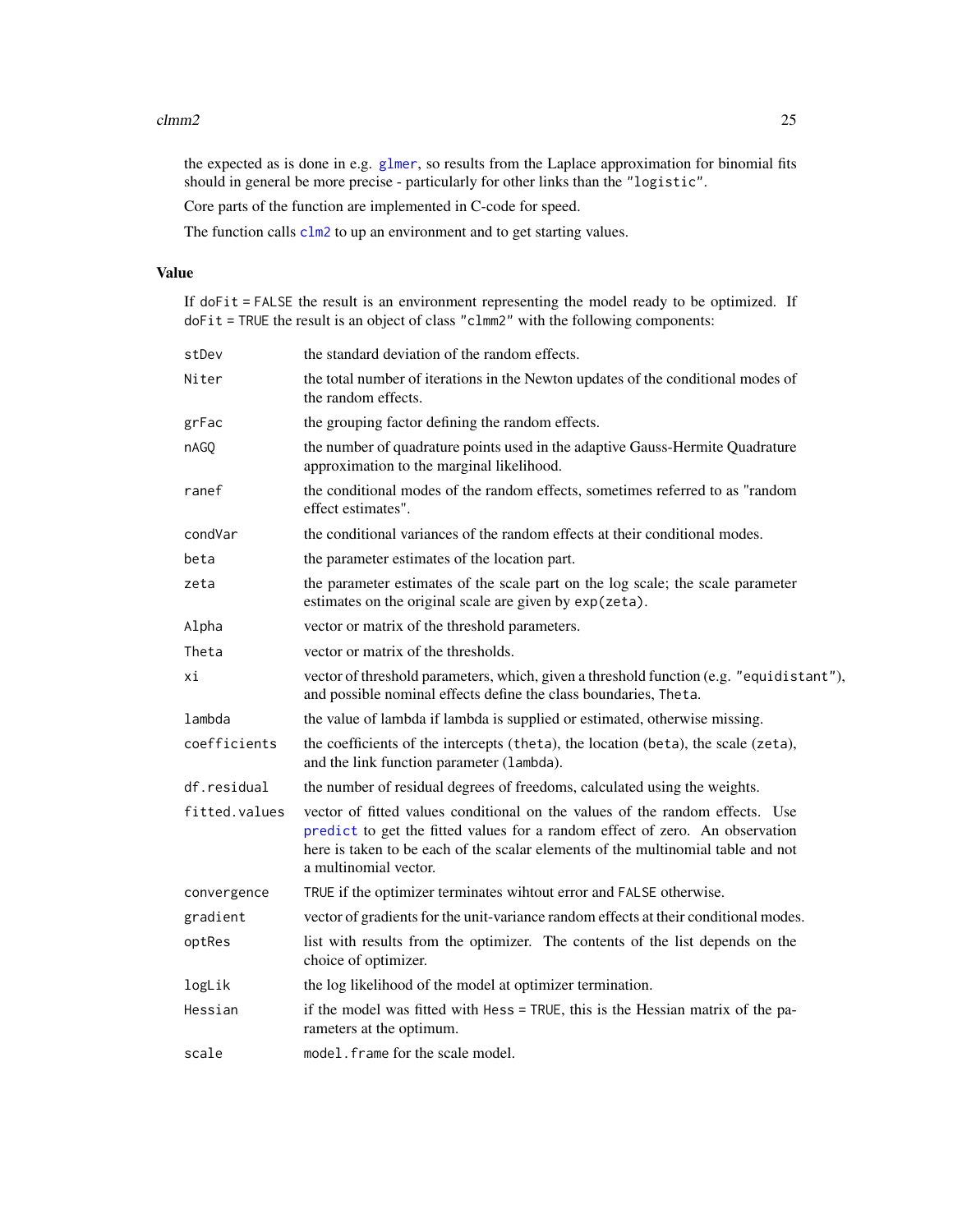$26$  clmm2

| location    | model. frame for the location model.                                            |  |
|-------------|---------------------------------------------------------------------------------|--|
| nominal     | model. frame for the nominal model.                                             |  |
| edf         | the (effective) number of degrees of freedom used by the model.                 |  |
| start       | the starting values.                                                            |  |
| method      | character, the optimizer.                                                       |  |
| У           | the response variable.                                                          |  |
| lev         | the names of the levels of the response variable.                               |  |
| nobs        | the (effective) number of observations, calculated as the sum of the weights.   |  |
| threshold   | character, the threshold function used in the model.                            |  |
| estimLambda | 1 if lambda is estimated in one of the flexible link functions and 0 otherwise. |  |
| link        | character, the link function used in the model.                                 |  |
| call        | the matched call.                                                               |  |
| contrasts   | contrasts applied to terms in location and scale models.                        |  |
| na.action   | the function used to filter missing data.                                       |  |

#### Author(s)

Rune Haubo B Christensen

#### References

Agresti, A. (2002) *Categorical Data Analysis.* Second edition. Wiley.

#### Examples

```
options(contrasts = c("contr.treatment", "contr.poly"))
## More manageable data set:
dat <- subset(soup, as.numeric(as.character(RESP)) <= 24)
dat$RESP <- dat$RESP[drop=TRUE]
m1 <- clmm2(SURENESS ~ PROD, random = RESP, data = dat, link="probit",
          Hess = TRUE, method="ucminf", threshold = "symmetric")
m1
summary(m1)
logLik(m1)
vcov(m1)
extractAIC(m1)
anova(m1, update(m1, location = SURENESS ~ 1, Hess = FALSE))anova(m1, update(m1, random = NULL))## Use adaptive Gauss-Hermite quadrature rather than the Laplace
## approximation:
update(m1, Hess = FALSE, nAGQ = 3)
```
## Use standard Gauss-Hermite quadrature: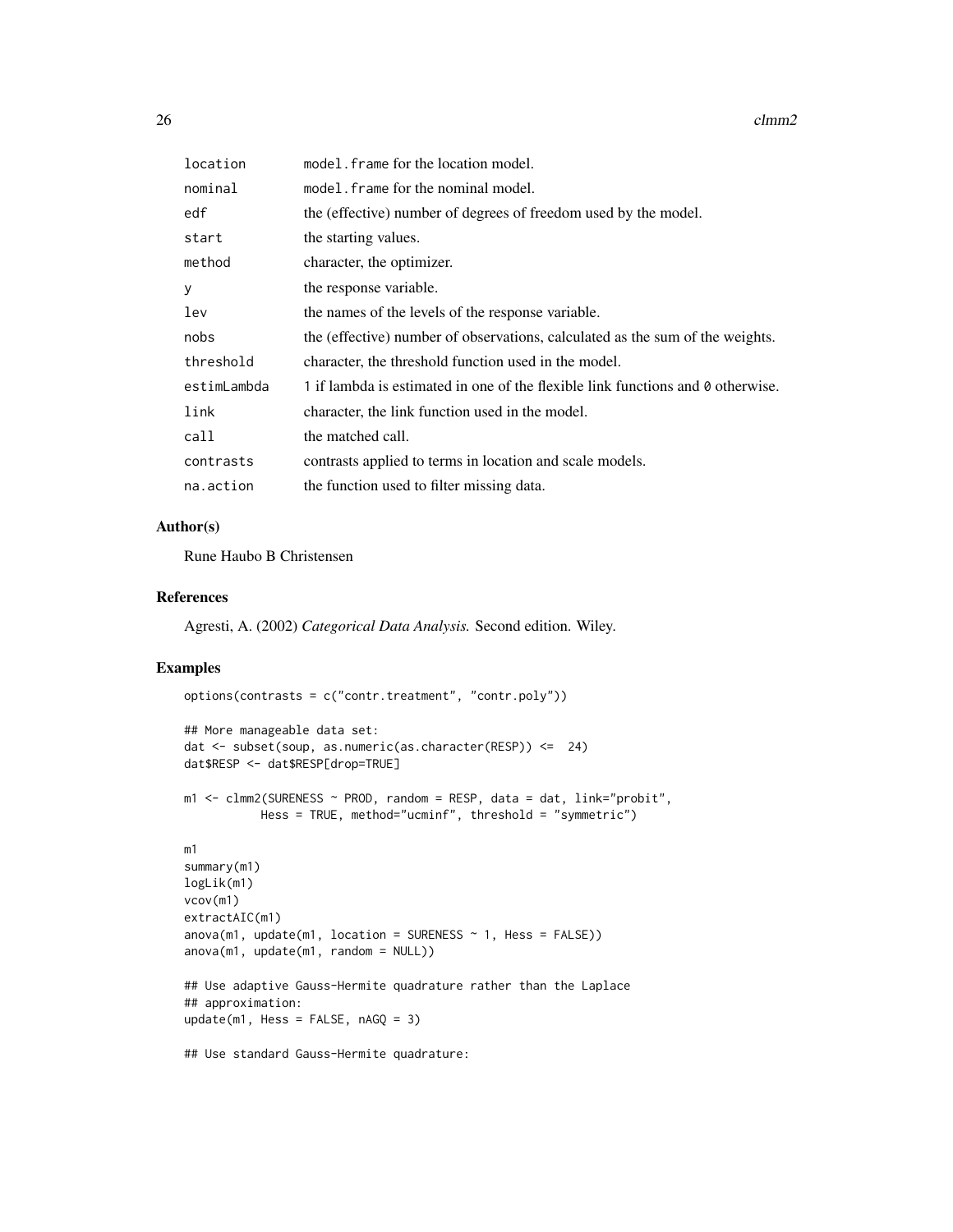#### <span id="page-26-0"></span>clmm2.control 27

```
update(m1, Hess = FALSE, nAGQ = -7)
##################################################################
## Binomial example with the cbpp data from the lme4-package:
if(require(lme4)) {
   cbpp2 < -rbind(cbpp[, -(2:3)], cbpp[, -(2:3)]cbpp2 <- within(cbpp2, {
        incidence <- as.factor(rep(0:1, each=nrow(cbpp)))
        freq <- with(cbpp, c(incidence, size - incidence))
   })
    ## Fit with Laplace approximation:
    fm1 \le - clmm2(incidence \sim period, random = herd, weights = freq,
                 data = cbpp2, Hess = 1summary(fm1)
    ## Fit with the adaptive Gauss-Hermite quadrature approximation:
    fm2 \le - clmm2(incidence \sim period, random = herd, weights = freq,
                 data = cbpp2, Hess = 1, nAGQ = 7)
    summary(fm2)
}
```
<span id="page-26-1"></span>clmm2.control *Set control parameters for cumulative link mixed models*

#### Description

Set control parameters for cumulative link mixed models

#### Usage

```
clmm2.control(method = c("ucminf", "nlminb", "model.frame"), ...,
             trace = 0, maxIter = 50, gradTol = 1e-4,
             maxLineIter = 50,
             innerCtrl = c("warnOnly", "noWarn", "giveError"))
```
#### Arguments

| method   | the optimizer used to maximize the marginal likelihood function.                                                                                                                            |  |
|----------|---------------------------------------------------------------------------------------------------------------------------------------------------------------------------------------------|--|
| $\ddots$ | control arguments passed on to the chosen optimizer; see ucminf, optim, and<br>nlminb for details.                                                                                          |  |
| trace    | numerical, if $> 0$ information is printed about and during the outer optimization<br>process, if $< 0$ information is also printed about the inner optimization process.<br>Defaults to 0. |  |
| maxIter  | the maximum number of Newton updates of the inner optimization. 50.                                                                                                                         |  |
| gradTol  | the maximum absolute gradient of the inner optimization.                                                                                                                                    |  |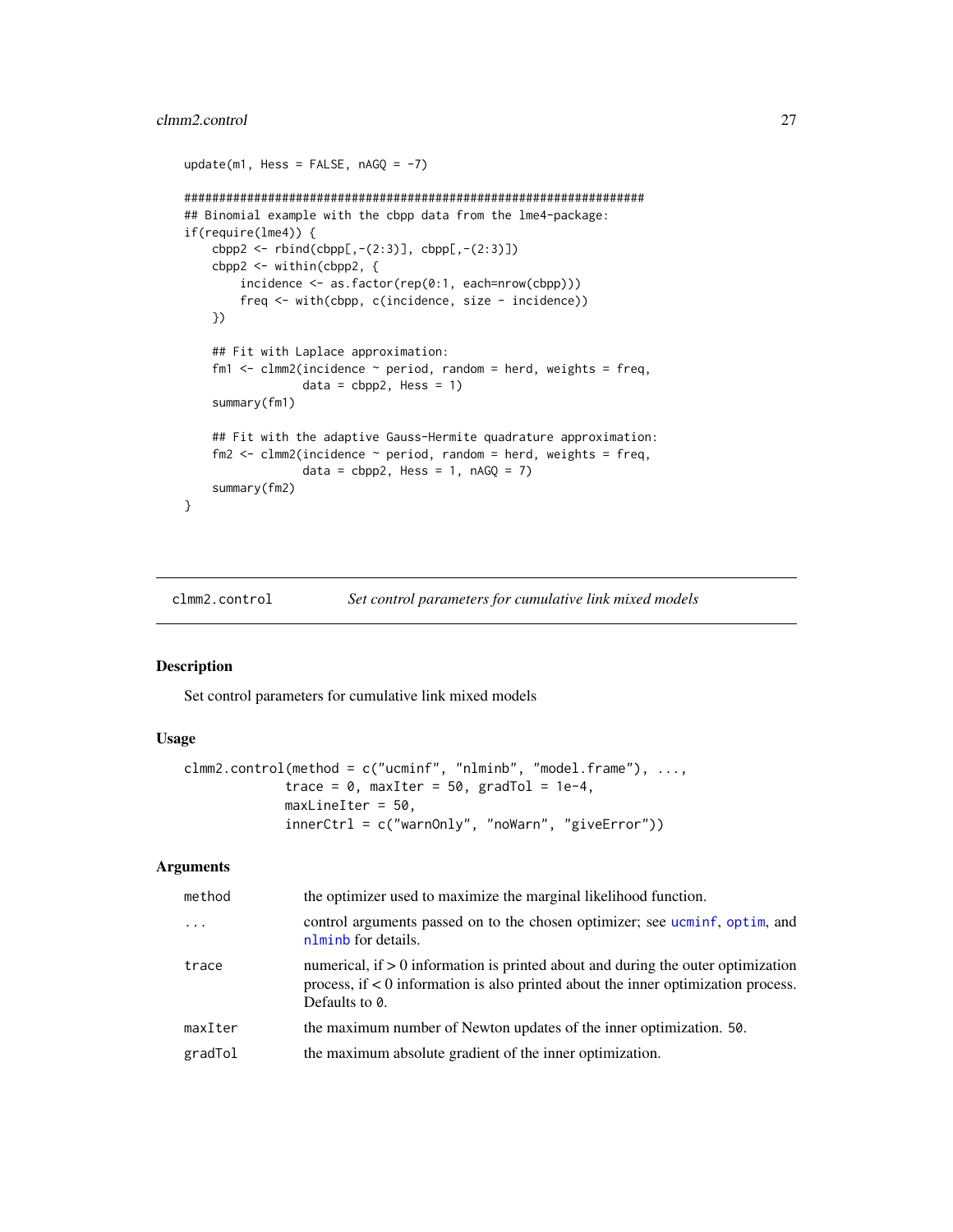<span id="page-27-0"></span>

| maxLineIter | the maximum number of step halfings allowed if a Newton-Raphson) step over |
|-------------|----------------------------------------------------------------------------|
|             | shoots during the inner optimization.                                      |
| innerCtrl   | the use of warnings/errors if the inner optimization fails to converge.    |

#### Details

When the default optimizer, ucminf is used, the default values of that optimizers control options are changed to  $grtol = 1e-5$  and  $grad = "central".$ 

#### Value

a list of control parameters.

#### Author(s)

Rune Haubo B Christensen

#### See Also

[clmm2](#page-22-1)

<span id="page-27-1"></span>

| confint | Confidence intervals and profile likelihoods for parameters in cumu- |
|---------|----------------------------------------------------------------------|
|         | lative link models                                                   |

#### Description

Computes confidence intervals from the profiled likelihood for one or more parameters in a cumulative link model, or plots the profile likelihood.

#### Usage

```
## S3 method for class 'clm'
confint(object, parm, level = 0.95,type = c("profile", "Wald"), trace = FALSE, ...)## S3 method for class 'profile.clm'
confint(object, parm = seq_len(nprofiles),
       level = 0.95, ...## S3 method for class 'clm'
profile(fitted, which.beta = seq_len(nbeta),
       which.zeta = seq\_len(nzeta), alpha = 0.001,
       max. steps = 50, nsteps = 8, trace = FALSE, step. warm = 5,
       control = list(), ...)
```
## S3 method for class 'profile.clm'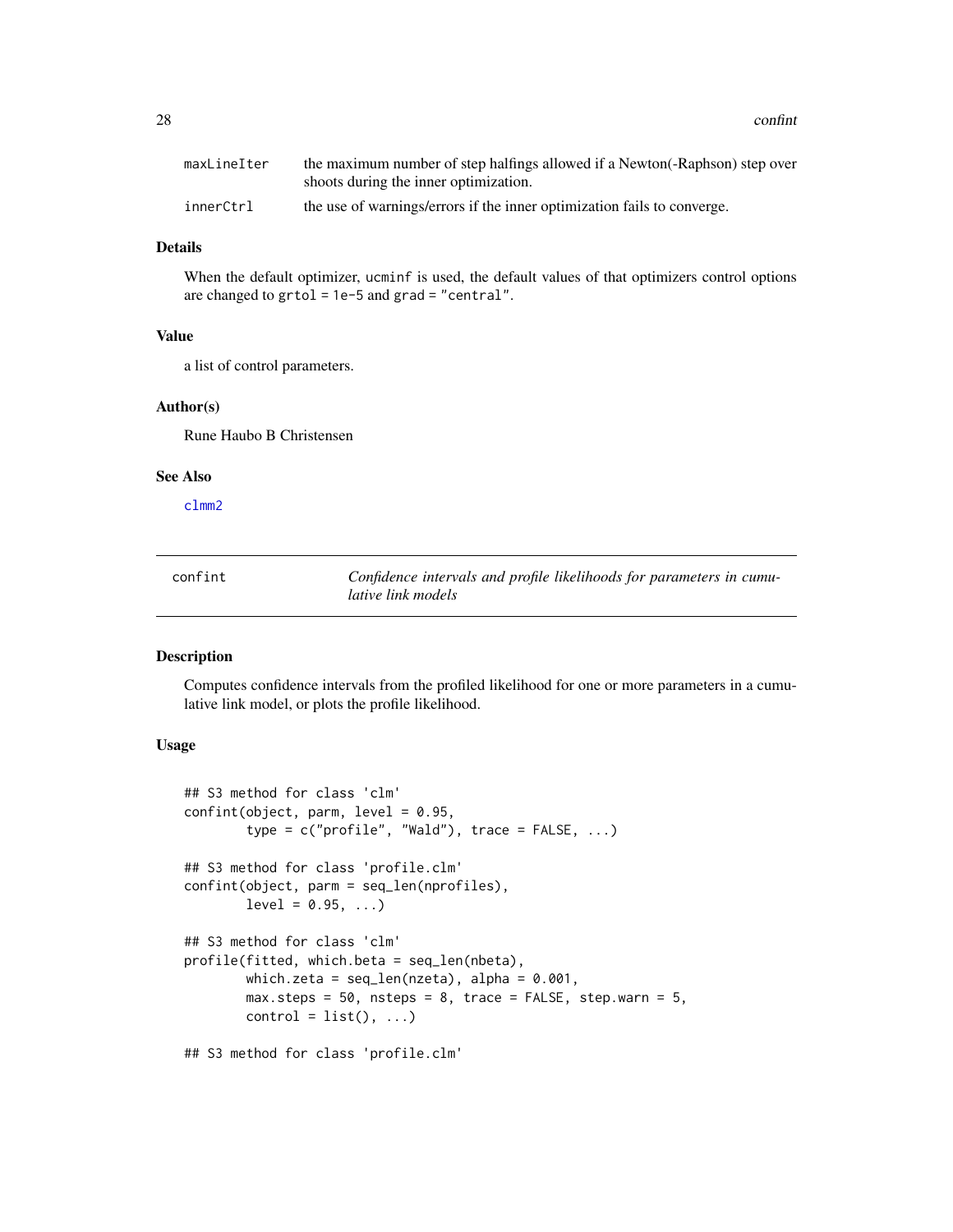#### <span id="page-28-0"></span>confint 29

```
plot(x, which par = seq_length(nprofiles),level = c(0.95, 0.99), Log = FALSE, relative = TRUE, root =FALSE, fig = TRUE, approx = root, n = 1e3,
        ask = prod(par("mfcol")) < length(which.par) && dev.interactive(),
        \ldots, ylim = NULL)
```
#### Arguments

| object, fitted, x |                                                                                                                                                                                                                                                                                                                                                    |
|-------------------|----------------------------------------------------------------------------------------------------------------------------------------------------------------------------------------------------------------------------------------------------------------------------------------------------------------------------------------------------|
|                   | a fitted clm object or a profile. clm object.                                                                                                                                                                                                                                                                                                      |
|                   | parm, which.par, which.beta, which.zeta                                                                                                                                                                                                                                                                                                            |
|                   | a numeric or character vector indicating which regression coefficients should<br>be profiled. By default all coefficients are profiled. Ignored for confint.clm<br>where all parameters are considered.                                                                                                                                            |
| level             | the confidence level. For the plot method a vector of levels for which horizontal<br>lines should be drawn.                                                                                                                                                                                                                                        |
| type              | the type of confidence interval.                                                                                                                                                                                                                                                                                                                   |
| trace             | if trace is TRUE or positive, information about progress is printed.                                                                                                                                                                                                                                                                               |
| Log               | should the profile likelihood be plotted on the log-scale?                                                                                                                                                                                                                                                                                         |
| relative          | should the relative or the absolute likelihood be plotted?                                                                                                                                                                                                                                                                                         |
| root              | should the (approximately linear) likelihood root statistic be plotted?                                                                                                                                                                                                                                                                            |
| approx            | should the Gaussian or quadratic approximation to the (log) likelihood be in-<br>cluded?                                                                                                                                                                                                                                                           |
| fig               | should the profile likelihood be plotted?                                                                                                                                                                                                                                                                                                          |
| ask               | logical; if TRUE, the user is asked before each plot, see par (ask=.).                                                                                                                                                                                                                                                                             |
| n                 | the no. points used in the spline interpolation of the profile likelihood.                                                                                                                                                                                                                                                                         |
| ylim              | overrules default y-limits on the plot of the profile likelihood.                                                                                                                                                                                                                                                                                  |
| alpha             | the likelihood is profiled in the $100*(1$ -alpha)% confidence region as determined<br>by the profile likelihood.                                                                                                                                                                                                                                  |
| control           | a list of control parameters for clm. Possibly use clm. control to set these.                                                                                                                                                                                                                                                                      |
| max.steps         | the maximum number of profiling steps in each direction for each parameter.                                                                                                                                                                                                                                                                        |
| nsteps            | the (approximate) number of steps to take in each direction of the profile for<br>each parameter. The step length is determined accordingly assuming a quadratic<br>approximation to the log-likelihood function. The actual number of steps will<br>often be close to nsteps, but will deviate when the log-likelihood functions is<br>irregular. |
| step.warn         | a warning is issued if the number of steps in each direction (up or down) for<br>a parameter is less than step.warn. If few steps are taken, the profile will be<br>unreliable and derived confidence intervals will be inaccurate.                                                                                                                |
| .                 | additional arguments to be parsed on to methods.                                                                                                                                                                                                                                                                                                   |

#### Details

These confint methods call the appropriate profile method, then finds the confidence intervals by interpolation of the profile traces. If the profile object is already available, this should be used as the main argument rather than the fitted model object itself.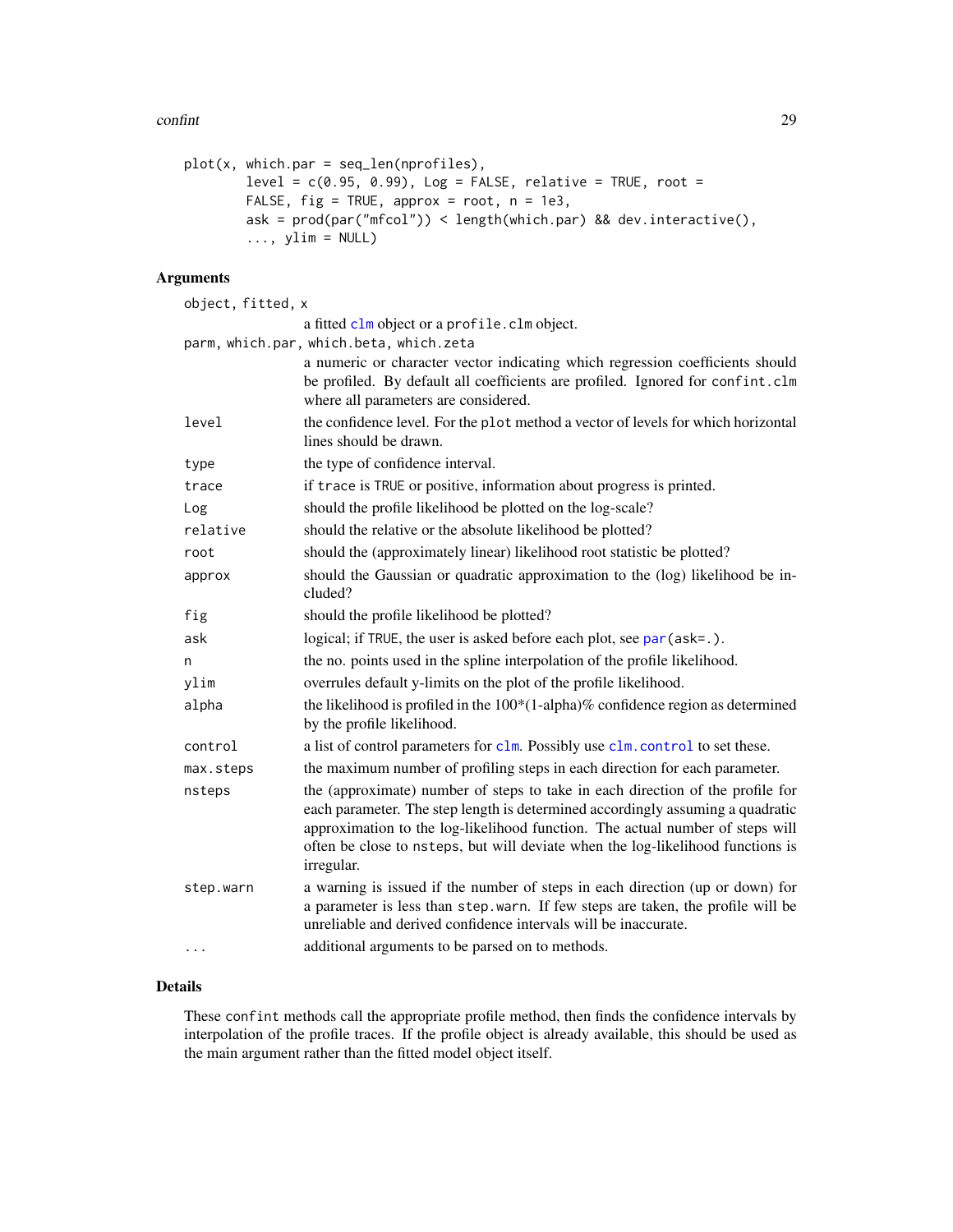#### <span id="page-29-0"></span>Value

confint: A matrix with columns giving lower and upper confidence limits for each parameter. These will be labelled as  $(1$ -level)/2 and  $1 - (1$ -level)/2 in % (by default 2.5% and 97.5%).

plot.profile.clm invisibly returns the profile object, i.e., a list of [data.frame](#page-0-0)s with an lroot component for the likelihood root statistic and a matrix par.vals with values of the parameters.

#### Author(s)

Rune Haubo B Christensen

#### See Also

[profile](#page-0-0) and [confint](#page-27-1)

#### Examples

```
## Accurate profile likelihood confidence intervals compared to the
## conventional Wald intervals:
fm1 \leftarrow clm(rating \sim temp \star contact, data = wine)
confint(fm1) ## type = "profile"
confint(fm1, type = "Wald")
pr1 <- profile(fm1)
confint(pr1)
## plotting the profiles:
par(mfrow = c(2, 2))plot(pr1, root = TRUE) ## check for linearity
par(mfrow = c(2, 2))plot(pr1)
par(mfrow = c(2, 2))plot(pr1, approx = TRUE)
par(mfrow = c(2, 2))plot(pr1, Log = TRUE)
par(mfrow = c(2, 2))plot(pr1, Log = TRUE, relative = FALSE)
## Not likely to be useful but allowed for completeness:
par(mfrow = c(2, 2))plot(pr1, Log = FALSE, relative = FALSE)
## Example from polr in package MASS:
## Fit model from polr example:
if(require(MASS)) {
    fm1 <- clm(Sat \sim Infl + Type + Cont, weights = Freq,data = housing)pr1 <- profile(fm1)
    confint(pr1)
   par(mfrow=c(2,2))
   plot(pr1)
}
```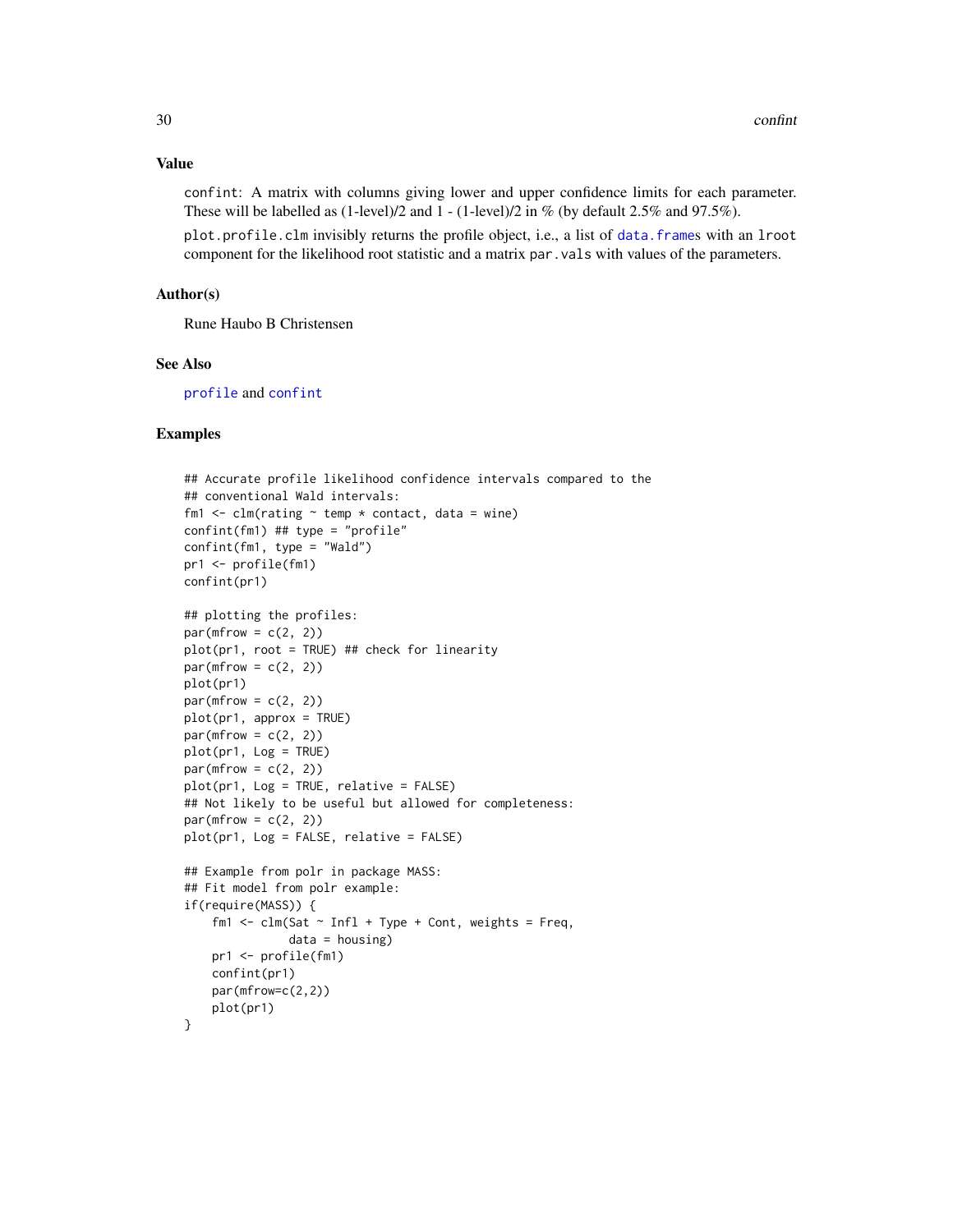<span id="page-30-0"></span>

#### Description

Check the accuracy of the parameter estimates of cumulative link models. The number of correct decimals and number of significant digits is given for the maximum likelihood estimates of the parameters in a cumulative link model fitted with [clm](#page-4-1).

#### Usage

```
convergence(object, ...)
## S3 method for class 'clm'
convergence(object, digits = max(3, getOption("digits") - 3),tol = sqrt(.Machine$double.eps), ...)
```
#### Arguments

| object   | for the clm method an object of class "clm", i.e., the result of a call to clm.                   |
|----------|---------------------------------------------------------------------------------------------------|
| digits   | the number of digits in the printed table.                                                        |
| tol      | numerical tolerance to judge if the Hessian is positive definite from its smallest<br>eigenvalue. |
| $\cdots$ | arguments to a from methods. Not used by the clm method.                                          |

#### Details

The number of correct decimals is defined as...

The number of significant digits is defined as ...

The number of correct decimals and the number of significant digits are determined from the numerical errors in the parameter estimates. The numerical errors are determined from the Method Independent Error Theorem (Elden et al, 2004) and is based on the Newton step evaluated at convergence.

#### Value

Convergence information. In particular a table where the Error column gives the numerical error in the parameter estimates. These numbers express how far the parameter estimates in the fitted model are from the true maximum likelihood estimates for this model. The Cor.Dec gives the number of correct decimals with which the the parameters are determined and the Sig.Dig gives the number of significant digits with which the parameters are determined.

The number denoted logLik.error is the error in the value of log-likelihood in the fitted model at the parameter values of that fit. An accurate determination of the log-likelihood is essential for accurate likelihood ratio tests in model comparison.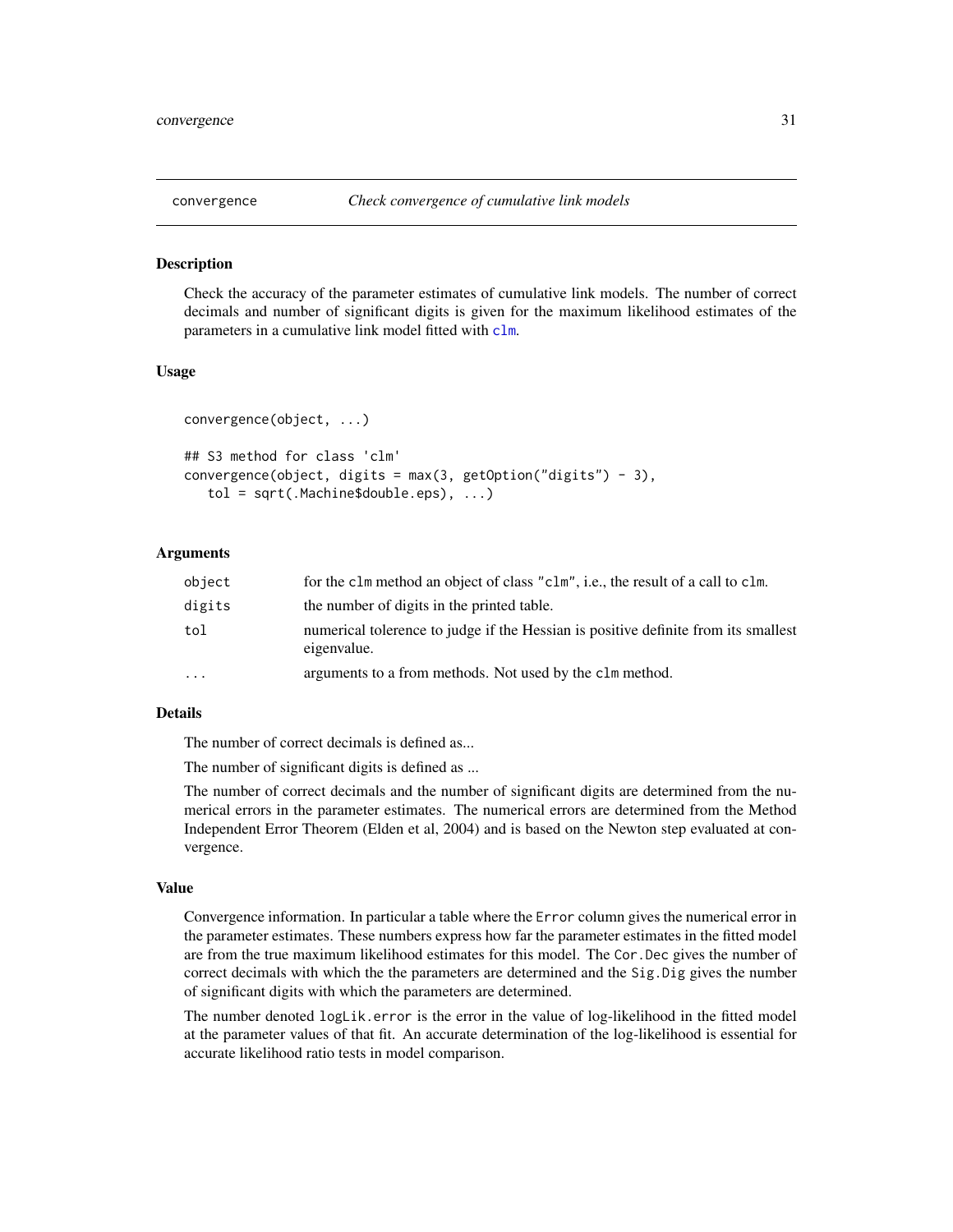#### <span id="page-31-0"></span>Author(s)

Rune Haubo B Christensen

#### References

Elden, L., Wittmeyer-Koch, L. and Nielsen, H. B. (2004) *Introduction to Numerical Computation — analysis and Matlab illustrations.* Studentliteratur.

#### Examples

```
## Simple model:
fm1 \leq \text{clm}(\text{rating} \sim \text{contact} + \text{temp}, \text{ data} = \text{wire})summary(fm1)
convergence(fm1)
```
drop.coef *Ensure Full Rank Design Matrix*

#### Description

Coefficients (columns) are dropped from a design matrix to ensure that it has full rank.

#### Usage

drop.coef(X, silent = FALSE)

#### Arguments

| X      | a design matrix, e.g., the result of model matrix possibly of less than full |
|--------|------------------------------------------------------------------------------|
|        | column rank, i.e., with redundant parameters. Works for $ncol(X) \ge 0$ and  |
|        | $nrow(X) \ge 0$ .                                                            |
| silent | should a message not be issued if X is column rank deficient?                |

#### Details

Redundant columns of the design matrix are identified with the LINPACK implementation of the  $qr$  decomposition and removed. The returned design matrix will have  $qr(X)$ \$rank columns.

#### Value

The design matrix X without redundant columns.

#### Author(s)

Rune Haubo B Christensen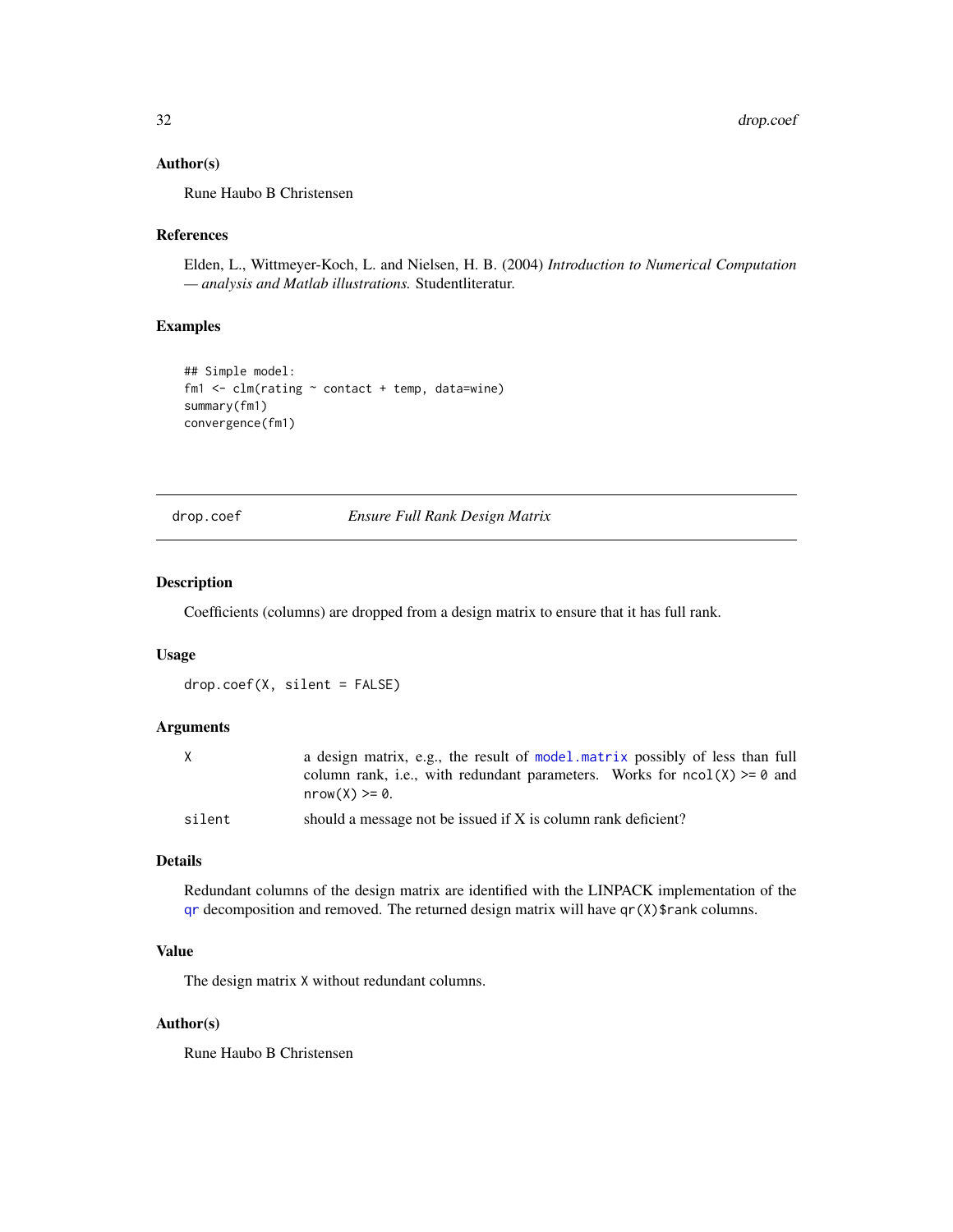<span id="page-32-0"></span>gfun  $33$ 

#### See Also

[qr](#page-0-0) and [lm](#page-0-0)

#### Examples

```
X \le - model.matrix( \sim PRODID \star DAY, data = soup)
ncol(X)
newX <- drop.coef(X)
ncol(newX)
## Essentially this is being computed:
qr.X \leftarrow qr(X, tol = 1e-7, LAPACK = FALSE)newX <- X[, qr.X$pivot[1:qr.X$rank], drop = FALSE]
## is newX of full column rank?
ncol(newX) == qr(newX)$rank
## the number of columns being dropped:
ncol(X) - ncol(newX)
```
#### gfun *Gradients of common densities*

#### <span id="page-32-1"></span>Description

Gradients of common density functions in their standard forms, i.e., with zero location (mean) and unit scale. These are implemented in C for speed and care is taken that the correct results are provided for the argument being NA, NaN, Inf, -Inf or just extremely small or large.

#### Usage

gnorm(x)

glogis(x)

gcauchy(x)

#### Arguments

x numeric vector of quantiles.

#### Details

The gradients are given by:

• gnorm: If  $f(x)$  is the normal density with mean 0 and spread 1, then the gradient is

 $f'(x) = -xf(x)$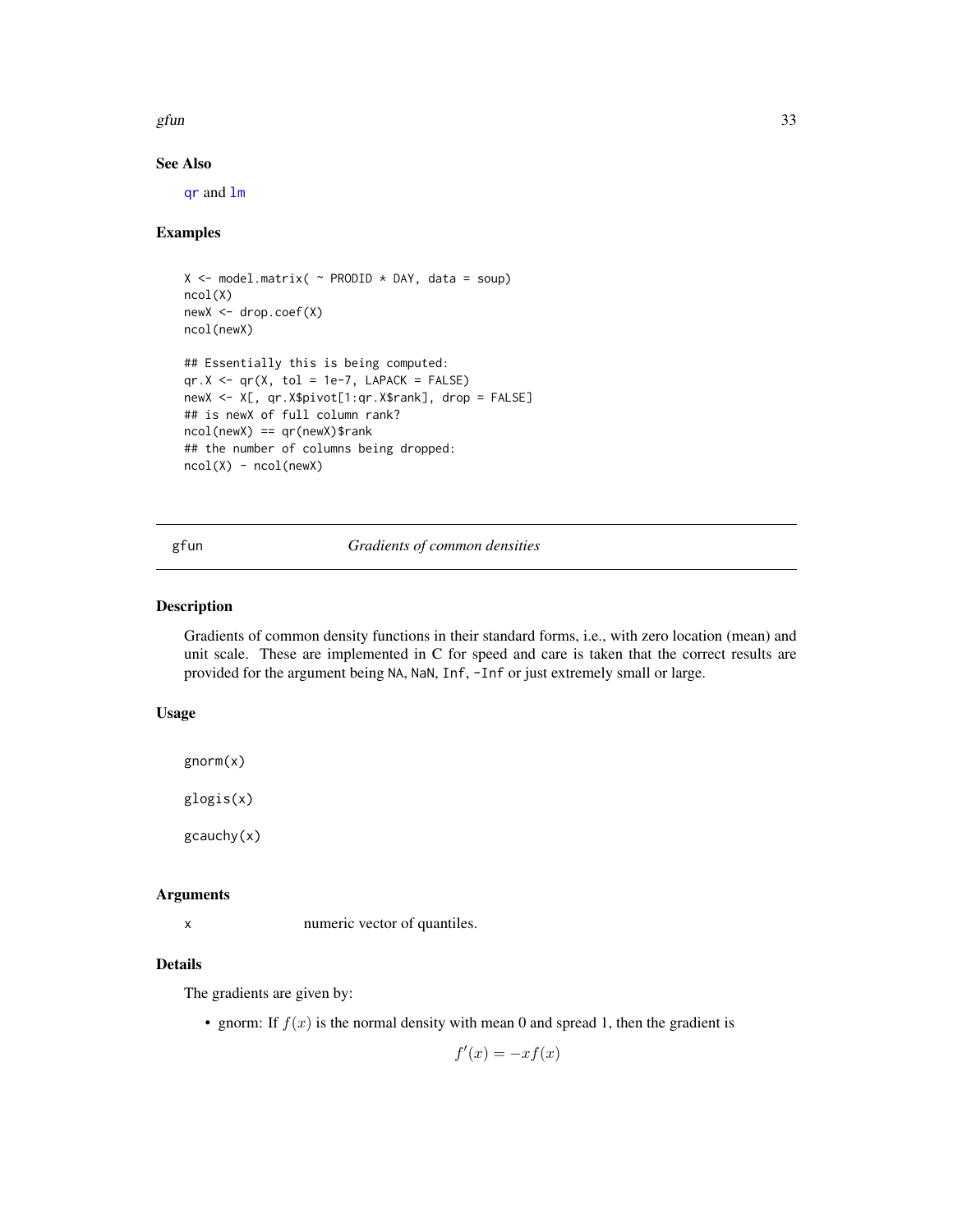<span id="page-33-0"></span>• glogis: If  $f(x)$  is the logistic density with mean 0 and scale 1, then the gradient is

$$
f'(x) = 2 \exp(-x)^{2} (1 + \exp(-x))^{-3} - \exp(-x)(1 + \exp(-x))^{-2}
$$

• pcauchy: If  $f(x) = [\pi(1 + x^2)^2]^{-1}$  is the cauchy density with mean 0 and scale 1, then the gradient is

$$
f'(x) = -2x[\pi(1+x^2)^2]^{-1}
$$

These gradients are used in the Newton-Raphson algorithms in fitting cumulative link models with [clm](#page-4-1) and cumulative link mixed models with [clmm](#page-18-1).

#### Value

a numeric vector of gradients.

#### Author(s)

Rune Haubo B Christensen

#### See Also

Gradients of densities are also implemented for the extreme value distribtion ([gumbel](#page-33-1)) and the the log-gamma distribution ([log-gamma](#page-37-1)).

#### Examples

 $x \le -5:5$ gnorm(x) glogis(x) gcauchy(x)

gumbel *The Gumbel Distribution*

#### <span id="page-33-1"></span>Description

Density, distribution function, quantile function, random generation, and gradient of density of the extreme value (maximum and minimum) distributions. The Gumbel distribution is also known as the extreme value maximum distribution, the double-exponential distribution and the log-Weibull distribution.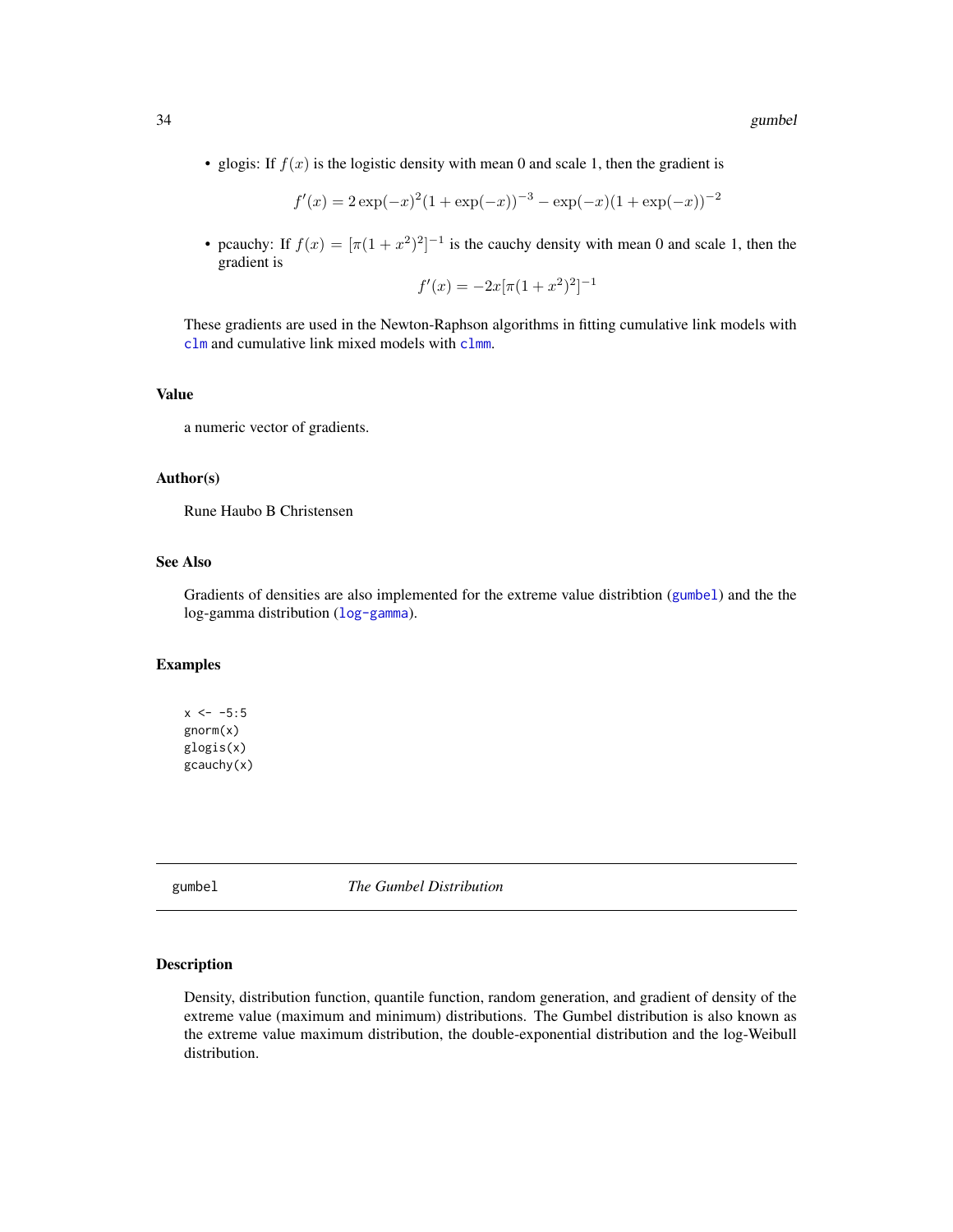#### <span id="page-34-0"></span>gumbel 35

Usage

```
dgumbel(x, location = 0, scale = 1, log = FALSE, max = TRUE)
pgumbel(q, location = 0, scale = 1, lower.tail = TRUE, max = TRUE)
qgumbel(p, location = 0, scale = 1, lower.tail = TRUE, max = TRUE)
rgumbel(n, location = 0, scale = 1, max = TRUE)
ggumbel(x, max = TRUE)
```
#### Arguments

| x,q        | numeric vector of quantiles.                                                                                                    |
|------------|---------------------------------------------------------------------------------------------------------------------------------|
| p          | vector of probabilities.                                                                                                        |
| n          | number of observations.                                                                                                         |
| location   | numeric scalar.                                                                                                                 |
| scale      | numeric scalar.                                                                                                                 |
| lower.tail | logical; if TRUE (default), probabilities are $P[X \le x]$ otherwise, $P[X > x]$ .                                              |
| log        | logical; if TRUE, probabilities $p$ are given as $log(p)$ .                                                                     |
| max        | distribution for extreme maxima (default) or minima? The default corresponds<br>to the standard right-skew Gumbel distribution. |

#### Details

dgumbel, pgumbel and ggumbel are implemented in C for speed and care is taken that 'correct' results are provided for values of NA, NaN, Inf, -Inf or just extremely small or large.

The distribution functions, densities and gradients are used in the Newton-Raphson algorithms in fitting cumulative link models with [clm](#page-4-1) and cumulative link mixed models with [clmm](#page-18-1).

#### Value

pgumbel gives the distribution function, dgumbel gives the density, ggumbel gives the gradient of the density, qgumbel is the quantile function, and rgumbel generates random deviates.

#### Author(s)

Rune Haubo B Christensen

#### References

[https://en.wikipedia.org/wiki/Gumbel\\_distribution](https://en.wikipedia.org/wiki/Gumbel_distribution)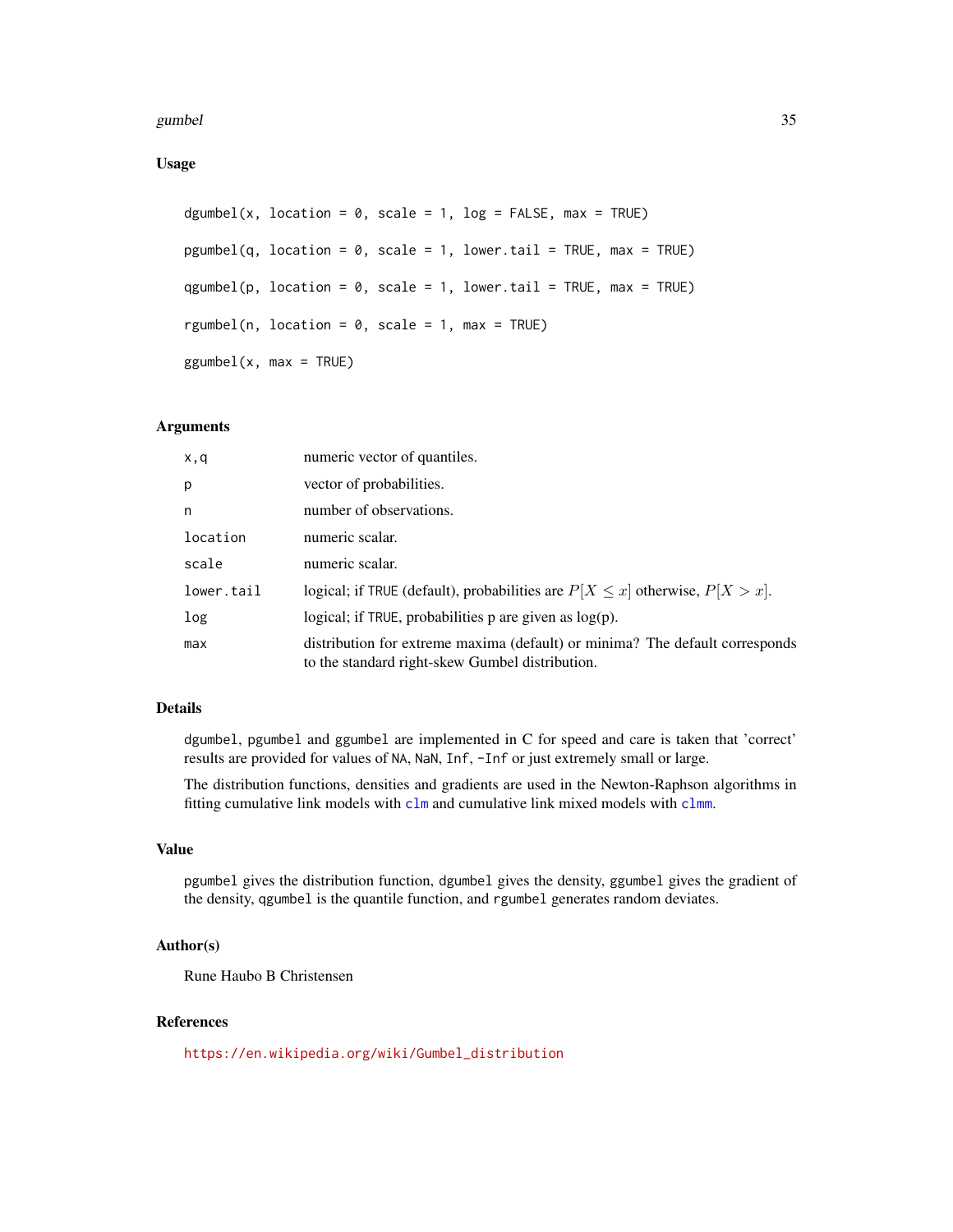#### <span id="page-35-0"></span>See Also

Gradients of densities are also implemented for the normal, logistic, cauchy, cf. [gfun](#page-32-1) and the loggamma distribution, cf. [lgamma](#page-37-1).

#### Examples

```
## Illustrating the symmetry of the distribution functions:
pgumbel(5) == 1 - pgumbel(-5, max=False) # THEdgumbel(5) == dgumbel(-5, max=False) # TRUEggumbel(5) == -ggumbel(-5, max=False) # TRUE## More examples:
x \le -5:5(pp \leftarrow pgumbel(x))qgumbel(pp)
dgumbel(x)
ggumbel(x)
(ppp <- pgumbel(x, max=FALSE))
## Observe that probabilities close to 0 are more accurately determined than
## probabilities close to 1:
qgumbel(ppp, max=FALSE)
dgumbel(x, max=FALSE)
ggumbel(x, max=FALSE)
## random deviates:
set.seed(1)
(r1 <- rgumbel(10))
set.seed(1)
r2 \leq -rgumbel(10, max = FALSE)all(r1 == r2) ## TRUE
```
income *Income distribution (percentages) in the Northeast US*

#### Description

Income distribution (percentages) in the Northeast US in 1960 and 1970 adopted from McCullagh (1980).

#### Usage

income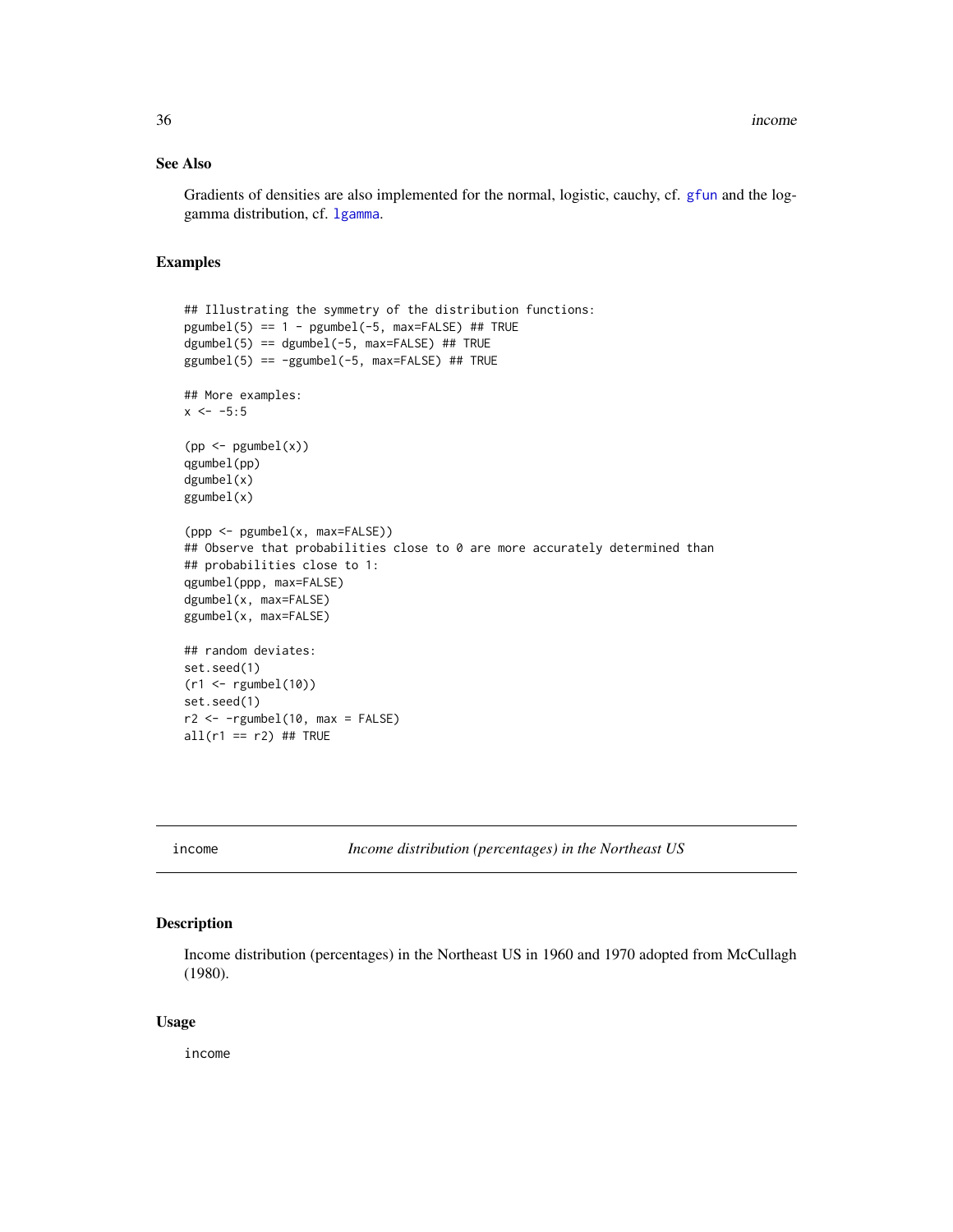#### income 37

#### Format

year year.

pct percentage of population in income class per year.

income income groups. The unit is thousands of constant (1973) US dollars.

#### Source

Data are adopted from McCullagh (1980).

#### References

McCullagh, P. (1980) Regression Models for Ordinal Data. *Journal of the Royal Statistical Society. Series B (Methodological)*, Vol. 42, No. 2., pp. 109-142.

#### Examples

```
print(income)
```

```
## Convenient table:
(tab <- xtabs(pct ~ year + income, income))
## small rounding error in 1970:
rowSums(tab)
## compare link functions via the log-likelihood:
links <- c("logit", "probit", "cloglog", "loglog", "cauchit")
sapply(links, function(link) {
  clm(income ~ year, data=income, weights=pct, link=link)$logLik })
## a heavy tailed (cauchy) or left skew (cloglog) latent distribution
## is fitting best.
## The data are defined as:
income.levels <- c(0, 3, 5, 7, 10, 12, 15)
income <- paste(income.levels, c(rep("-", 6), "+"),
                c(income.levels[-1], ""), sep = "")income <-
  data.frame(year=factor(rep(c("1960", "1970"), each = 7)),
             pct = c(6.5, 8.2, 11.3, 23.5, 15.6, 12.7, 22.2,
               4.3, 6, 7.7, 13.2, 10.5, 16.3, 42.1),
             income=factor(rep(income, 2), ordered=TRUE,
               levels=income))
```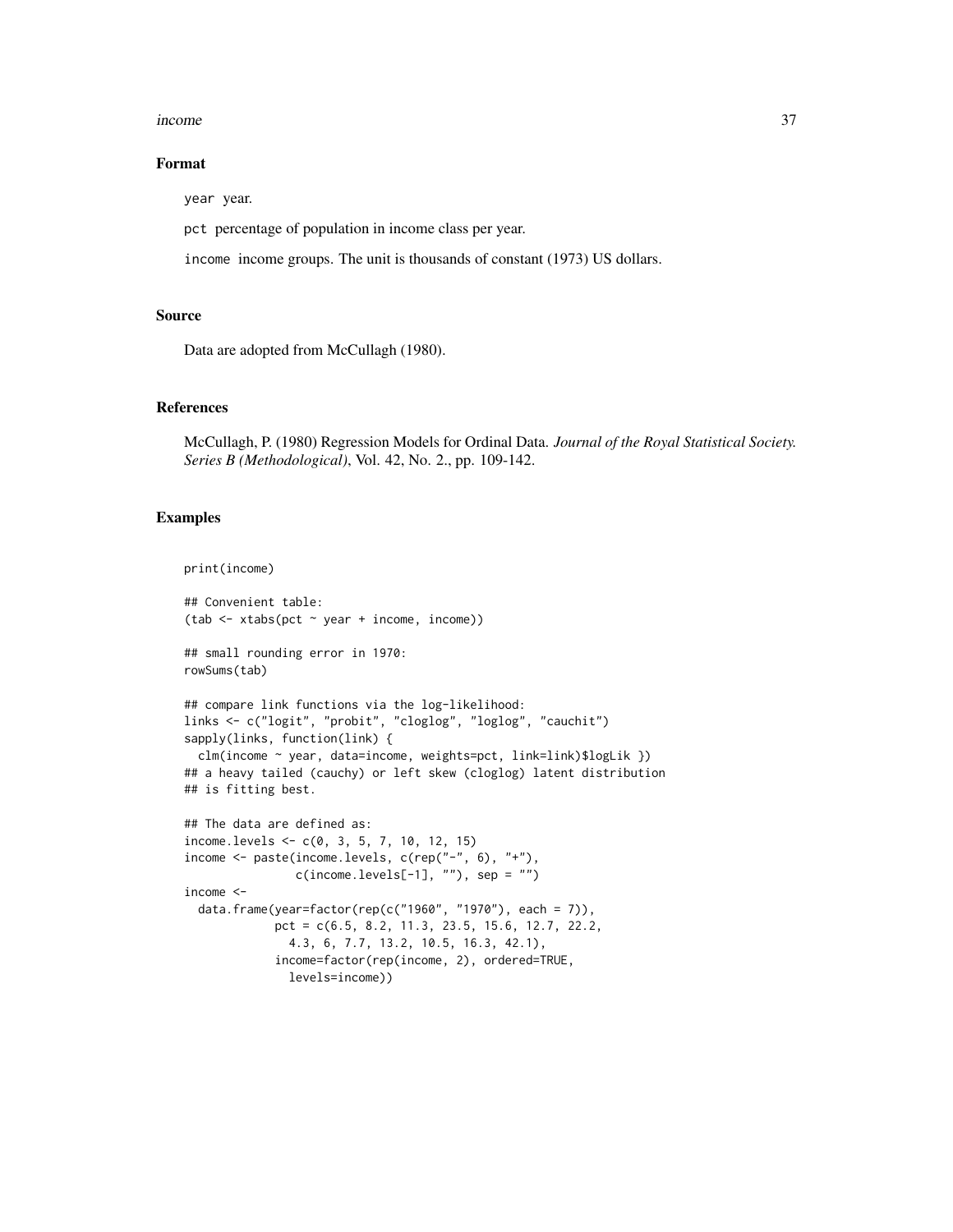#### <span id="page-37-1"></span><span id="page-37-0"></span>**Description**

Density, distribution function and gradient of density for the log-gamma distribution. These are implemented in C for speed and care is taken that the correct results are provided for values of NA, NaN, Inf, -Inf or just extremely small or large values.

The log-gamma is a flexible location-scale distribution on the real line with an extra parameter,  $\lambda$ . For  $\lambda = 0$  the distribution equals the normal or Gaussian distribution, and for  $\lambda$  equal to 1 and -1, the Gumbel minimum and maximum distributions are obtained.

#### Usage

plgamma(q, lambda, lower.tail = TRUE) dlgamma(x, lambda, log = FALSE)

glgamma(x, lambda)

#### Arguments

| x,q        | numeric vector of quantiles.                                                       |
|------------|------------------------------------------------------------------------------------|
| lambda     | numerical scalar                                                                   |
| lower.tail | logical; if TRUE (default), probabilities are $P[X \le x]$ otherwise, $P[X > x]$ . |
| log        | logical; if TRUE, probabilities $p$ are given as $log(p)$ .                        |

#### Details

If  $\lambda < 0$  the distribution is right skew, if  $\lambda = 0$  the distribution is symmetric (and equals the normal distribution), and if  $\lambda > 0$  the distribution is left skew.

The log-gamma distribution function is defined as . . . pending.

The density and gradient of the density are defined as. . . pending.

These distribution functions, densities and gradients are used in the Newton-Raphson algorithms in fitting cumulative link models with  $c \ln 2$  and cumulative link mixed models with  $c \ln 2$  using the log-gamma link.

#### Value

plgamma gives the distribution function, dlgamma gives the density and glgamma gives the gradient of the density.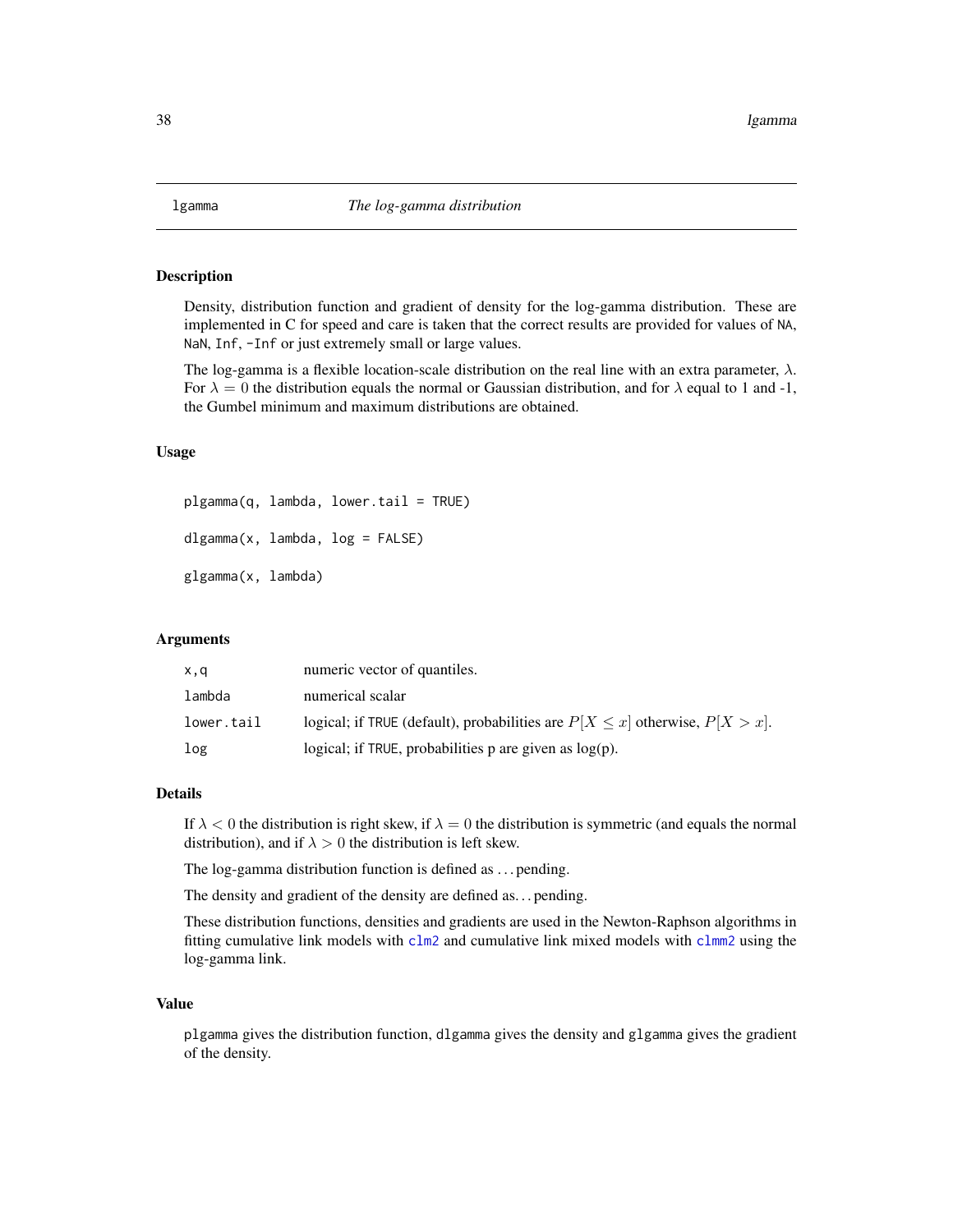#### <span id="page-38-0"></span>nominal\_test 39

#### Author(s)

Rune Haubo B Christensen

#### References

Genter, F. C. and Farewell, V. T. (1985) Goodness-of-link testing in ordinal regression models. *The Canadian Journal of Statistics*, 13(1), 37-44.

#### See Also

Gradients of densities are also implemented for the normal, logistic, cauchy, cf. [gfun](#page-32-1) and the Gumbel distribution, cf. [gumbel](#page-33-1).

#### Examples

```
## Illustrating the link to other distribution functions:
x < -5:5plgamma(x, lambda = 0) == pnorm(x)all.equal(plgamma(x, lambda = -1), pgumbel(x)) ## TRUE, but:
plgamma(x, lambda = -1) == pgumbel(x)plgamma(x, lambda = 1) == pgumbel(x, max = FALSE)dlgamma(x, lambda = 0) == dnorm(x)
dlgamma(x, lambda = -1) == dgumbel(x)
dlgamma(x, lambda = 1) == dgumbel(x, max = FALSE)
glqamma(x, lambda = 0) == qnorm(x)all.equal(glgamma(x, lambda = -1), ggumbel(x)) ## TRUE, but:
glgamma(x, lambda = -1) == ggumberl(x)all.equal(glgamma(x, lambda = 1), ggumbel(x, max = FALSE)) ## TRUE, but:
glgamma(x, lambda = 1) == ggumbel(x, max = FALSE)## There is a loss of accuracy, but the difference is very small:
glgamma(x, lambda = 1) - ggumbel(x, max = FALSE)## More examples:
```
 $x < -5:5$ plgamma(x, lambda = .5) dlgamma $(x, \text{lambda} = .5)$  $glgamma(x, lambda = .5)$ 

nominal\_test *Likelihood ratio tests of model terms in scale and nominal formulae*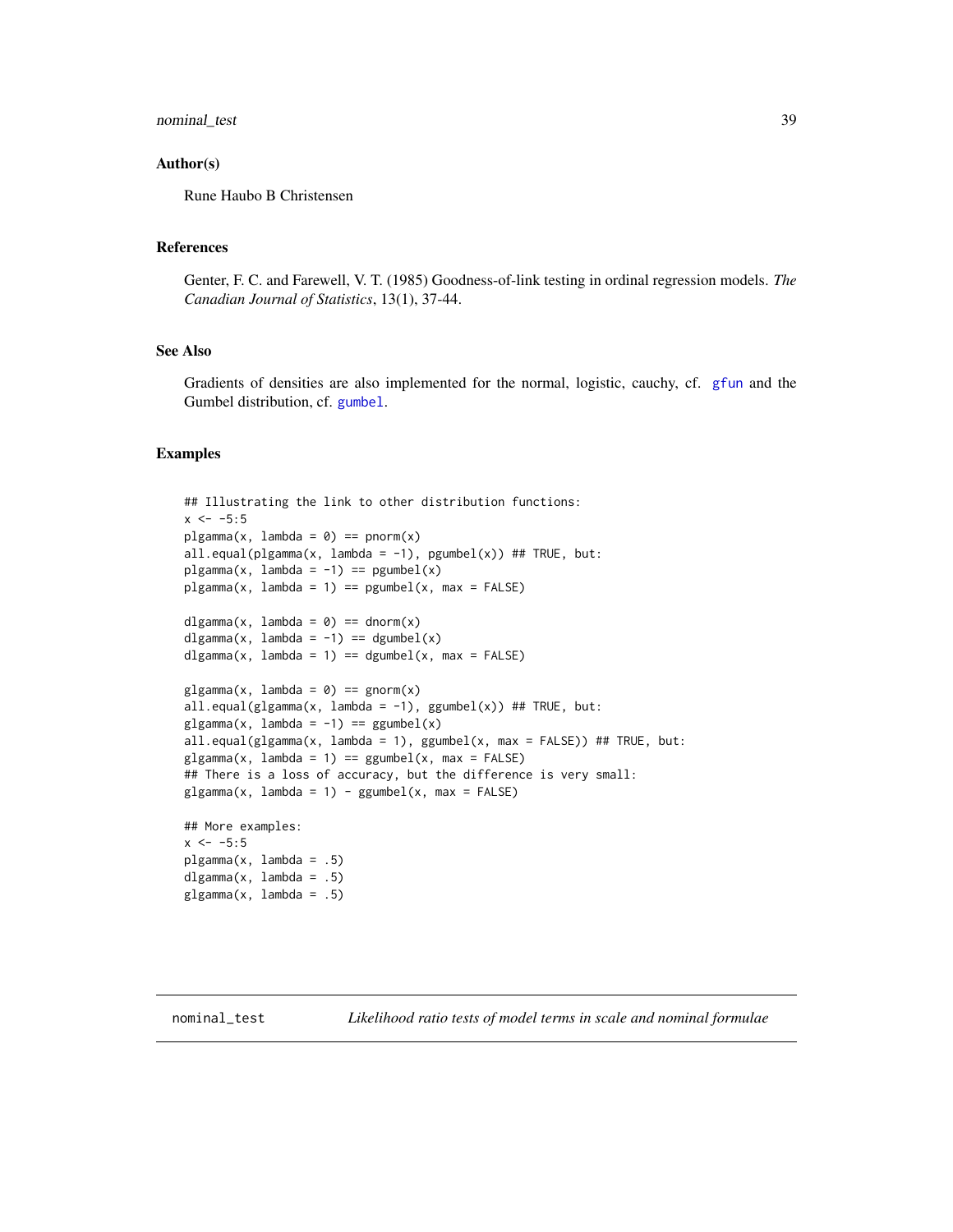#### Description

Add all model terms to scale and nominal formulae and perform likelihood ratio tests. These tests can be viewed as goodness-of-fit tests. With the logit link, nominal\_test provides likelihood ratio tests of the proportional odds assumption. The scale\_test tests can be given a similar interpretation.

#### Usage

```
nominal_test(object, ...)
## S3 method for class 'clm'
nominal_test(object, scope, trace=FALSE, ...)
scale_test(object, ...)
## S3 method for class 'clm'
scale_test(object, scope, trace=FALSE, ...)
```
#### Arguments

| object | for the clm method an object of class "clm", i.e., the result of a call to clm.                                                                                                                                |
|--------|----------------------------------------------------------------------------------------------------------------------------------------------------------------------------------------------------------------|
| scope  | a formula or character vector specifying the terms to add to scale or nominal. In<br>nominal_test terms in scope already in nominal are ignored. In scale_test<br>terms in scope already in scale are ignored. |
|        | In nominal test the default is to add all terms from formula (location part)<br>and scale that are not also in nominal.                                                                                        |
|        | In scale_test the default is to add all terms from formula (location part) that<br>are not also in scale.                                                                                                      |
| trace  | if TRUE additional information may be given on the fits as they are tried.                                                                                                                                     |
|        | arguments passed to or from other methods.                                                                                                                                                                     |

#### Details

The definition of AIC is only up to an additive constant because the likelihood function is only defined up to an additive constant.

#### Value

A table of class "anova" containing columns for the change in degrees of freedom, AIC, the likelihood ratio statistic and a p-value based on the asymptotic chi-square distribtion of the likelihood ratio statistic under the null hypothesis.

#### Author(s)

Rune Haubo B Christensen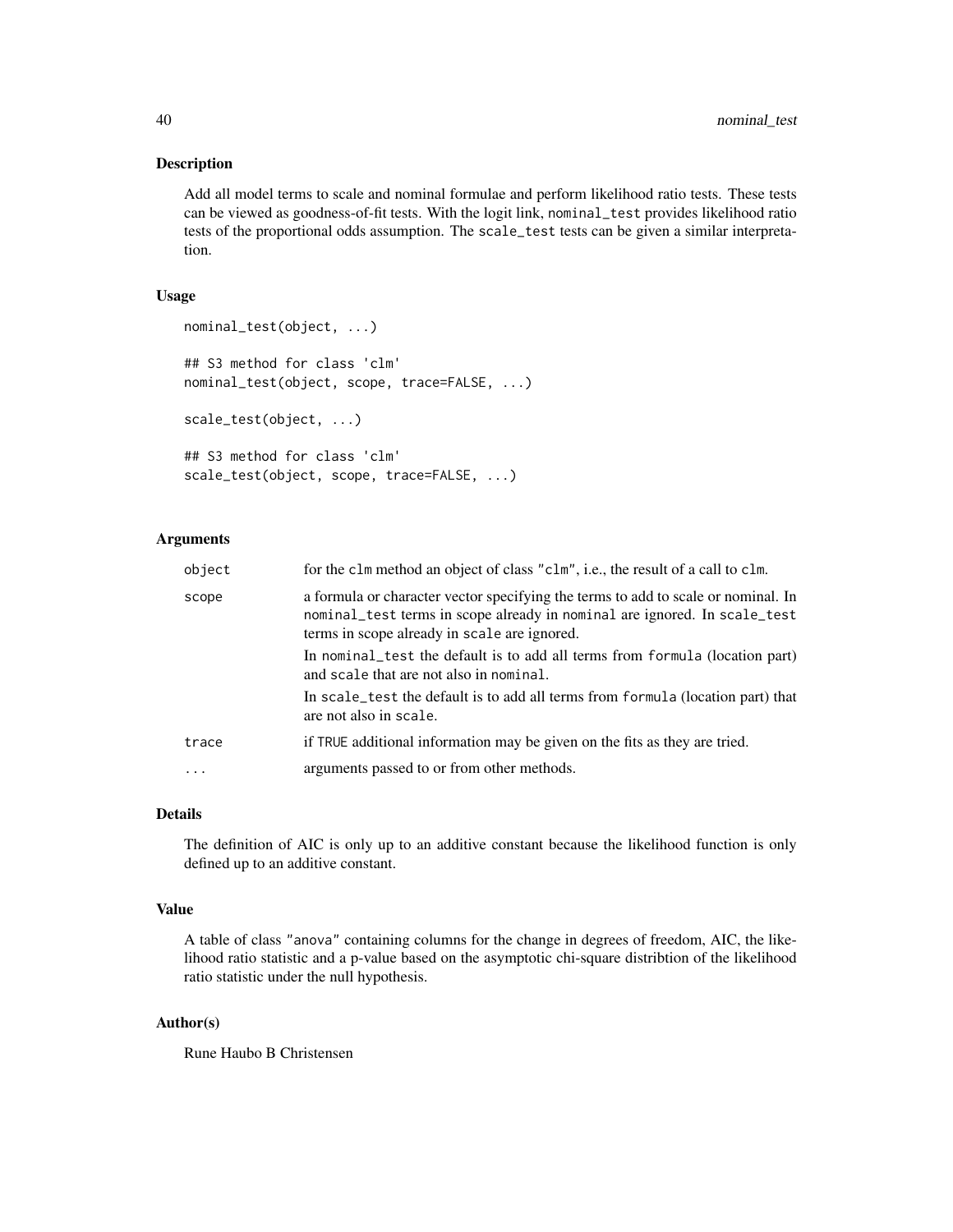#### <span id="page-40-0"></span>predict.clm  $\frac{41}{2}$

#### Examples

```
## Fit cumulative link model:
fm \leq \text{clm}(\text{rating} \sim \text{temp} + \text{contact}, \text{ data} = \text{wine})summary(fm)
## test partial proportional odds assumption for temp and contact:
nominal_test(fm)
## no evidence of non-proportional odds.
## test if there are signs of scale effects:
scale_test(fm)
## no evidence of scale effects.
## tests of scale and nominal effects for the housing data from MASS:
if(require(MASS)) {
    fm1 \le - clm(Sat \sim Infl + Type + Cont, weights = Freq, data = housing)
    scale_test(fm1)
    nominal_test(fm1)
    ## Evidence of multiplicative/scale effect of 'Cont'. This is a breach
    ## of the proportional odds assumption.
}
```
#### predict.clm *Predict Method for CLM fits*

#### Description

Obtains predictions from a cumulative link model.

#### Usage

```
## S3 method for class 'clm'
predict(object, newdata, se.fit = FALSE, interval = FALSE,
           level = 0.95,
           type = c("prob", "class", "cum.prob", "linear.predictor"),
           na. action = na. pass, ...
```
#### Arguments

object a fitted object of class inheriting from clm.

newdata optionally, a data frame in which to look for variables with which to predict. Note that all predictor variables should be present having the same names as the variables used to fit the model. If the response variable is present in newdata predictions are obtained for the levels of the response as given by newdata. If the response variable is omitted from newdata predictions are obtained for all levels of the response variable for each of the rows of newdata.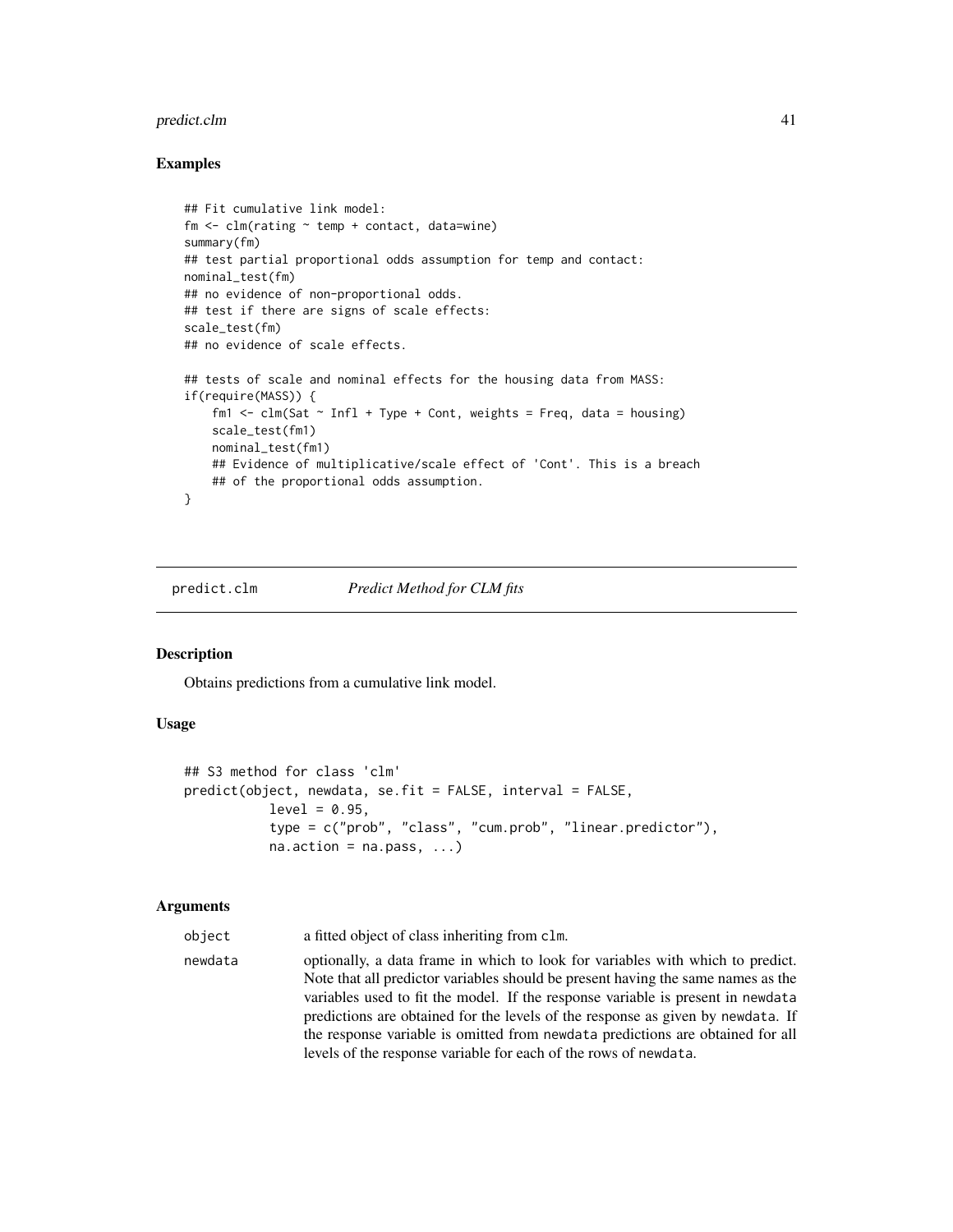<span id="page-41-0"></span>

| se.fit     | should standard errors of the predictions be provided? Not applicable and ig-<br>nored when $type = "class".$                                                                                                                                                                                                                           |
|------------|-----------------------------------------------------------------------------------------------------------------------------------------------------------------------------------------------------------------------------------------------------------------------------------------------------------------------------------------|
| interval   | should confidence intervals for the predictions be provided? Not applicable and<br>ignored when type = "class".                                                                                                                                                                                                                         |
| level      | the confidence level.                                                                                                                                                                                                                                                                                                                   |
| type       | the type of predictions. "prob" gives probabilities, "class" gives predicted re-<br>sponse class membership defined as highest probability prediction, "cum.prob"<br>gives cumulative probabilities (see details) and "linear predictor" gives pre-<br>dictions on the scale of the linear predictor including the boundary categories. |
| na.action  | function determining what should be done with missing values in newdata. The<br>default is to predict NA.                                                                                                                                                                                                                               |
| $\ddots$ . | further arguments passed to or from other methods.                                                                                                                                                                                                                                                                                      |
|            |                                                                                                                                                                                                                                                                                                                                         |

#### Details

If newdata is omitted and type = "prob" a vector of fitted probabilities are returned identical to the result from fitted.

If newdata is supplied and the response variable is omitted, then predictions, standard errors and intervals are matrices rather than vectors with the same number of rows as newdata and with one column for each response class. If type = "class" predictions are always a vector.

If newdata is omitted, the way missing values in the original fit are handled is determined by the na.action argument of that fit. If na.action = na.omit omitted cases will not appear in the residuals, whereas if na.action = na.exclude they will appear (in predictions, standard errors or interval limits), with residual value NA. See also [napredict](#page-0-0).

If type = "cum.prob" or type = "linear.predictor" there will be two sets of predictions, standard errors and intervals; one for j and one for j-1 (in the usual notation) where  $j = 1, ..., J$  index the response classes.

If newdata is supplied and the response variable is omitted, then predict.clm returns much the same thing as predict.polr (matrices of predictions). Similarly, if type = "class".

If the fit is rank-deficient, some of the columns of the design matrix will have been dropped. Prediction from such a fit only makes sense if newdata is contained in the same subspace as the original data. That cannot be checked accurately, so a warning is issued (cf. [predict.lm](#page-0-0)).

If a flexible link function is used (Aranda-Ordaz or log-gamma) standard errors and confidence intervals of predictions do not take the uncertainty in the link-parameter into account.

#### Value

A list containing the following components

| fit     | predictions or fitted values if newdata is not supplied.           |
|---------|--------------------------------------------------------------------|
| se.fit  | if se. fit=TRUE standard errors of the predictions otherwise NULL. |
| upr.lwr | if interval=TRUE lower and upper confidence limits.                |

#### Author(s)

Rune Haubo B Christensen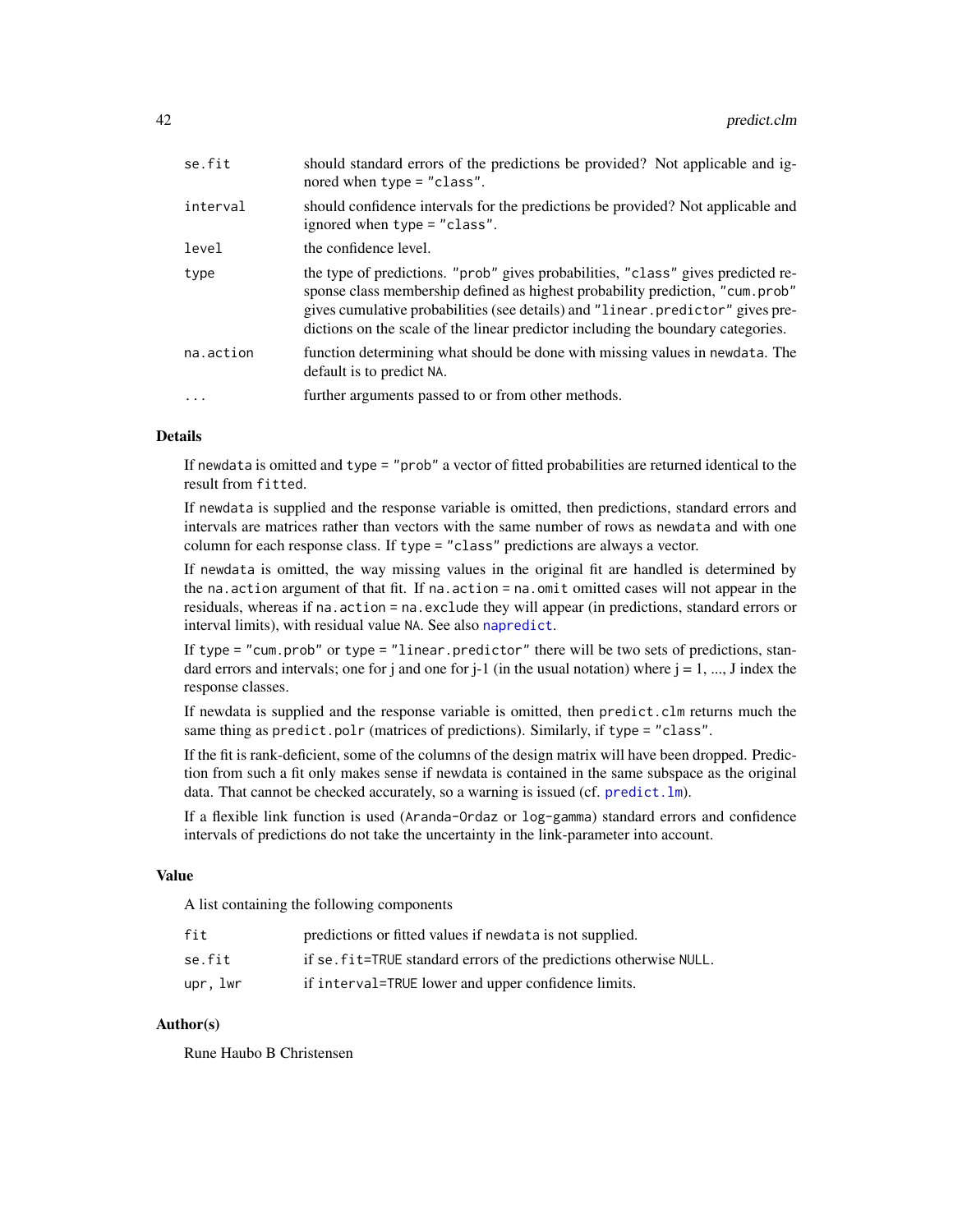#### <span id="page-42-0"></span>profile.clmm2 43

#### See Also

[clm](#page-4-1), [clmm](#page-18-1).

#### Examples

```
## simple model:
fm1 \leftarrow \text{clm}(\text{rating} \sim \text{contact} + \text{temp}, \text{ data} = \text{wire})summary(fm1)
## Fitted values with standard errors and confidence intervals:
predict(fm1, se.fit=TRUE, interval=TRUE) # type="prob"
## class predictions for the observations:
predict(fm1, type="class")
newData <- expand.grid(temp = c("cold", "warm"),
                         contact = c("no", "yes")## Predicted probabilities in all five response categories for each of
## the four cases in newData:
predict(fm1, newdata=newData, type="prob")
## now include standard errors and intervals:
predict(fm1, newdata=newData, se.fit=TRUE, interval=TRUE, type="prob")
```
<span id="page-42-1"></span>

| profile.clmm2 | Confidence intervals and profile likelihoods for the standard deviation |
|---------------|-------------------------------------------------------------------------|
|               | for the random term in cumulative link mixed models                     |

#### <span id="page-42-2"></span>Description

Computes confidence intervals from the profiled likelihood for the standard devation for the random term in a fitted cumulative link mixed model, or plots the associated profile likelihood function.

#### Usage

```
## S3 method for class 'profile.clmm2'
confint(object, parm = seq_along(Parameters), level = 0.95, ...)## S3 method for class 'clmm2'
profile(fitted, alpha = 0.01, range, nSteps = 20, trace = 1, ...)
## S3 method for class 'profile.clmm2'
plot(x, parm = seq_along(Parameters), level = c(0.95, 0.99),Log = FALSE, relative = TRUE, fig = TRUE, n = 1e3, ..., ylim = NULL)
```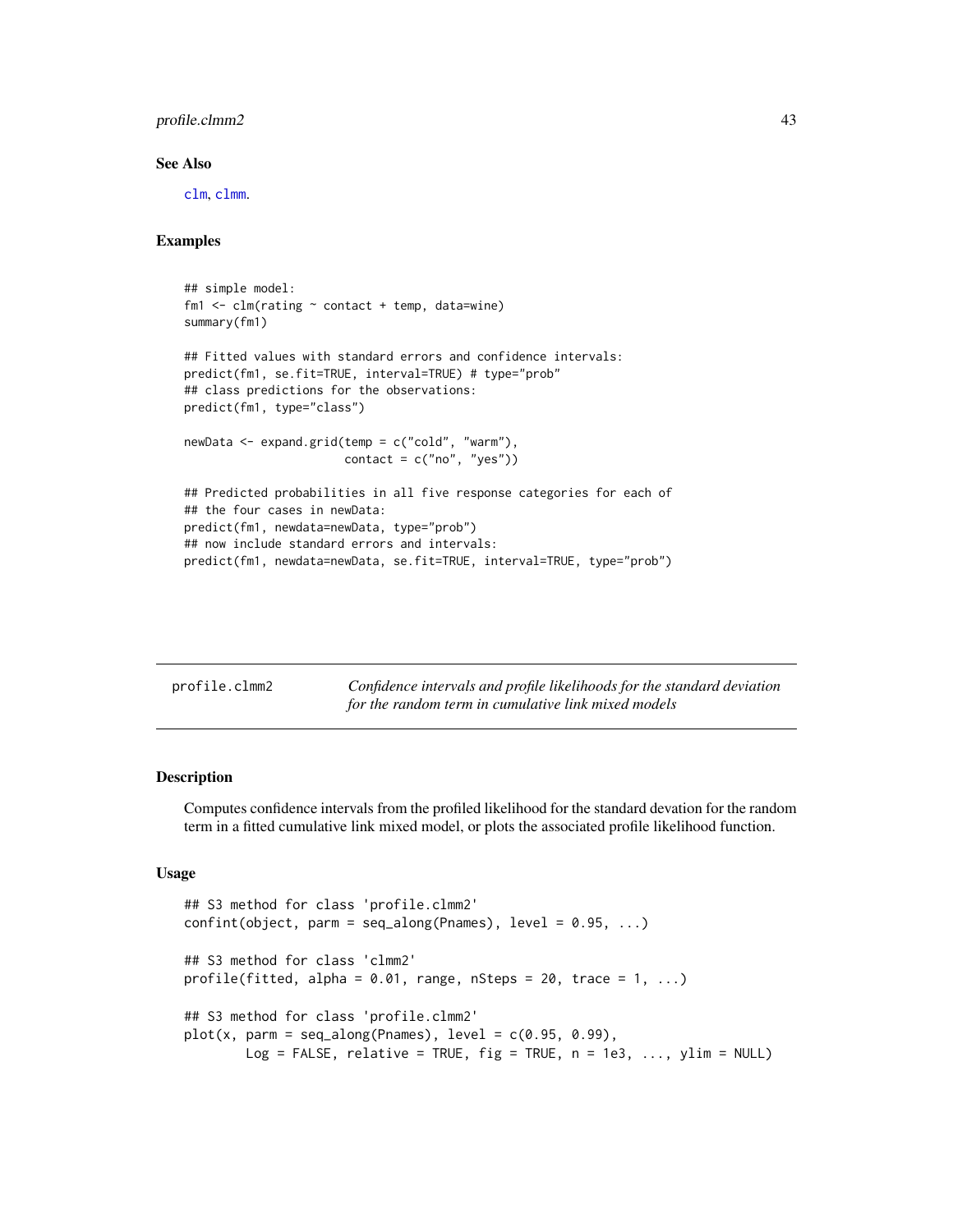#### <span id="page-43-0"></span>Arguments

| object   | a fitted profile.clmm2 object.                                                                                                                                                                                                                                |
|----------|---------------------------------------------------------------------------------------------------------------------------------------------------------------------------------------------------------------------------------------------------------------|
| fitted   | a fitted clmm2 object.                                                                                                                                                                                                                                        |
| x        | a profile.clmm2 object.                                                                                                                                                                                                                                       |
| parm     | For confint.profile.clmm2: a specification of which parameters are to be<br>given confidence intervals, either a vector of numbers or a vector of names. If<br>missing, all parameters are considered. Currently only "stDev" or 1 are sup-<br>ported.        |
|          | For plot.profile.clmm2: a specification of which parameters the profile like-<br>lihood are to be plotted for, either a vector of numbers or a vector of names. If<br>missing, all parameters are considered. Currently only "stDev" or 1 are sup-<br>ported. |
| level    | the confidence level required. Observe that the model has to be profiled in the<br>appropriate region; otherwise the limits are NA.                                                                                                                           |
| trace    | logical. Should profiling be traced? Defaults to TRUE due to the time consuming<br>nature of the computation.                                                                                                                                                 |
| alpha    | Determines the range of profiling. By default the likelihood is profiled approx-<br>imately in the 99% confidence interval region as determined by the Wald ap-<br>proximation. This is usually sufficient for 95% profile likelihood confidence<br>limits.   |
| range    | if range is specified, this overrules the range computation based on alpha. range<br>should be all positive and stDev is profiled in range(range).                                                                                                            |
| nSteps   | the number of points at which to profile the likelihood function. This determines<br>the resolution and accuracy of the profile likelihood function; higher values gives<br>a higher resolution, but also longer computation times.                           |
| Log      | should the profile likelihood be plotted on the log-scale?                                                                                                                                                                                                    |
| relative | should the relative or the absolute likelihood be plotted?                                                                                                                                                                                                    |
| fig      | should the profile likelihood be plotted?                                                                                                                                                                                                                     |
| n        | the no. points used in the spline interpolation of the profile likelihood for plot-<br>ting.                                                                                                                                                                  |
| ylim     | overrules default y-limits on the plot of the profile likelihood.                                                                                                                                                                                             |
| $\ddots$ | additional argument(s), e.g. graphical parameters for the plot method.                                                                                                                                                                                        |
|          |                                                                                                                                                                                                                                                               |

#### Details

A confint.clmm2 method deliberately does not exist due to the time consuming nature of the computations. The user is required to compute the profile object first and then call confint on the profile object to obtain profile likelihood confidence intervals.

In plot.profile.clm2: at least one of Log and relative arguments have to be TRUE.

#### Value

confint: A matrix with columns giving lower and upper confidence limits. These will be labelled as (1-level)/2 and 1 - (1-level)/2 in % (by default 2.5% and 97.5%).

plot.profile.clm2 invisibly returns the profile object.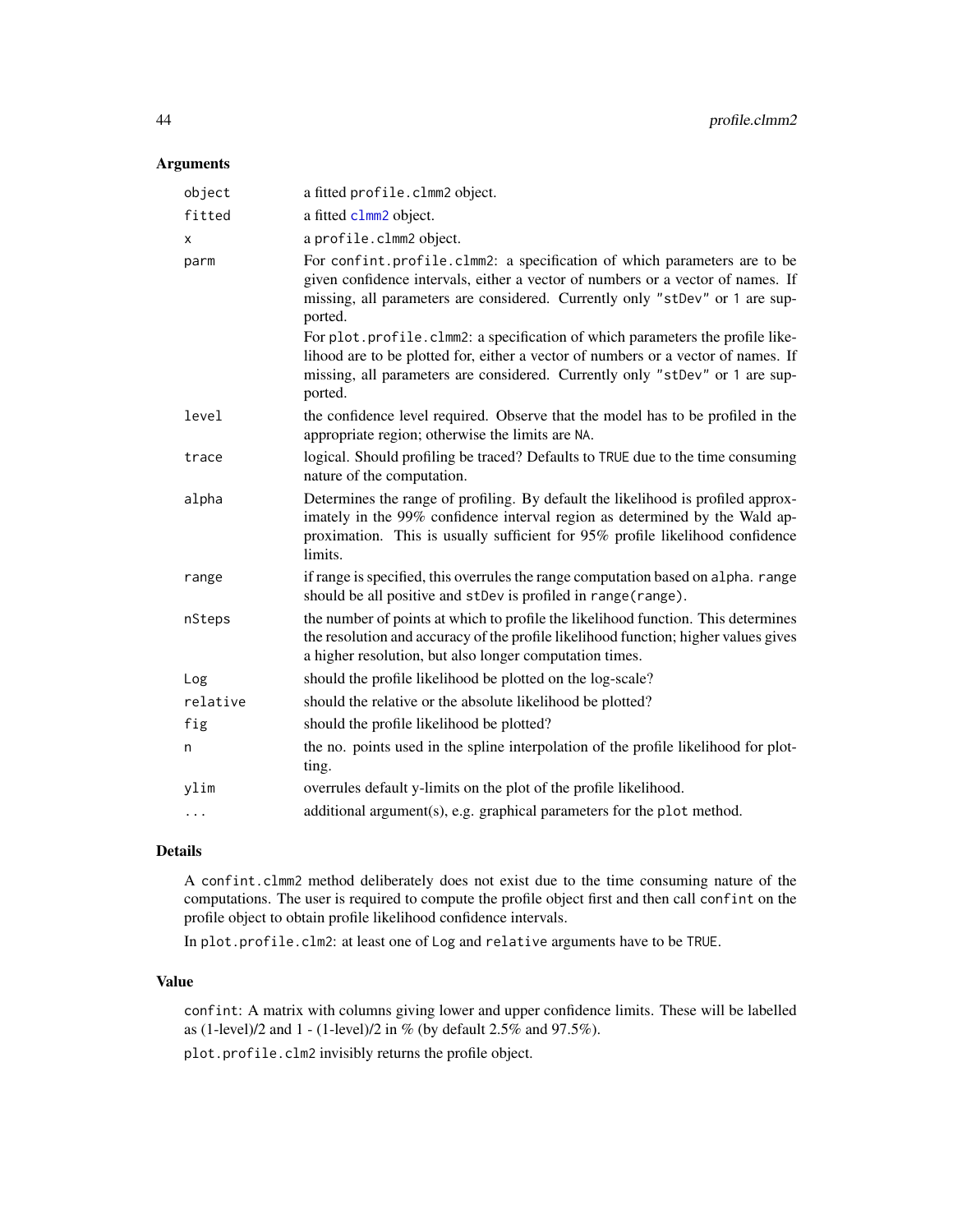<span id="page-44-0"></span>ranef 45

#### Author(s)

Rune Haubo B Christensen

#### See Also

[profile](#page-0-0) and [confint](#page-27-1)

#### Examples

```
options(contrasts = c("contr.treatment", "contr.poly"))
if(require(lme4)) { ## access cbpp data
    cbpp2 < -rbind(cbpp[, -(2:3)], cbpp[, -(2:3)]cbpp2 <- within(cbpp2, {
        incidence <- as.factor(rep(0:1, each=nrow(cbpp)))
        freq <- with(cbpp, c(incidence, size - incidence))
    })
    ## Fit with Laplace approximation:
    fm1 \le - clmm2(incidence \sim period, random = herd, weights = freq,
                 data = cbpp2, Hess = 1pr.fm1 <- profile(fm1)
    confint(pr.fm1)
    par(mfrow = c(2,2))plot(pr.fm1)
   plot(pr.fm1, Log=TRUE, relative = TRUE)
    plot(pr.fm1, Log=TRUE, relative = FALSE)
}
```
ranef *Extract conditional modes and conditional variances from clmm objects*

#### Description

The ranef function extracts the conditional modes of the random effects from a clmm object. That is, the modes of the distributions for the random effects given the observed data and estimated model parameters. In a Bayesian language they are posterior modes.

The conditional variances are computed from the second order derivatives of the conditional distribution of the random effects. Note that these variances are computed at a fixed value of the model parameters and thus do not take the uncertainty of the latter into account.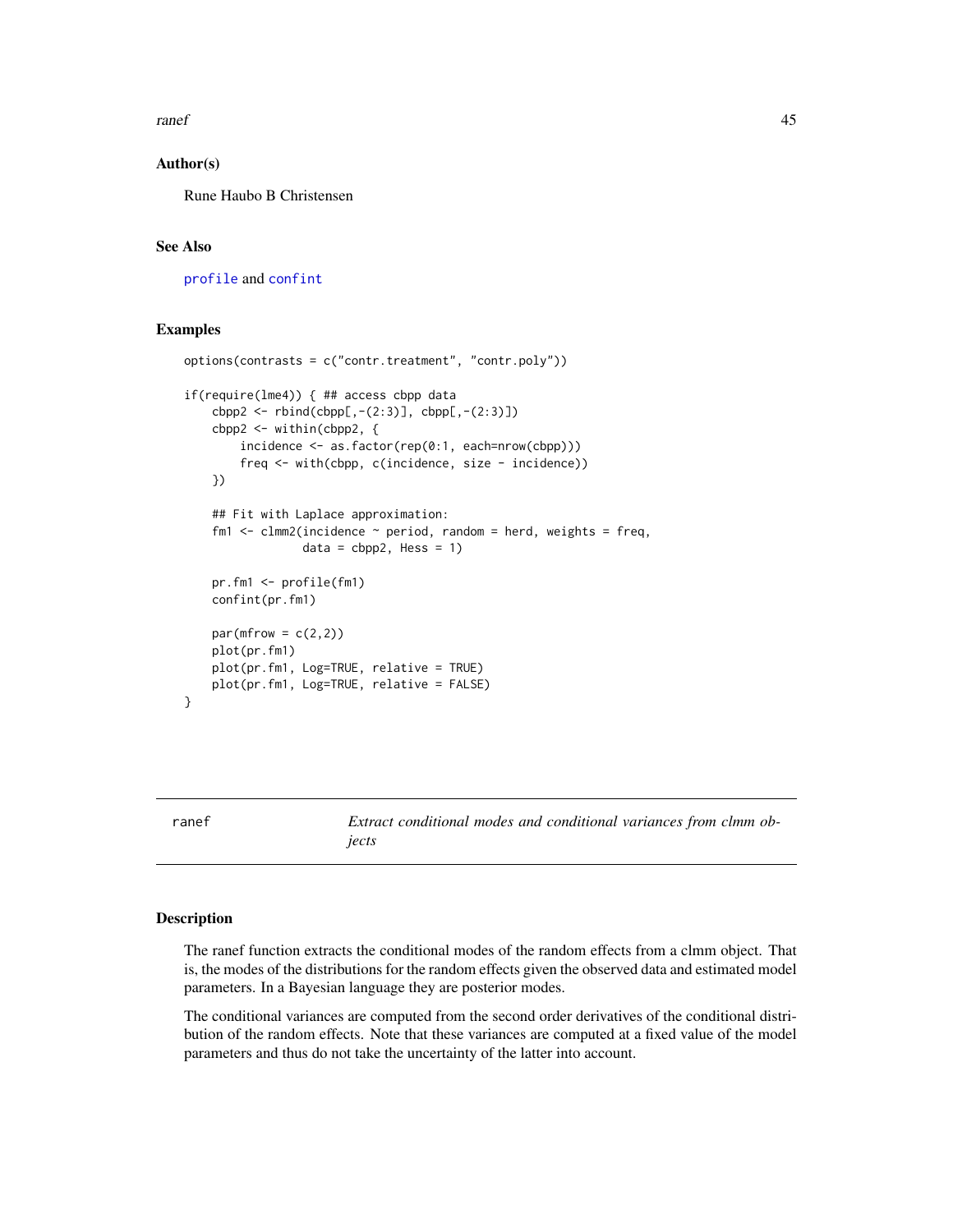46 **ranef** ranef **146** ranef **146** ranef **146** ranef **146** ranef **146** ranef **146** ranef **146** ranef **146 ranef** 

#### Usage

```
ranef(object, ...)
condVar(object, ...)
## S3 method for class 'clmm'
ranef(object, condVar=FALSE, ...)
## S3 method for class 'clmm'
condVar(object, ...)
```
#### Arguments

| object    | a clmm object.                                                                                                              |
|-----------|-----------------------------------------------------------------------------------------------------------------------------|
| condVar   | an optional logical argument indicating of conditional variances should be added<br>as attributes to the conditional modes. |
| $\ddotsc$ | currently not used by the clmm methods.                                                                                     |

#### **Details**

The ranef method returns a list of data.frames; one for each distinct grouping factor. Each data.frame has as many rows as there are levels for that grouping factor and as many columns as there are random effects for each level. For example a model can contain a random intercept (one column) or a random intercept and a random slope (two columns) for the same grouping factor.

If conditional variances are requested, they are returned in the same structure as the conditional modes (random effect estimates/predictions).

#### Value

The ranef method returns a list of data.frames with the random effects predictions/estimates computed as conditional modes. If condVar = TRUE a data. frame with the conditional variances is stored as an attribute on each data. frame with conditional modes.

The condVar method returns a list of data. frames with the conditional variances. It is a convenience function that simply computes the conditional modes and variances, then extracts and returns only the latter.

#### Author(s)

Rune Haubo B Christensen

#### Examples

```
fm1 <- clmm(rating \sim contact + temp + (1|judge), data=wine)
## Extract random effect estimates/conditional modes:
re <- ranef(fm1, condVar=TRUE)
```
<span id="page-45-0"></span>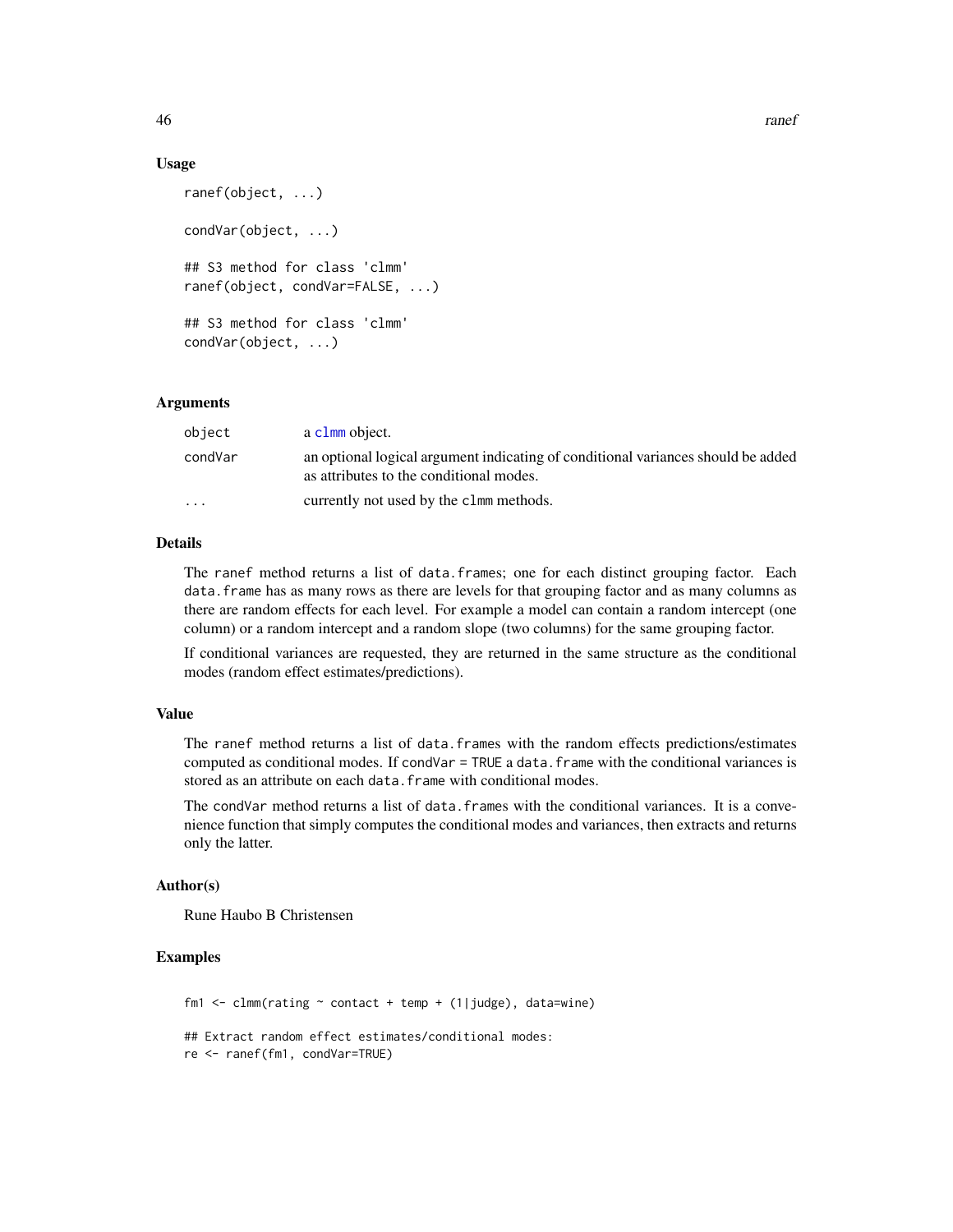<span id="page-46-0"></span>slice 47

```
## Get conditional variances:
attr(re$judge, "condVar")
## Alternatively:
condVar(fm1)
```
#### slice *Slice the likelihood of a clm*

#### <span id="page-46-1"></span>Description

Slice likelihood and plot the slice. This is usefull for illustrating the likelihood surface around the MLE (maximum likelihood estimate) and provides graphics to substantiate (non-)convergence of a model fit. Also, the closeness of a quadratic approximation to the log-likelihood function can be inspected for relevant parameters. A slice is considerably less computationally demanding than a profile.

#### Usage

```
slice(object, ...)
## S3 method for class 'clm'
slice(object, parm = seq\_along(par), lambda = 3,
     grid = 100, quad.approx = TRUE, ...)
## S3 method for class 'slice.clm'
plot(x, parm = seq_along(x),type = c("quadratic", "linear"), plot.mle = TRUE,
   ask = prod(par("mfcol")) < length(parm) && dev.interactive(), ...)
```
#### Arguments

| object       | for the clm method an object of class "clm", i.e., the result of a call to clm.                                                                                                               |
|--------------|-----------------------------------------------------------------------------------------------------------------------------------------------------------------------------------------------|
| $\mathsf{x}$ | a slice. clm object, i.e., the result of slice (clm. object).                                                                                                                                 |
| parm         | for slice. clm a numeric or character vector indexing parameters, for plot. slice. clm<br>only a numeric vector is accepted. By default all parameters are selected.                          |
| lambda       | the number of curvature units on each side of the MLE the slice should cover.                                                                                                                 |
| grid         | the number of values at which to compute the log-likelihood for each parameter.                                                                                                               |
| quad.approx  | compute and include the quadratic approximation to the log-likelihood function?                                                                                                               |
| type         | "quadratic" plots the log-likelihood function which is approximately quadratic,<br>and "linear" plots the signed square root of the log-likelihood function which<br>is approximately linear. |
| plot.mle     | include a vertical line at the MLE (maximum likelihood estimate) when type $=$<br>"quadratic"? Ignored for type = "linear".                                                                   |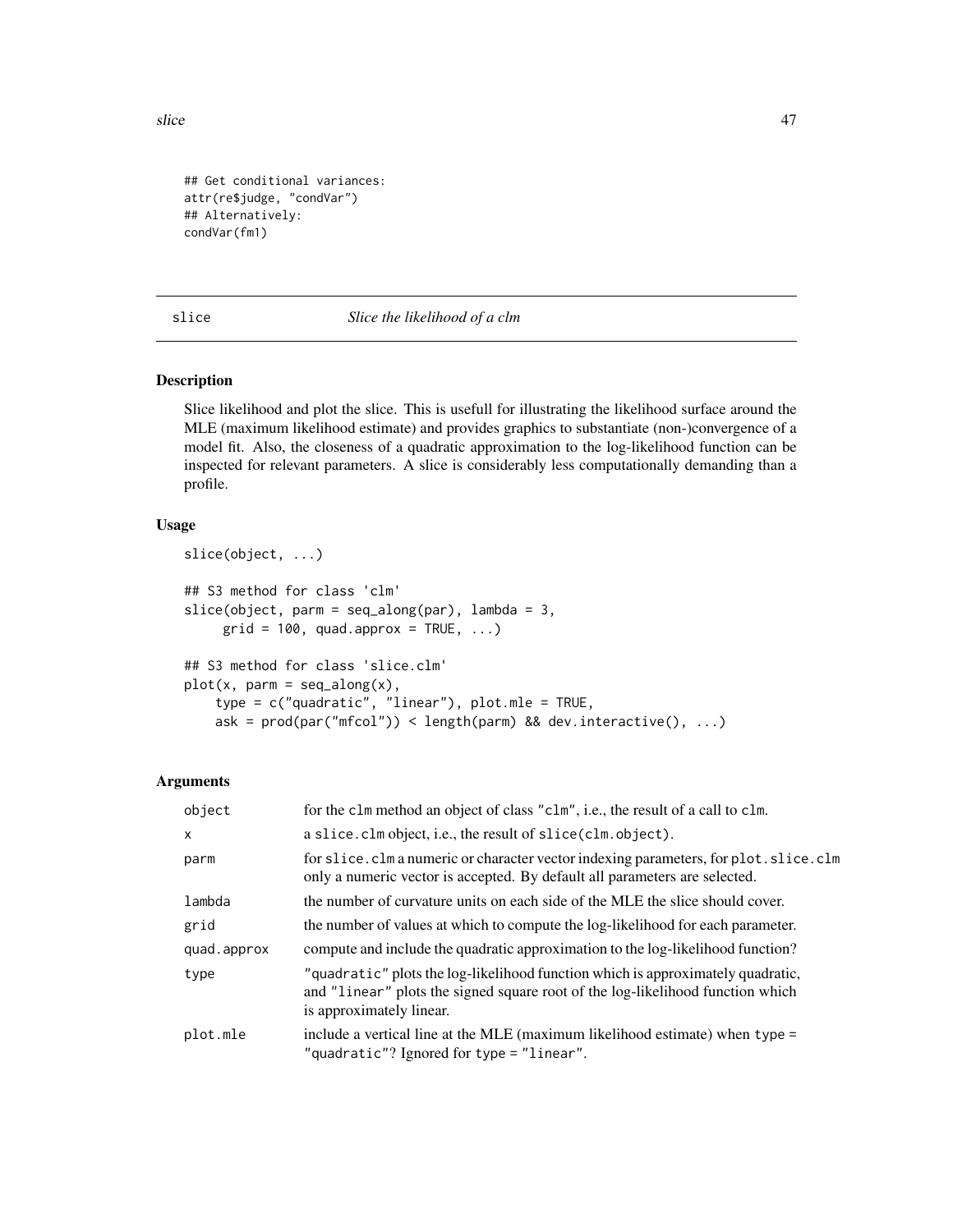<span id="page-47-0"></span>48 soup

| ask                  | logical; if TRUE, the user is asked before each plot, see par $(\text{ask} = .)$ .       |
|----------------------|------------------------------------------------------------------------------------------|
| $\ddot{\phantom{0}}$ | further arguments to plot, default for the plot method. Not used in the slice<br>method. |

#### Value

The slice method returns a list of data.frames with one data.frame for each parameter slice. Each data.frame contains in the first column the values of the parameter and in the second column the values of the (positive) log-likelihood "logLik". A third column is present if quad. approx  $=$ TRUE and contains the corresponding quadratic approximation to the log-likelihood. The original model fit is included as the attribute "original.fit".

The plot method produces a plot of the likelihood slice for each parameter.

#### Author(s)

Rune Haubo B Christensen

#### Examples

```
## fit model:
fm1 \le - clm(rating \sim contact + temp, data = wine)
## slice the likelihood:
sl1 <- slice(fm1)
## three different ways to plot the slices:
par(mfrow = c(2,3))plot(sl1)
plot(sl1, type = "quadratic", plot.mle = FALSE)
plot(sl1, type = "linear")
## Verify convergence to the optimum:
s12 \leq s1ice(fm1, lambda = 1e-5, quad.appendbora = FALSE)plot(sl2)
```
soup *Discrimination study of packet soup*

#### Description

The soup data frame has 1847 rows and 13 variables. 185 respondents participated in an A-not A discrimination test with sureness. Before experimentation the respondents were familiarized with the reference product and during experimentation, the respondents were asked to rate samples on an ordered scale with six categories given by combinations of (reference, not reference) and (sure, not sure, guess) from 'referene, sure' = 1 to 'not reference, sure' = 6.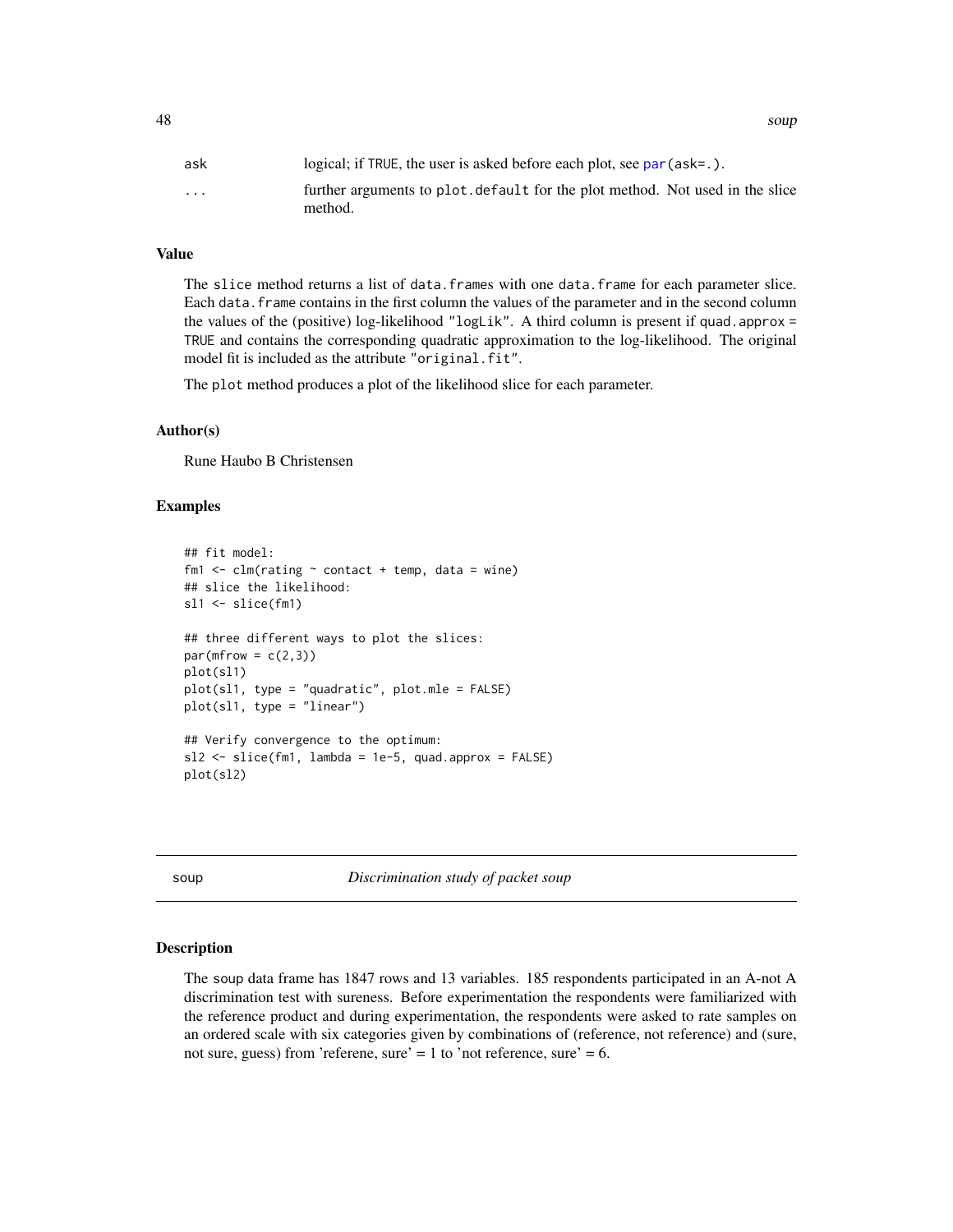#### <span id="page-48-0"></span>VarCorr 49

#### Usage

soup

#### Format

RESP factor with 185 levels: the respondents in the study.

PROD factor with 2 levels: index reference and test products.

PRODID factor with 6 levels: index reference and the five test product variants.

SURENESS ordered factor with 6 levels: the respondents ratings of soup samples.

DAY factor with two levels: experimentation was split over two days.

SOUPTYPE factor with three levels: the type of soup regularly consumed by the respondent.

SOUPFREQ factor with 3 levels: the frequency with which the respondent consumes soup.

COLD factor with two levels: does the respondent have a cold?

EASY factor with ten levels: How easy did the respondent find the discrimation test?  $1 =$  difficult,  $10 = e$ asy.

GENDER factor with two levels: gender of the respondent.

AGEGROUP factor with four levels: the age of the respondent.

LOCATION factor with three levels: three different locations where experimentation took place.

#### Source

Data are produced by Unilever Research. Permission to publish the data is granted.

#### References

Christensen, R. H. B., Cleaver, G. and Brockhoff, P. B.(2011) Statistical and Thurstonian models for the A-not A protocol with and without sureness. *Food Quality and Preference, 22*, pp. 542-549.

VarCorr *Extract variance and correlation parameters*

#### Description

The VarCorr function extracts the variance and (if present) correlation parameters for random effect terms in a cumulative link mixed model (CLMM) fitted with clmm.

#### Usage

```
VarCorr(x, ...)
## S3 method for class 'clmm'
VarCorr(x, ...)
```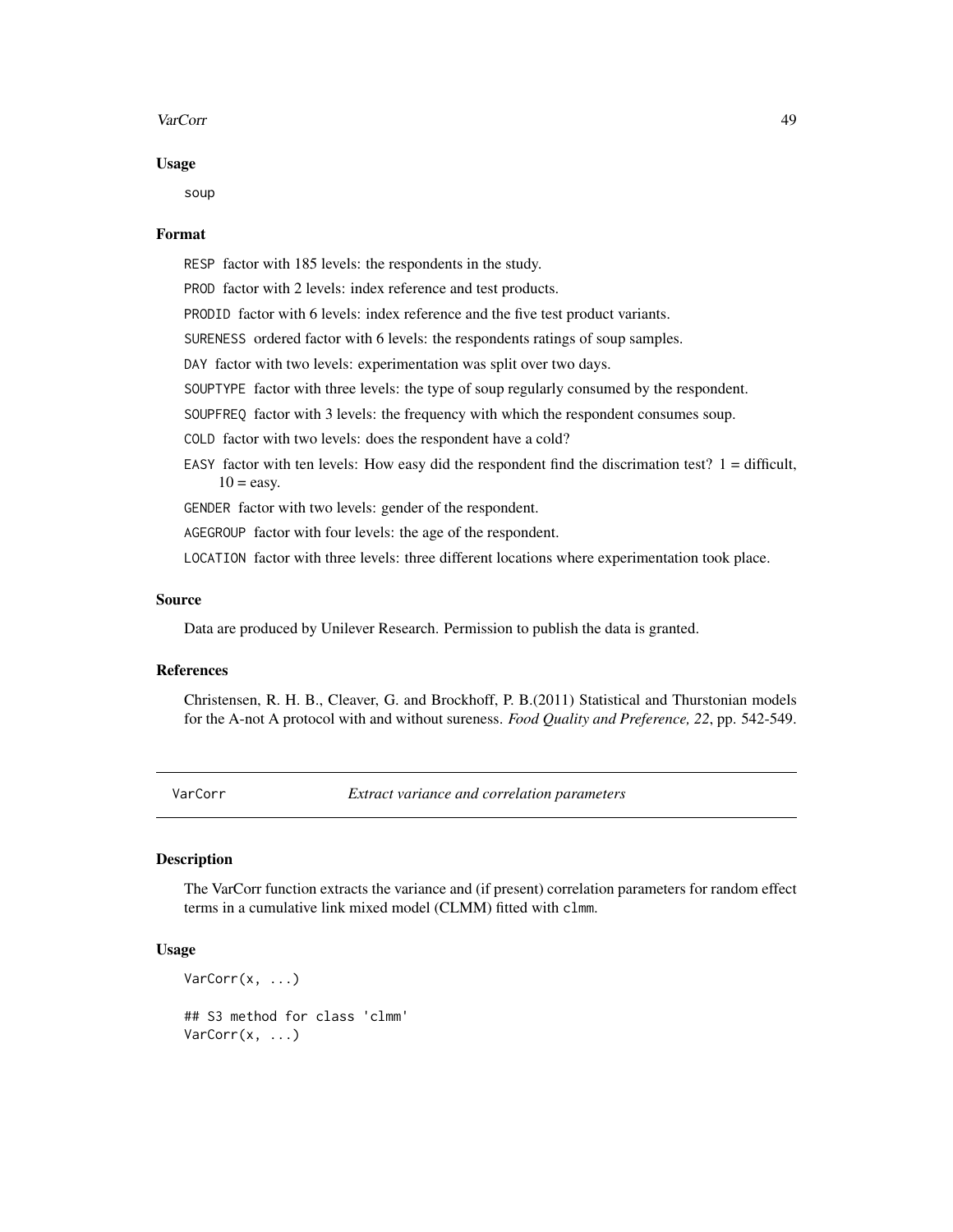#### <span id="page-49-0"></span>Arguments

|          | a c1mm object.                         |
|----------|----------------------------------------|
| $\cdots$ | currently not used by the c1mm method. |

#### Details

The VarCorr method returns a list of data.frames; one for each distinct grouping factor. Each data.frame has as many rows as there are levels for that grouping factor and as many columns as there are random effects for each level. For example a model can contain a random intercept (one column) or a random intercept and a random slope (two columns) for the same grouping factor.

If conditional variances are requested, they are returned in the same structure as the conditional modes (random effect estimates/predictions).

#### Value

A list of matrices with variances in the diagonal and correlation parameters in the off-diagonal one matrix for each random effects term in the model. Standard deviations are provided as attributes to the matrices.

#### Author(s)

Rune Haubo B Christensen

#### Examples

fm1 <- clmm(rating  $\sim$  contact + temp + (1|judge), data=wine) VarCorr(fm1)

wine *Bitterness of wine*

#### Description

The wine data set is adopted from Randall(1989) and from a factorial experiment on factors determining the bitterness of wine. Two treatment factors (temperature and contact) each have two levels. Temperature and contact between juice and skins can be controlled when cruching grapes during wine production. Nine judges each assessed wine from two bottles from each of the four treatment conditions, hence there are 72 observations in all.

#### Usage

wine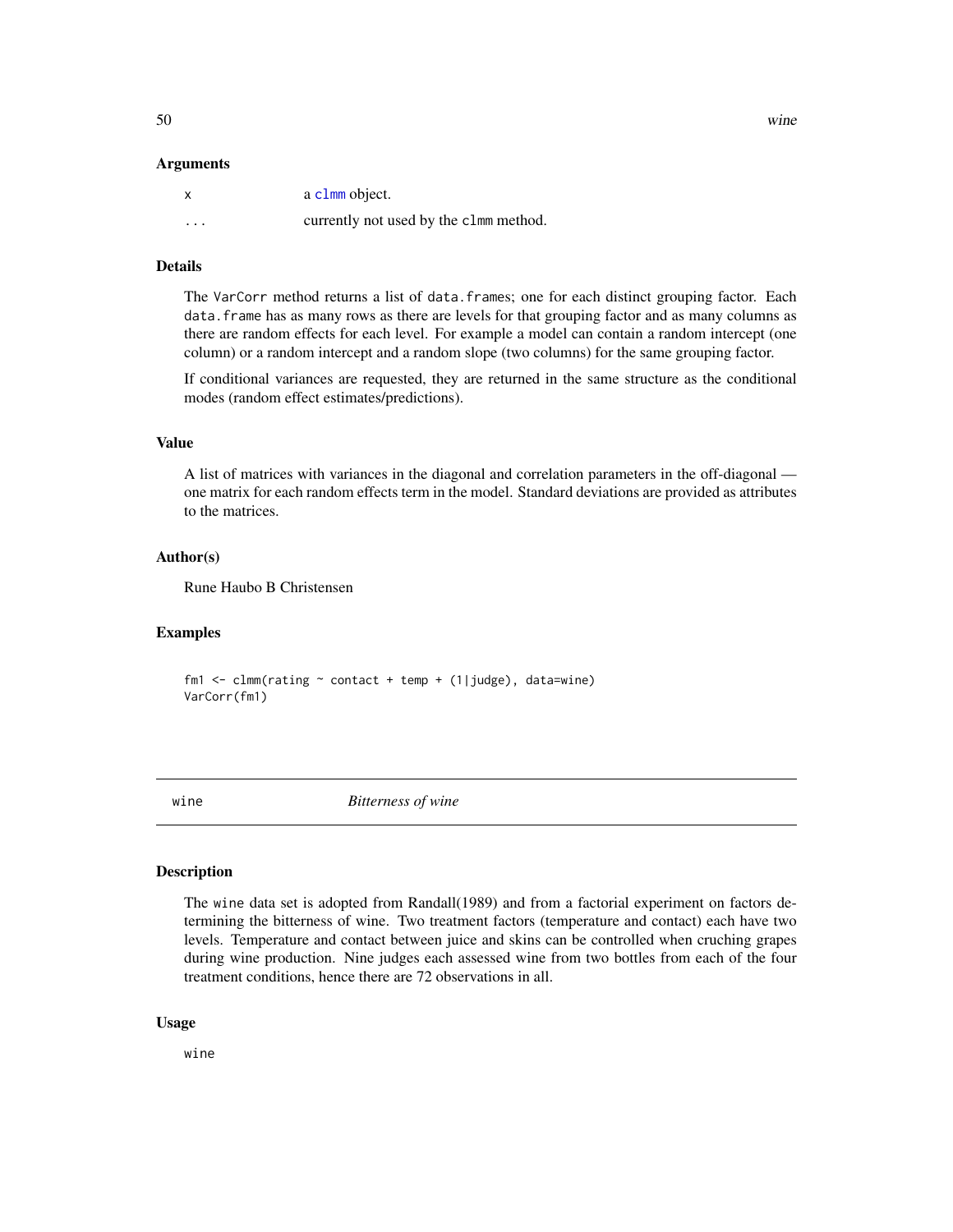wine  $51$ 

#### Format

response scorings of wine bitterness on a 0—100 continuous scale.

rating ordered factor with 5 levels; a grouped version of response.

temp temperature: factor with two levels.

contact factor with two levels ("no" and "yes").

bottle factor with eight levels.

judge factor with nine levels.

#### Source

Data are adopted from Randall (1989).

#### References

Randall, J (1989). The analysis of sensory data by generalised linear model. *Biometrical journal 7*, pp. 781–793.

Tutz, G. and W. Hennevogl (1996). Random effects in ordinal regression models. *Computational Statistics & Data Analysis 22*, pp. 537–557.

#### Examples

```
head(wine)
str(wine)
## Variables 'rating' and 'response' are related in the following way:
(intervals < - seq(0, 100, by = 20))all(wine$rating == findInterval(wine$response, intervals)) ## ok
## A few illustrative tabulations:
## Table matching Table 5 in Randall (1989):
temp.contact.bottle <- with(wine, temp:contact:bottle)[drop=TRUE]
xtabs(response \sim temp.contact.bottle + judge, data = wine)
## Table matching Table 6 in Randall (1989):
with(wine, {
  tcb <- temp:contact:bottle
  tcb <- tcb[drop=TRUE]
  table(tcb, rating)
})
## or simply: with(wine, table(bottle, rating))
## Table matching Table 1 in Tutz & Hennevogl (1996):
tab <- xtabs(as.numeric(rating) ~ judge + temp.contact.bottle,
             data = wine)colnames(tab) <-
  paste(rep(c("c", "w"), each = 4), rep(c("n", "n", "y", "y"), 2),1:8, sep=".")
tab
```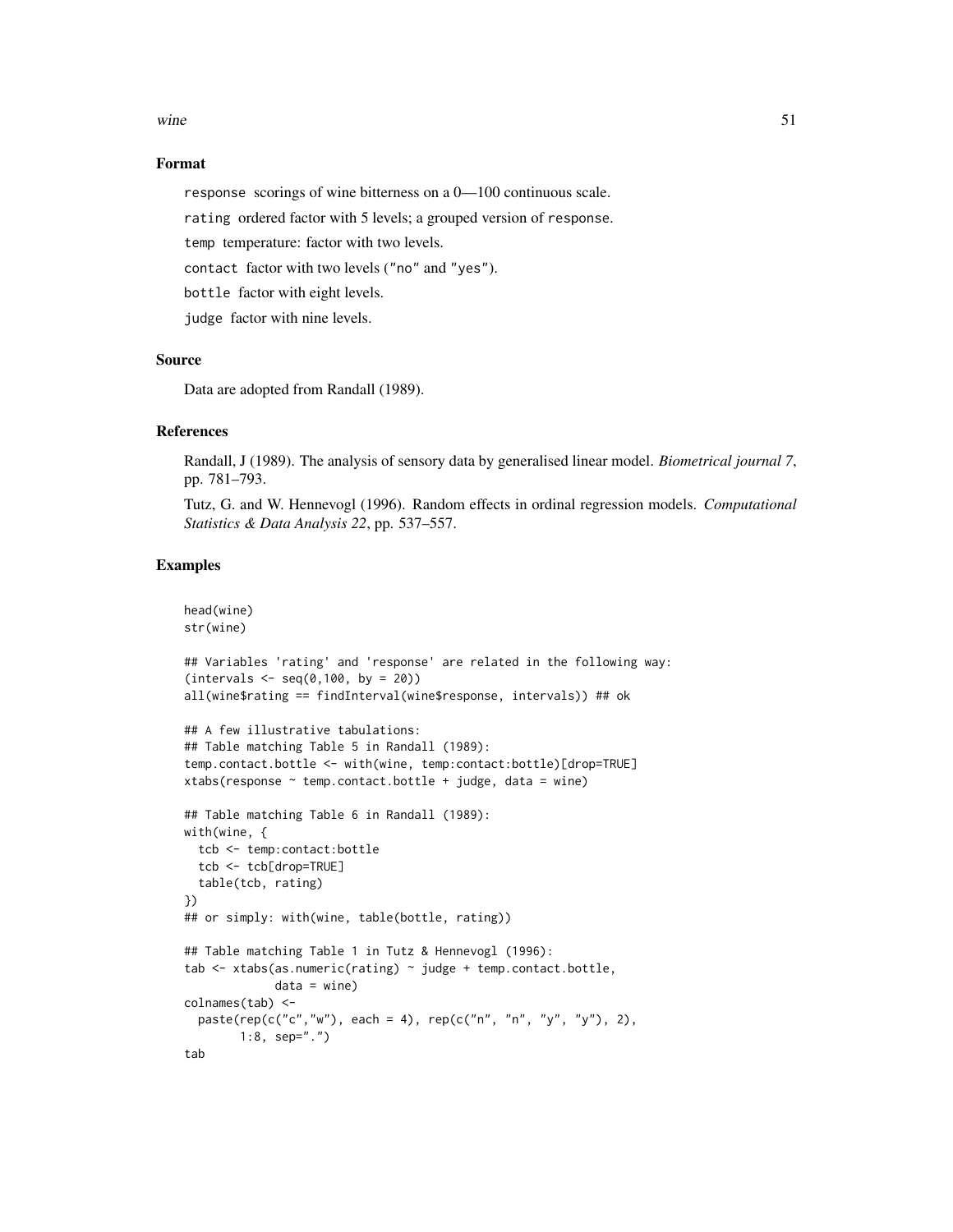52 wine

```
## A simple model:
m1 <- clm(rating ~ rtemp ~ x constant, data = wine)summary(m1)
```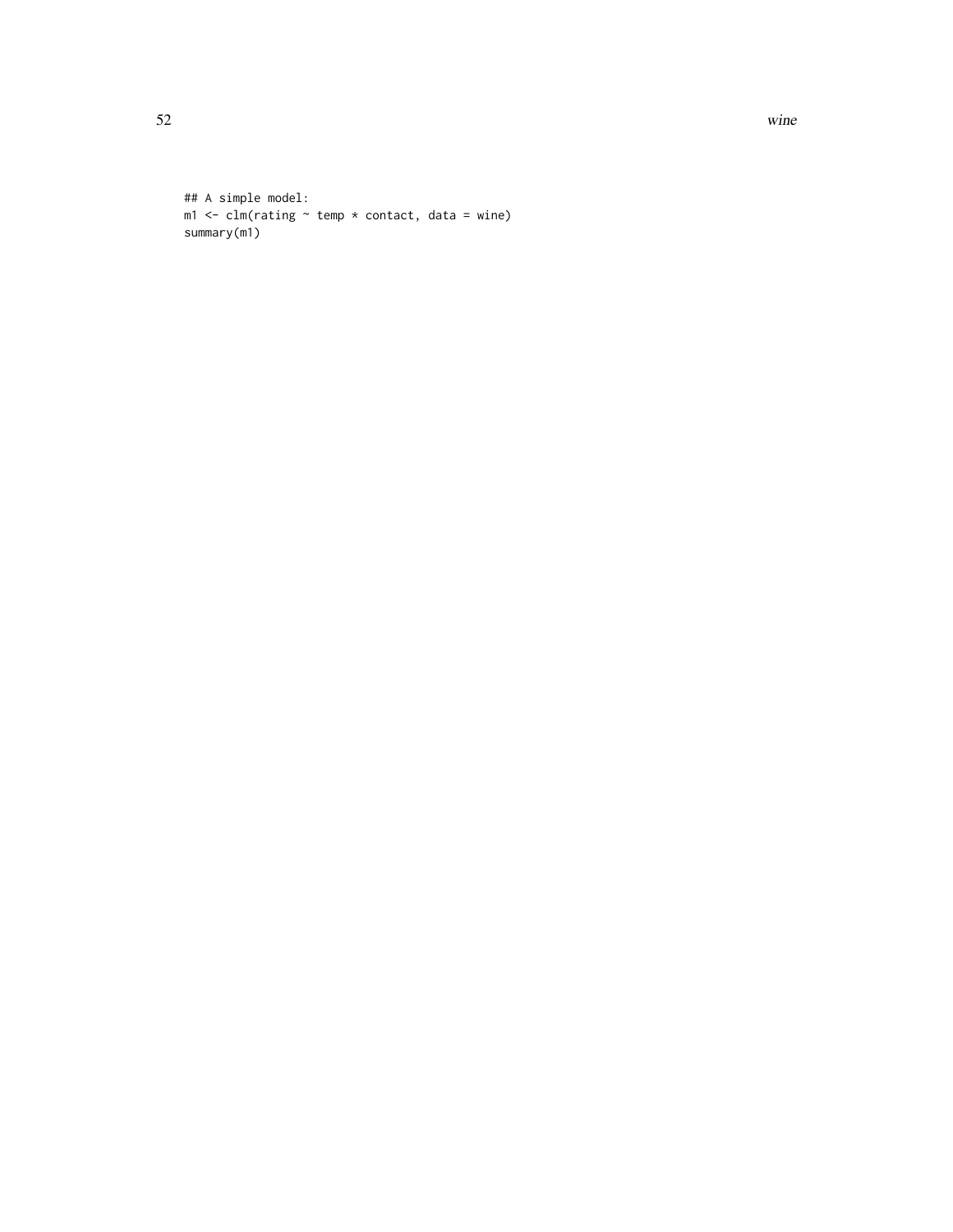# <span id="page-52-0"></span>Index

∗Topic datasets income, [36](#page-35-0) soup, [48](#page-47-0) wine, [50](#page-49-0) ∗Topic distribution gfun, [33](#page-32-0) gumbel, [34](#page-33-0) lgamma, [38](#page-37-0) ∗Topic models anova.clm, [4](#page-3-0) clm, [5](#page-4-0) clm.control, [10](#page-9-0) clm.fit, [11](#page-10-0) clm2, [13](#page-12-0) clm2.control, [18](#page-17-0) clmm, [19](#page-18-0) clmm.control, [22](#page-21-0) clmm2, [23](#page-22-0) clmm2.control, [27](#page-26-0) confint, [28](#page-27-0) convergence, [31](#page-30-0) drop.coef, [32](#page-31-0) nominal\_test, [39](#page-38-0) predict.clm, [41](#page-40-0) profile.clmm2, [43](#page-42-0) ranef, [45](#page-44-0) slice, [47](#page-46-0) VarCorr, [49](#page-48-0) ∗Topic package ordinal-package, [2](#page-1-0) addterm, *[15](#page-14-0)* AIC, *[7](#page-6-0)* anova, *[7](#page-6-0)*, *[15](#page-14-0)*, *[24](#page-23-0)* anova.clm, [4](#page-3-0) clm, *[3](#page-2-0)[–5](#page-4-0)*, [5,](#page-4-0) *[10](#page-9-0)[–13](#page-12-0)*, *[29](#page-28-0)*, *[31](#page-30-0)*, *[34,](#page-33-0) [35](#page-34-0)*, *[43](#page-42-0)* clm.control, *[6,](#page-5-0) [7](#page-6-0)*, [10,](#page-9-0) *[12](#page-11-0)*, *[20,](#page-19-0) [21](#page-20-0)*, *[29](#page-28-0)* clm.fit, *[10](#page-9-0)*, [11](#page-10-0) clm2, *[3](#page-2-0)*, *[7](#page-6-0)*, [13,](#page-12-0) *[19](#page-18-0)*, *[23](#page-22-0)[–25](#page-24-0)*, *[38](#page-37-0)*

clm2.control, *[14](#page-13-0)*, [18,](#page-17-0) *[24](#page-23-0)* clmm, *[3](#page-2-0)*, [19,](#page-18-0) *[23](#page-22-0)*, *[34,](#page-33-0) [35](#page-34-0)*, *[43](#page-42-0)*, *[46](#page-45-0)*, *[50](#page-49-0)* clmm.control, *[20](#page-19-0)*, [22](#page-21-0) clmm2, *[3](#page-2-0)*, *[21](#page-20-0)*, [23,](#page-22-0) *[28](#page-27-0)*, *[38](#page-37-0)*, *[44](#page-43-0)* clmm2.control, *[24](#page-23-0)*, [27](#page-26-0) coef, *[7](#page-6-0)* condVar *(*ranef*)*, [45](#page-44-0) confint, *[7](#page-6-0)*, *[15](#page-14-0)*, *[24](#page-23-0)*, [28,](#page-27-0) *[30](#page-29-0)*, *[45](#page-44-0)* confint.clmm2 *(*profile.clmm2*)*, [43](#page-42-0) confint.profile.clmm2 *(*profile.clmm2*)*, [43](#page-42-0) convergence, [31](#page-30-0) data.frame, *[30](#page-29-0)* defunct, *[3](#page-2-0)* deprecated, *[3](#page-2-0)* dgumbel *(*gumbel*)*, [34](#page-33-0) dlgamma *(*lgamma*)*, [38](#page-37-0) drop.coef, [32](#page-31-0) drop1, *[7](#page-6-0)* dropterm, *[7](#page-6-0)*, *[15](#page-14-0)* extractAIC, *[7](#page-6-0)* formula, *[6](#page-5-0)*, *[13,](#page-12-0) [14](#page-13-0)* gcauchy *(*gfun*)*, [33](#page-32-0) gfun, [33,](#page-32-0) *[36](#page-35-0)*, *[39](#page-38-0)* ggumbel *(*gumbel*)*, [34](#page-33-0) glgamma *(*lgamma*)*, [38](#page-37-0) glm, *[3](#page-2-0)* glmer, *[25](#page-24-0)* glogis *(*gfun*)*, [33](#page-32-0) gnorm *(*gfun*)*, [33](#page-32-0) gumbel, *[34](#page-33-0)*, [34,](#page-33-0) *[39](#page-38-0)* income, [36](#page-35-0) lgamma, *[36](#page-35-0)*, [38](#page-37-0) lm, *[33](#page-32-0)* lmer, *[3](#page-2-0)*